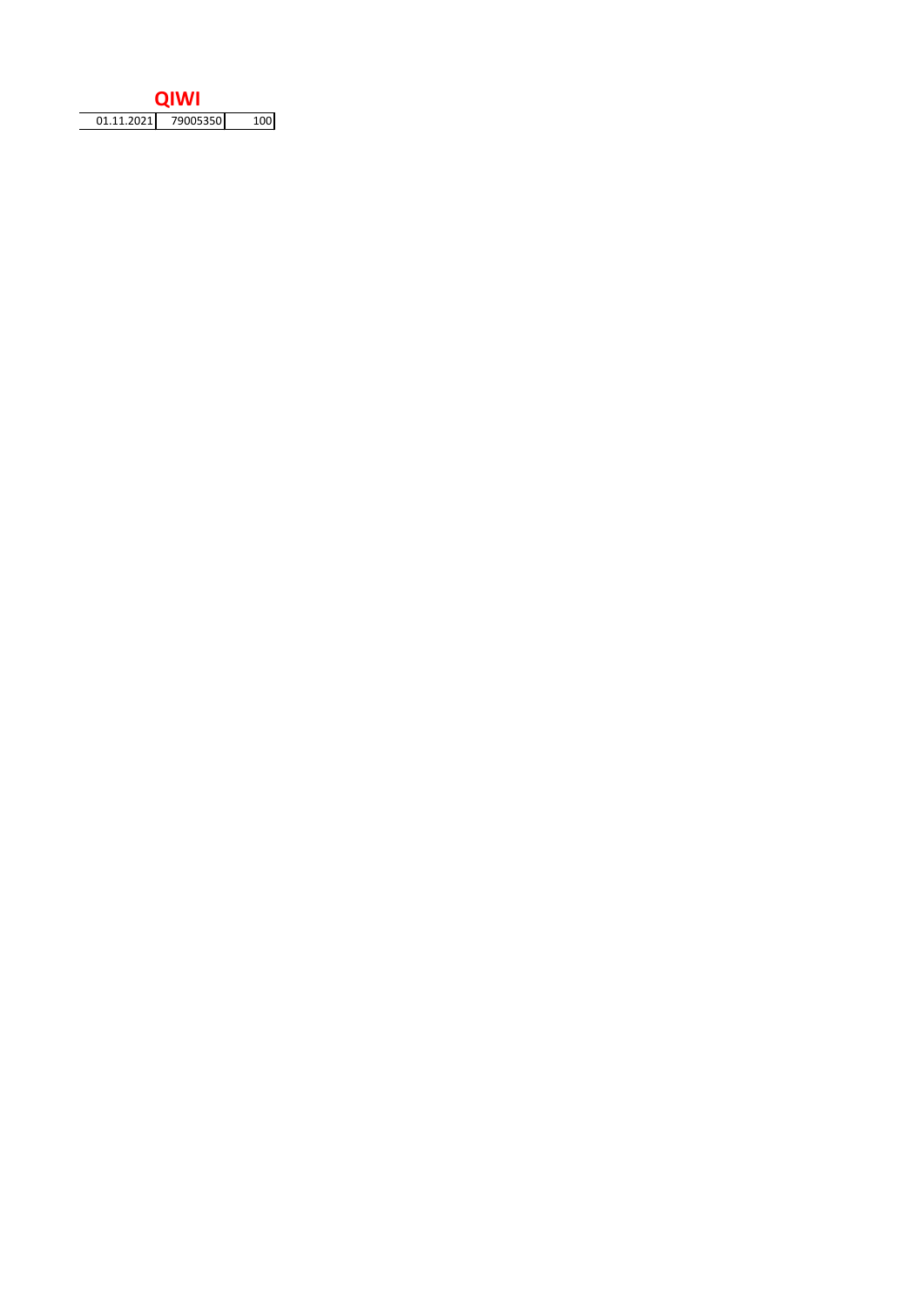## **VISA**

| Дата/время                | Имя             | Сумма |
|---------------------------|-----------------|-------|
| 29.11.2021 23:32          | <b>TATIANA</b>  | 100   |
| 29.11.2021 23:24 TAMERLAN |                 | 100   |
| 29.11.2021 23:19          |                 | 100   |
| 29.11.2021 23:17 EVGENY M |                 | 100   |
| 29.11.2021 22:50          |                 | 35    |
| 29.11.2021 22:34 VIKTORIA |                 | 500   |
| 29.11.2021 21:51 VITALY K |                 | 100   |
| 29.11.2021 21:43 MARIA NA |                 | 1000  |
| 29.11.2021 20:11 IVAN EFI |                 | 100   |
| 29.11.2021 19:00 ZHANNA N |                 | 100   |
| 29.11.2021 18:49 RUSTAM Z |                 | 3000  |
| 29.11.2021 17:40 VIKTORIY |                 | 100   |
| 29.11.2021 17:27          |                 | 150   |
| 29.11.2021 17:14          |                 | 1000  |
| 29.11.2021 17:09 IRINA GO |                 | 10    |
| 29.11.2021 16:56          |                 | 100   |
| 29.11.2021 16:50          |                 | 800   |
| 29.11.2021 16:07          |                 | 100   |
| 29.11.2021 13:34 ALEKSAND |                 | 300   |
| 29.11.2021 10:34          |                 | 150   |
| 29.11.2021 10:06 MIKHAIL  |                 | 200   |
| 29.11.2021 8:11 MAKSIM S  |                 | 538   |
| 29.11.2021 3:04 SAVINA M  |                 | 500   |
| 29.11.2021 0:57 SERGEY T  |                 | 1000  |
| 29.11.2021 0:48 MIKHAIL   |                 | 500   |
| 28.11.2021 23:02 MARINA L |                 | 500   |
| 28.11.2021 21:31 SERGEY B |                 | 500   |
| 28.11.2021 21:19 KIRILL B |                 | 500   |
| 28.11.2021 21:14 OLESIA C |                 | 1000  |
| 28.11.2021 19:53          |                 | 98,56 |
| 28.11.2021 19:39 ILYA KOP |                 | 100   |
| 28.11.2021 19:02 SERGEY P |                 | 100   |
| 28.11.2021 18:32 OXANA BO |                 | 300   |
| 28.11.2021 18:08 ANDREY V |                 | 1000  |
| 28.11.2021 16:23          |                 | 1000  |
| 28.11.2021 16:09          |                 | 100   |
| 28.11.2021 15:30          |                 | 100   |
| 28.11.2021 14:49          |                 | 100   |
| 28.11.2021 14:39          |                 | 500   |
| 28.11.2021 13:17          | <b>ANTONINA</b> | 4000  |
| 28.11.2021 12:56          |                 | 100   |
| 28.11.2021 11:44          | YULIA BO        | 150   |
| 28.11.2021 11:41          | DARYA PA        | 100   |
| 28.11.2021 11:20          | ANASTASI        | 100   |
| 28.11.2021 10:58          | <b>KRISTINA</b> | 1000  |
| 28.11.2021 5:25           | <b>TEREKHOV</b> | 300   |
| 28.11.2021 3:08           | <b>KONSTANT</b> | 100   |
| 28.11.2021 1:08           | VALERIYA        | 100   |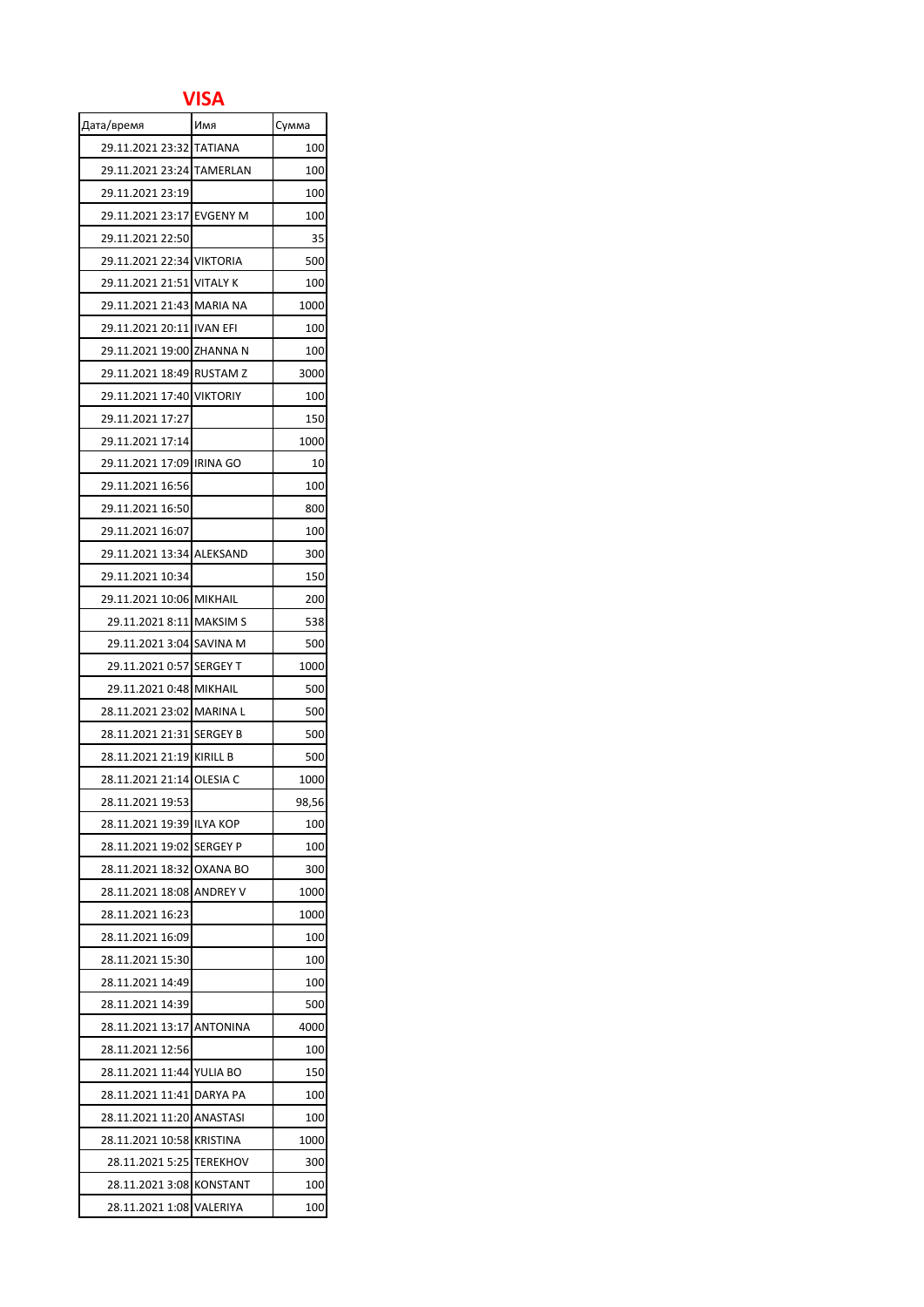| 28.11.2021 0:43           |                     | 4200 |
|---------------------------|---------------------|------|
| 28.11.2021 0:02 DIGITAL   |                     | 100  |
| 27.11.2021 23:32 ELENA SA |                     | 100  |
| 27.11.2021 23:05          | <b>ANTON ST</b>     | 100  |
| 27.11.2021 23:00          | <b>VLADIMIR</b>     | 100  |
| 27.11.2021 22:42          |                     | 110  |
| 27.11.2021 21:22 ANNA SAP |                     | 100  |
| 27.11.2021 21:10 ANNA BEL |                     | 100  |
| 27.11.2021 20:01          |                     | 100  |
| 27.11.2021 19:06 VALERI   |                     | 200  |
| 27.11.2021 18:44 MARIIA K |                     | 100  |
| 27.11.2021 17:49 IULIIA Y |                     | 150  |
| 27.11.2021 17:31 YULIA    |                     | 100  |
| 27.11.2021 17:27          |                     | 30   |
| 27.11.2021 17:12          |                     | 1000 |
| 27.11.2021 16:30 ELENA MO |                     | 100  |
| 27.11.2021 16:30 SVETLANA |                     | 150  |
| 27.11.2021 16:10 ANASTASI |                     | 200  |
| 27.11.2021 15:46 ALENA MI |                     | 100  |
| 27.11.2021 15:44 GRIGORY  |                     | 200  |
| 27.11.2021 15:35          | <b>SILVIYA</b>      | 500  |
| 27.11.2021 15:31 POPOVA E |                     | 500  |
| 27.11.2021 14:30 IULIIA K |                     | 50   |
| 27.11.2021 14:20          | <b>DMITRIY</b>      | 100  |
| 27.11.2021 14:01          |                     | 5    |
| 27.11.2021 13:58          | <b>MANSUR R</b>     | 200  |
| 27.11.2021 13:47          |                     | 150  |
| 27.11.2021 13:46          |                     | 500  |
| 27.11.2021 13:42          |                     | 200  |
| 27.11.2021 13:37 EKATERIN |                     | 300  |
| 27.11.2021 13:23 E ABROSI |                     | 100  |
| 27.11.2021 13:14          | POLINA <sub>Z</sub> | 100  |
| 27.11.2021 12:59          | <b>OXANA SH</b>     | 100  |
| 27.11.2021 12:54          | <b>ELENA US</b>     | 100  |
| 27.11.2021 12:26          |                     | 35   |
| 27.11.2021 12:25          |                     | 35   |
| 27.11.2021 11:34          | YANA                | 100  |
| 27.11.2021 11:33          | E YARMUK            | 200  |
| 27.11.2021 11:28          | <b>GUSEVA E</b>     | 500  |
| 27.11.2021 11:01          | ALENA NI            | 900  |
| 27.11.2021 10:58          | IRINA NO            | 200  |
| 27.11.2021 10:53          | EKATERIN            | 50   |
| 27.11.2021 10:39          | <b>MARIYA S</b>     | 200  |
| 27.11.2021 10:27          | <b>IRINA RA</b>     | 200  |
| 27.11.2021 10:25          | ALEXANDE            | 100  |
| 27.11.2021 10:25          | <b>EDELKINA</b>     | 100  |
| 27.11.2021 10:13          | A GALECH            | 200  |
| 27.11.2021 10:03          | POPOV AL            | 500  |
| 27.11.2021 9:57           | EVGENIYA            | 100  |
| 27.11.2021 9:47           | <b>SERGEY Z</b>     | 100  |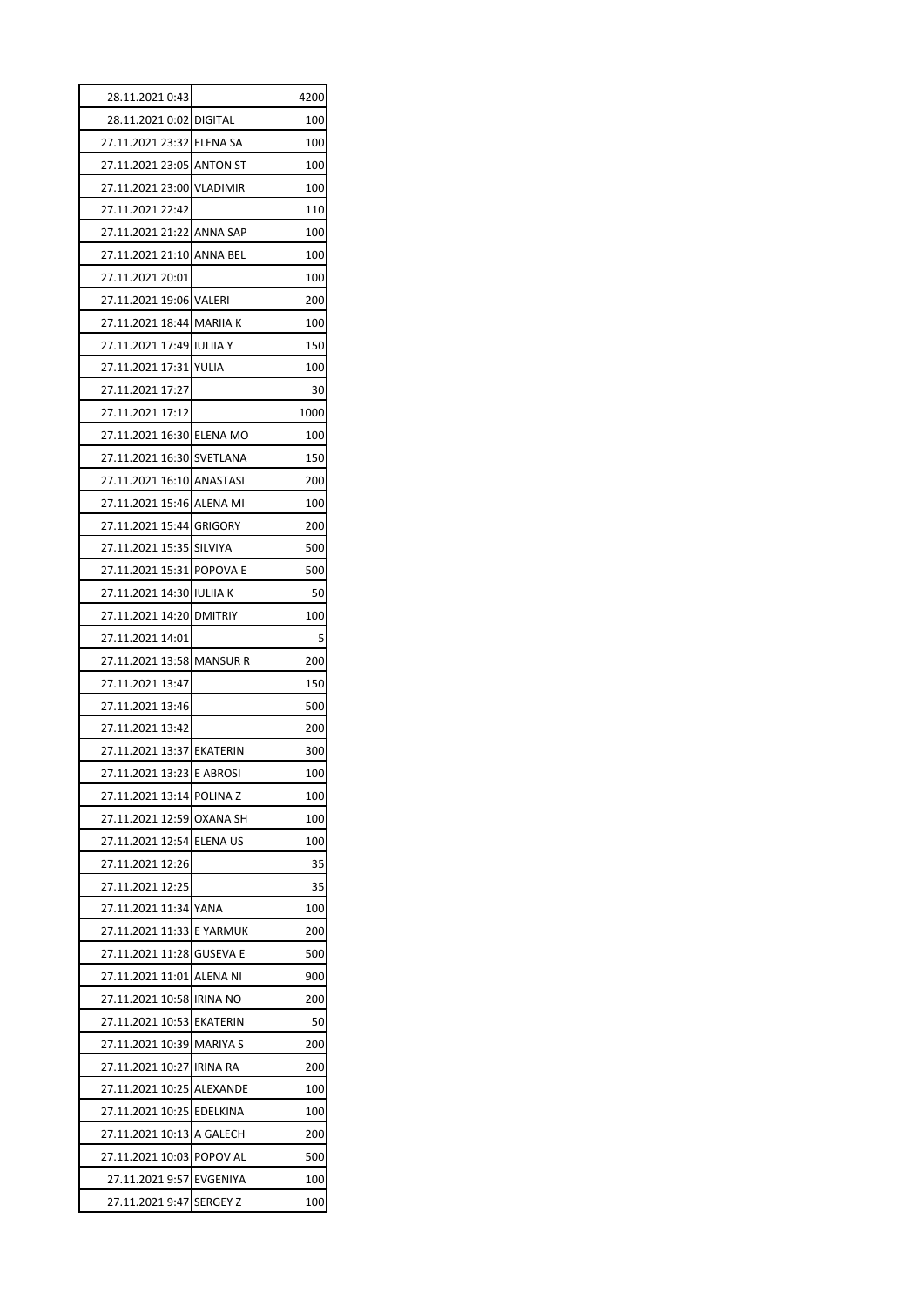| 27.11.2021 9:45 VERONIKA                             |          | 15          |
|------------------------------------------------------|----------|-------------|
| 27.11.2021 9:19                                      |          | 1000        |
| 27.11.2021 8:40 KOVAL TA                             |          | 1000        |
| 27.11.2021 6:40 VIACHESL                             |          | 300         |
| 27.11.2021 6:20 LOGINOVA                             |          | 500         |
| 27.11.2021 2:13 BERDNIKO                             |          | 150         |
| 27.11.2021 1:41 EVSEEVA                              |          | 300         |
| 27.11.2021 1:31 EKATERIN                             |          | 500         |
| 27.11.2021 0:51 ANASTASI                             |          | 1000        |
| 27.11.2021  0:49 ZHANNA N                            |          | 100         |
| 27.11.2021 0:47 TATYANA                              |          | 200         |
| 27.11.2021 0:45 ANASTASI                             |          | 200         |
| 27.11.2021 0:01                                      |          | 500         |
| 26.11.2021 23:30 ANASTASI                            |          | 250         |
| 26.11.2021 23:07 VADIM GI                            |          | 293         |
| 26.11.2021 23:01 OKSANA B                            |          | 1000        |
| 26.11.2021 22:55 YANA                                |          | 200         |
| 26.11.2021 22:43 ANNA SYS                            |          | 257         |
| 26.11.2021 22:39 KRISTINA                            |          | 150         |
| 26.11.2021 22:35                                     |          | 100         |
| 26.11.2021 22:31 BRAGINA                             |          | 100         |
| 26.11.2021 22:31 ELIZAVET                            |          | 100         |
| 26.11.2021 22:30                                     |          | 45          |
| 26.11.2021 22:30 CHURANOV                            |          | 500         |
| 26.11.2021 22:23 KIRA                                |          | 5           |
| 26.11.2021 22:23 MOMENTUM                            |          | 300         |
| 26.11.2021 22:18                                     |          | 100         |
| 26.11.2021 22:18 NATALIA                             |          | 100         |
| 26.11.2021 22:10                                     |          | 50          |
| 26.11.2021 22:04 EVGENIYA                            |          | 200         |
| 26.11.2021 22:01 ANNA VEP                            |          | 500         |
| 26.11.2021 21:57 DARYA ST                            |          | 100         |
| 26.11.2021 21:45                                     |          | 300         |
| 26.11.2021 21:24 OLGA                                |          | 100         |
| 26.11.2021 21:09 ULIA YUR                            |          | 100         |
| 26.11.2021 21:08 KRISTINA                            |          | 200         |
| 26.11.2021 21:07 EKATERIN                            |          | 100         |
| 26.11.2021 21:04 VIKTORII                            |          | 200         |
| 26.11.2021 20:58 IULIIA                              |          | 200         |
| 26.11.2021 20:58 OLGA TIM                            |          | 500         |
| 26.11.2021 20:54 ARTISHEV                            |          | 500         |
| 26.11.2021 20:48 OLGA PUS                            |          | 500         |
| 26.11.2021 20:37                                     | ARSENINA | 200         |
| 26.11.2021 20:27                                     | NADEZHDA | 200         |
| 26.11.2021 20:27                                     | GORBUNOV | 100         |
| 26.11.2021 19:53                                     |          | 300         |
|                                                      |          |             |
|                                                      |          |             |
| 26.11.2021 19:43 YULDASHE                            |          | 100         |
| 26.11.2021 18:06 MAREEVA<br>26.11.2021 17:48 MAREEVA |          | 500<br>1500 |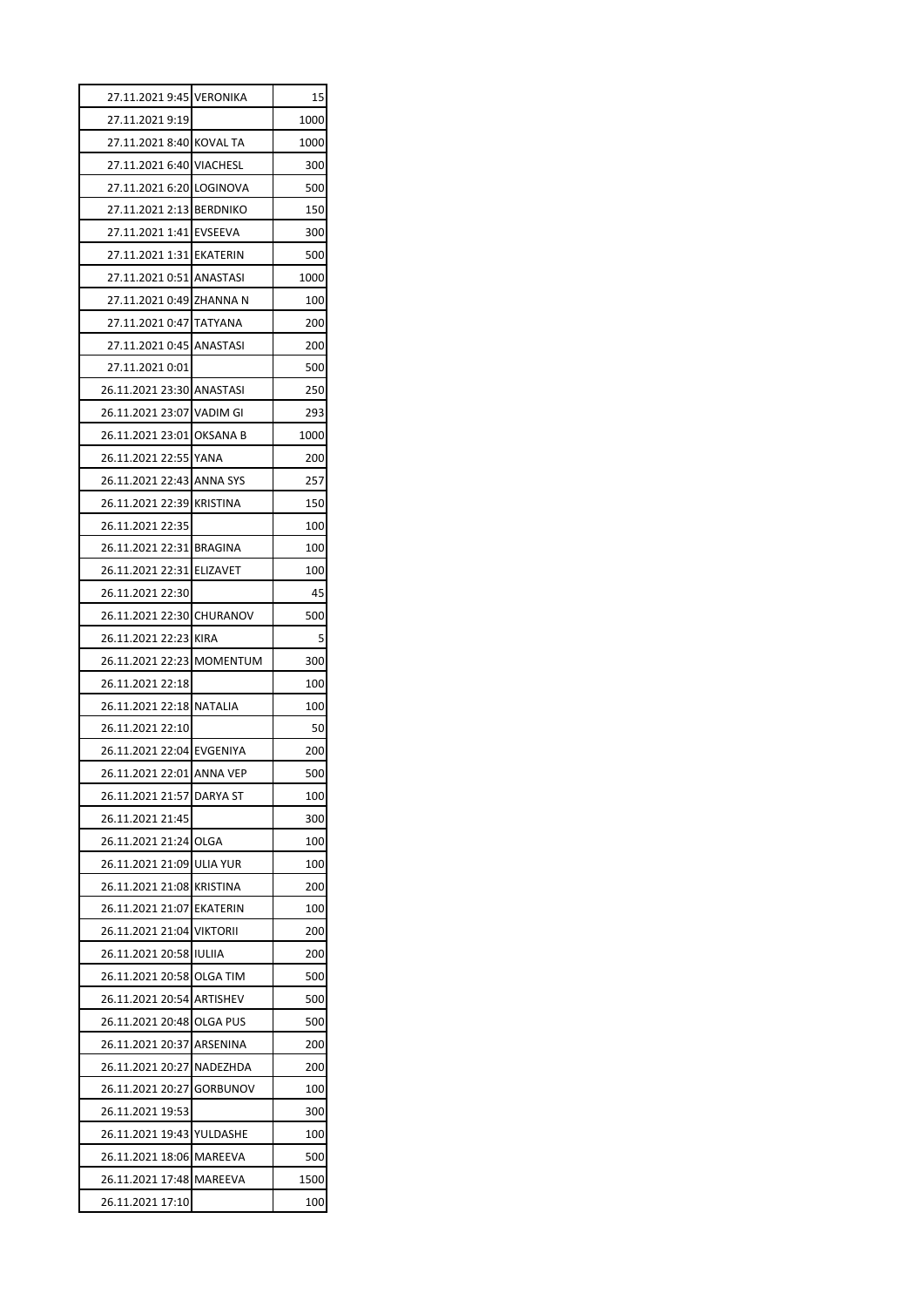| 26.11.2021 16:58 DANIIA S |                 | 100  |
|---------------------------|-----------------|------|
| 26.11.2021 16:48 VASILIY  |                 | 200  |
| 26.11.2021 16:34 EVGENII  |                 | 300  |
| 26.11.2021 16:18          |                 | 500  |
| 26.11.2021 15:55          | <b>SERGEI M</b> | 150  |
| 26.11.2021 15:39 VYACHESL |                 | 100  |
| 26.11.2021 14:52 IRINA GO |                 | 100  |
| 26.11.2021 14:35 SERGEY Y |                 | 1000 |
| 26.11.2021 13:11          |                 | 1000 |
| 26.11.2021 12:06 DENIS ST |                 | 1000 |
| 26.11.2021 12:01 IRINA GO |                 | 1000 |
| 26.11.2021 11:58 IOSIF DE |                 | 500  |
| 26.11.2021 11:21 TATIANA  |                 | 200  |
| 26.11.2021 10:50 ALEKSAND |                 | 200  |
| 26.11.2021 10:36 MAREEVA  |                 | 500  |
| 26.11.2021 6:14           |                 | 3000 |
| 26.11.2021 3:38           |                 | 100  |
| 26.11.2021 2:29           |                 | 300  |
| 26.11.2021 2:20 IRINA     |                 | 100  |
| 26.11.2021 0:09 OLGA KUT  |                 | 300  |
| 25.11.2021 23:41 TATIANA  |                 | 500  |
| 25.11.2021 23:20 EGOR BAL |                 | 1000 |
| 25.11.2021 23:19          |                 | 500  |
| 25.11.2021 23:01 MARIA OR |                 | 3000 |
|                           |                 |      |
| 25.11.2021 22:36 ELENA LE |                 | 500  |
| 25.11.2021 22:28          |                 | 100  |
| 25.11.2021 22:13 DENIS GO |                 | 600  |
| 25.11.2021 21:54 ANDREI   |                 | 1000 |
| 25.11.2021 21:48 ALEXEY G |                 | 500  |
| 25.11.2021 21:42 ANDREY F |                 | 100  |
| 25.11.2021 19:56 GABRIELA |                 | 100  |
| 25.11.2021 19:38 ILYA PET |                 | 500  |
| 25.11.2021 19:32          | <b>IGOR KUD</b> | 100  |
| 25.11.2021 19:24 ANNAANNA |                 | 100  |
| 25.11.2021 19:15 A ZHUMAB |                 | 500  |
| 25.11.2021 19:03          |                 | 100  |
| 25.11.2021 18:51          | <b>NIKOLAI</b>  | 100  |
| 25.11.2021 17:57          | YANA SOK        | 300  |
| 25.11.2021 17:55          |                 | 100  |
| 25.11.2021 17:46          | <b>EKATERIN</b> | 100  |
| 25.11.2021 17:44          | <b>SERGEY</b>   | 300  |
| 25.11.2021 17:41          | <b>SERGEY</b>   | 300  |
| 25.11.2021 17:25          | <b>DMITRY M</b> | 100  |
| 25.11.2021 17:22          |                 | 538  |
| 25.11.2021 17:03          | ALEKSAND        | 150  |
| 25.11.2021 17:01          | ELENA NO        | 200  |
| 25.11.2021 16:55          | CRYWAVE         | 100  |
| 25.11.2021 16:49          |                 | 1000 |
| 25.11.2021 16:48          |                 | 100  |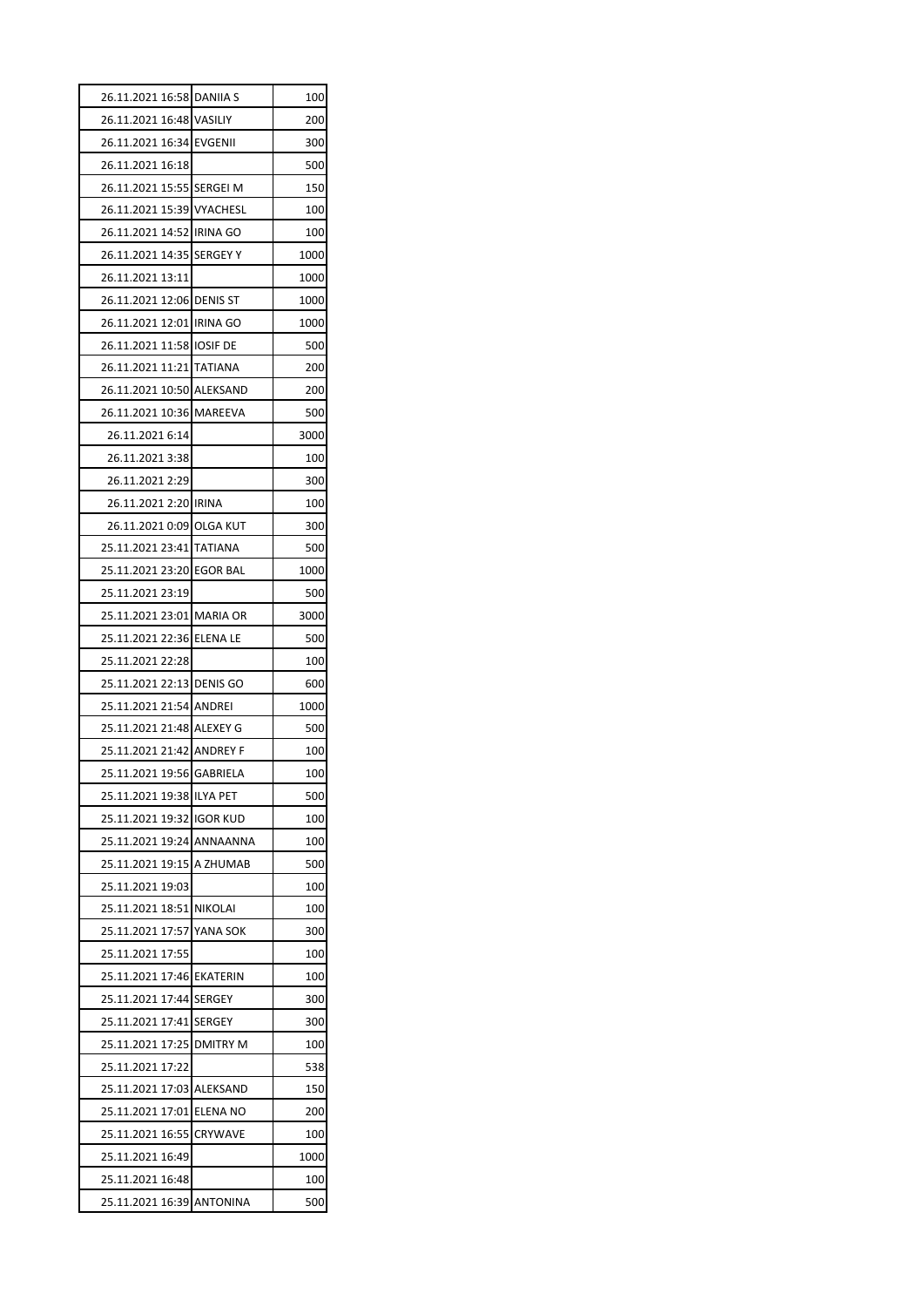| 25.11.2021 16:37          |                 | 100   |
|---------------------------|-----------------|-------|
| 25.11.2021 16:35          |                 | 300   |
| 25.11.2021 16:31 IRINA MA |                 | 168   |
| 25.11.2021 16:26          |                 | 50    |
| 25.11.2021 16:25 DMITRIY  |                 | 100   |
| 25.11.2021 16:22 ALEKSEY  |                 | 100   |
| 25.11.2021 16:19          |                 | 100   |
| 25.11.2021 16:17 ALEXANDE |                 | 100   |
| 25.11.2021 16:17          |                 | 100   |
| 25.11.2021 16:15          |                 | 100   |
| 25.11.2021 16:09 OLGA SHT |                 | 100   |
| 25.11.2021 16:09 ALEKSEIY |                 | 1000  |
| 25.11.2021 16:07          |                 | 500   |
| 25.11.2021 16:07 ALEKSAND |                 | 100   |
| 25.11.2021 14:50          |                 | 100   |
| 25.11.2021 14:26 EVGENIY  |                 | 1000  |
| 25.11.2021 14:09 EGOR BYC |                 | 100   |
| 25.11.2021 13:08          |                 | 35    |
| 25.11.2021 13:07          |                 | 35    |
| 25.11.2021 13:06          |                 | 35    |
| 25.11.2021 10:40 PAVEL NA |                 | 10000 |
| 25.11.2021 8:08           |                 | 675   |
| 25.11.2021 0:22           |                 | 5000  |
| 24.11.2021 23:51 KIRILL E |                 | 500   |
| 24.11.2021 21:50          |                 | 500   |
| 24.11.2021 21:47 SERGEY Z |                 | 100   |
| 24.11.2021 21:02          |                 | 90    |
| 24.11.2021 20:57          |                 | 3000  |
| 24.11.2021 19:31          |                 | 200   |
| 24.11.2021 17:41 ALEKSAND |                 | 3800  |
| 24.11.2021 16:17 SVETLANA |                 | 1000  |
| 24.11.2021 15:49          | SVETLANA        | 500   |
| 24.11.2021 15:47          |                 | 100   |
| 24.11.2021 14:30 OLGA MEL |                 | 100   |
| 24.11.2021 13:40 MOMENTUM |                 | 150   |
| 24.11.2021 12:42          | <b>MOMENTUM</b> | 100   |
| 24.11.2021 12:32 EVGENII  |                 | 500   |
| 24.11.2021 12:20          | <b>FEDOROVA</b> | 500   |
| 24.11.2021 12:19 FEDOROVA |                 | 500   |
| 24.11.2021 11:13          | OKSANA O        | 1000  |
| 24.11.2021 10:04 ANTON UK |                 | 500   |
| 24.11.2021 10:04 KAPARULI |                 | 200   |
| 24.11.2021 8:30 OKSANA M  |                 | 500   |
| 24.11.2021 8:29           | OKSANA M        | 500   |
| 24.11.2021 7:53           |                 | 150   |
| 24.11.2021 0:45 OLGA IVA  |                 | 300   |
| 23.11.2021 22:46          | <b>EVGENII</b>  | 250   |
| 23.11.2021 21:48          |                 | 100   |
| 23.11.2021 21:34 TATYANA  |                 | 100   |
|                           |                 |       |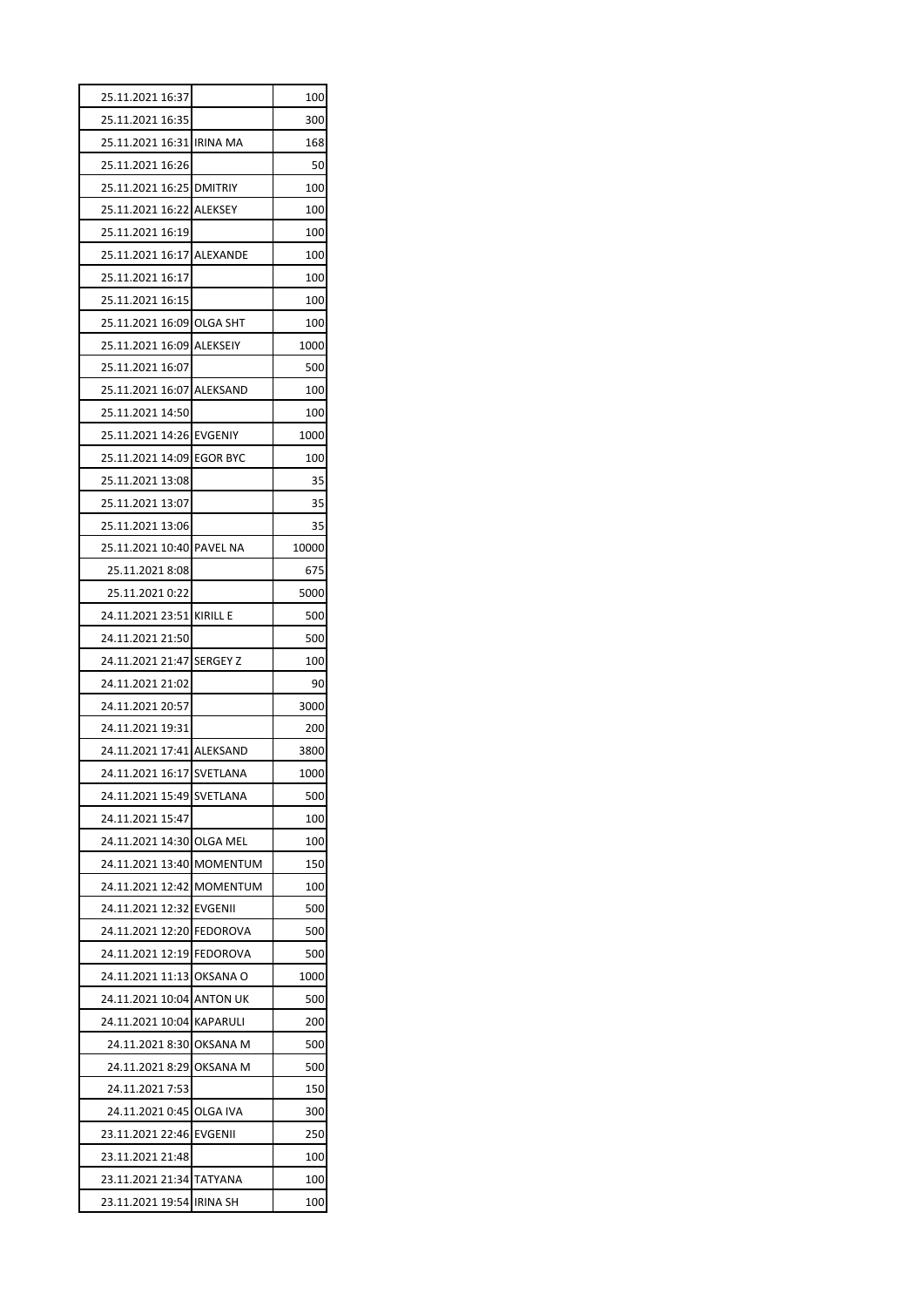| 23.11.2021 18:29 OLGA     |                 | 10800  |
|---------------------------|-----------------|--------|
| 23.11.2021 18:24 VALENTIN |                 | 200    |
| 23.11.2021 17:51          |                 | 210    |
| 23.11.2021 16:27 NATALYA  |                 | 200    |
| 23.11.2021 14:43 ANDREI E |                 | 749,99 |
| 23.11.2021 14:22 SERGE OK |                 | 500    |
| 23.11.2021 14:03          |                 | 100    |
| 23.11.2021 14:02          |                 | 500    |
| 23.11.2021 13:23          |                 | 300    |
| 23.11.2021 12:04          |                 | 100    |
| 23.11.2021 11:49 T KOREPA |                 | 500    |
| 23.11.2021 11:10 ANNA ZHV |                 | 280    |
| 23.11.2021 9:22 OLGA LIP  |                 | 500    |
| 23.11.2021 8:06 EGOR KOC  |                 | 100    |
| 23.11.2021 4:40 SVETLANA  |                 | 100    |
| 23.11.2021 4:14           |                 | 100    |
| 23.11.2021 2:22 ANNA PRU  |                 | 1000   |
| 23.11.2021 1:42 ARTUR ZD  |                 | 1000   |
| 22.11.2021 23:05 LUBOV EN |                 | 500    |
| 22.11.2021 22:30 MARIYA K |                 | 100    |
| 22.11.2021 21:12 TIHONOVA |                 | 100    |
| 22.11.2021 21:02          |                 | 2220   |
| 22.11.2021 20:24 ANNA YAG |                 | 100    |
| 22.11.2021 20:07 LEONID Z |                 | 500    |
| 22.11.2021 19:06 OKSANA M |                 | 2500   |
| 22.11.2021 19:05 OKSANA M |                 | 2500   |
| 22.11.2021 19:01 ELENA    |                 | 50     |
| 22.11.2021 18:46          |                 | 1000   |
| 22.11.2021 18:40 MARIYA C |                 | 100    |
| 22.11.2021 18:27 SVETLANA |                 | 70     |
| 22.11.2021 17:41 MOMENTUM |                 | 500    |
| 22.11.2021 17:33 MOMENTUM |                 | 100    |
| 22.11.2021 17:15          |                 | 183    |
| 22.11.2021 17:00 GLEB ZAB |                 | 500    |
| 22.11.2021 16:22 VIKTORIA |                 | 500    |
| 22.11.2021 16:01          | YULIA SA        | 1000   |
| 22.11.2021 15:51          |                 | 100    |
| 22.11.2021 15:45          |                 | 500    |
| 22.11.2021 15:01 ELENA LI |                 | 100    |
| 22.11.2021 14:28 MENSHAKO |                 | 100    |
| 22.11.2021 14:18          | <b>MARIYA L</b> | 500    |
| 22.11.2021 14:15          |                 | 220    |
| 22.11.2021 13:43 IRINA YA |                 | 100    |
| 22.11.2021 13:41 ALEXANDE |                 | 100    |
| 22.11.2021 13:26          | MASTER A        | 500    |
| 22.11.2021 13:25          |                 | 500    |
| 22.11.2021 13:04          | ANASTASI        | 100    |
| 22.11.2021 12:53          |                 | 100    |
| 22.11.2021 12:28          |                 | 200    |
| 22.11.2021 12:18 ANTON GU |                 | 100    |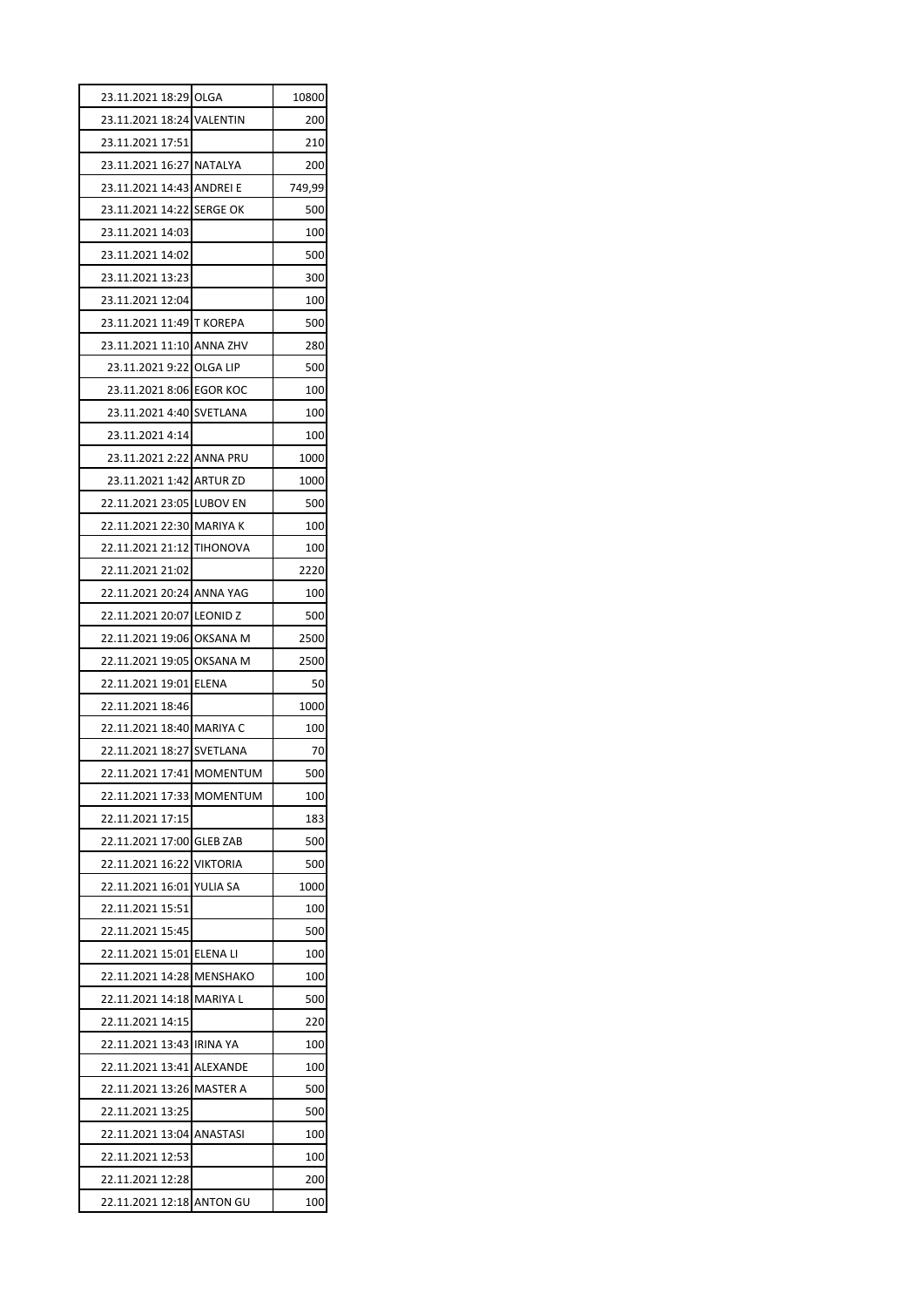| 22.11.2021 12:14 SERGEI P |                 | 500   |
|---------------------------|-----------------|-------|
| 22.11.2021 11:58 ANNA KII |                 | 500   |
| 22.11.2021 11:57 MOMENTUM |                 | 100   |
| 22.11.2021 11:25 VLADIMIR |                 | 300   |
| 22.11.2021 10:53 OLGA PAV |                 | 100   |
| 22.11.2021 10:43          |                 | 100   |
| 22.11.2021 10:29 EKATERIN |                 | 500   |
| 22.11.2021 10:29          |                 | 100   |
| 22.11.2021 10:28 ANNA ELN |                 | 100   |
| 22.11.2021 10:06 BELOKONE |                 | 200   |
| 22.11.2021 9:40 NARGIZ Z  |                 | 50    |
| 22.11.2021 9:36 DARIA DR  |                 | 15    |
| 22.11.2021 9:35 VERA FED  |                 | 100   |
| 22.11.2021 9:03 NATALIYA  |                 | 100   |
| 22.11.2021 8:33           | <b>TATIANA</b>  | 100   |
| 22.11.2021 7:57 YULIYA    |                 | 500   |
| 22.11.2021 3:08           |                 | 100   |
| 22.11.2021 1:36           |                 | 19000 |
| 22.11.2021 0:53 ELENA KN  |                 | 500   |
| 22.11.2021 0:39 ANASTASI  |                 | 100   |
| 21.11.2021 23:36          |                 | 250   |
| 21.11.2021 23:31 ELENA SH |                 | 300   |
| 21.11.2021 23:27 ALEKSAND |                 | 100   |
| 21.11.2021 22:42          | <b>SVETLANA</b> | 100   |
| 21.11.2021 22:36          |                 | 299   |
| 21.11.2021 22:08 ANTON ZH |                 | 1000  |
| 21.11.2021 22:05 PANFILOV |                 | 100   |
| 21.11.2021 22:03 ANTON ZB |                 | 100   |
| 21.11.2021 21:16          | <b>TATIANA</b>  | 500   |
| 21.11.2021 21:15          | <b>ROMAN</b>    | 100   |
| 21.11.2021 21:01          |                 | 100   |
| 21.11.2021 19:49          | <b>NIKOLAY</b>  | 1000  |
| 21.11.2021 19:15          | <b>EKATERIN</b> | 200   |
| 21.11.2021 19:01          | ALEKSEI         | 550   |
| 21.11.2021 18:42          |                 | 300   |
| 21.11.2021 17:46          |                 | 300   |
| 21.11.2021 16:04 ZUBKOV P |                 | 500   |
| 21.11.2021 15:36          | ANDREY V        | 1000  |
| 21.11.2021 15:20          |                 | 150   |
| 21.11.2021 15:09          | ANNA KON        | 500   |
| 21.11.2021 15:07          | <b>MAKSIM S</b> | 100   |
| 21.11.2021 13:39          |                 | 100   |
| 21.11.2021 12:07          | OLESYA P        | 300   |
| 21.11.2021 11:49          | ANTON PO        | 150   |
| 21.11.2021 9:37           | SVETLANA        | 200   |
| 21.11.2021 8:57           | SVETLANA        | 100   |
| 21.11.2021 6:13           | <b>VIACHESL</b> | 2000  |
| 21.11.2021 2:02           | <b>IRINA SC</b> | 16000 |
| 21.11.2021 0:57           |                 | 500   |
|                           |                 | 500   |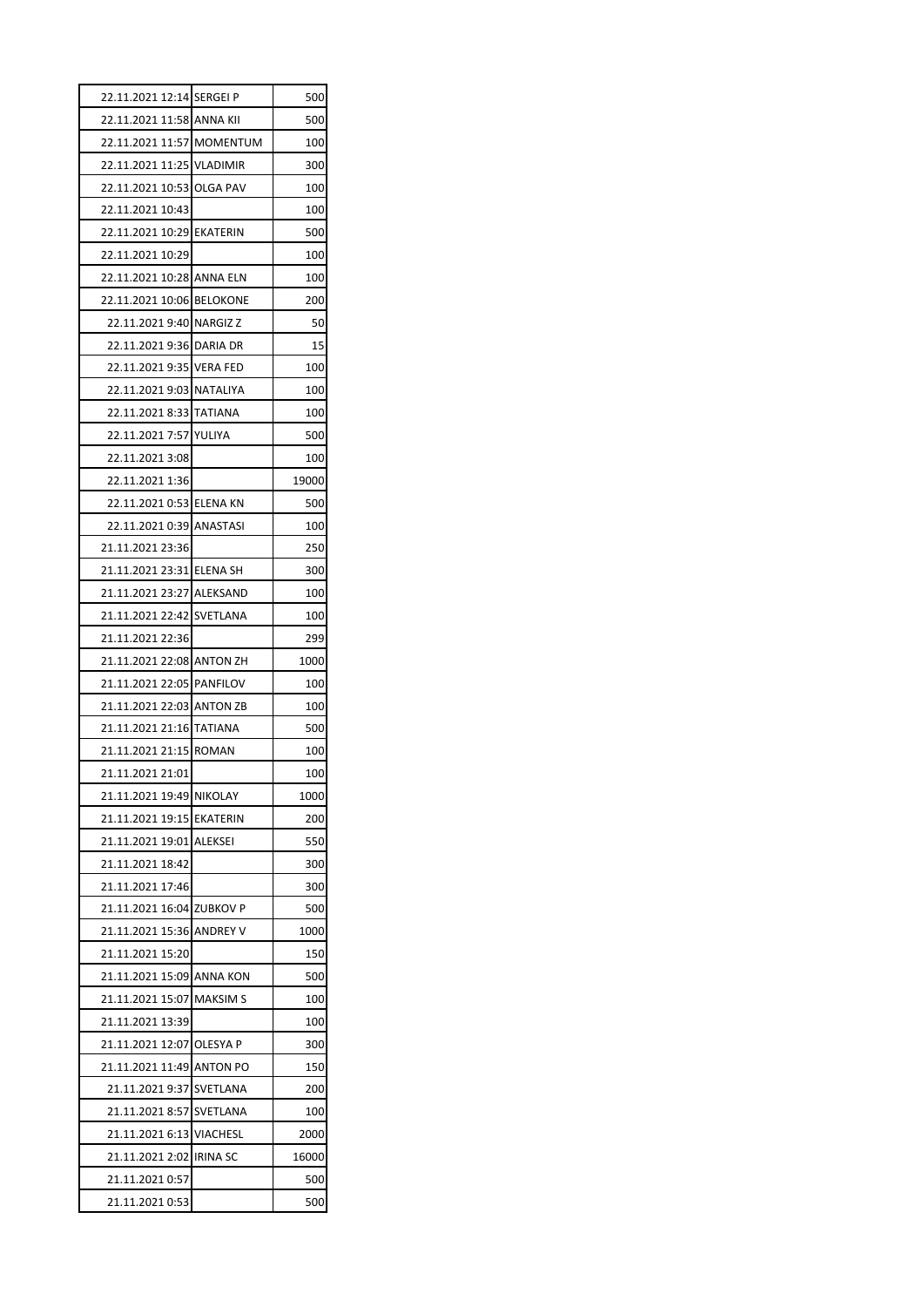| 20.11.2021 23:53          |                                    | 100      |
|---------------------------|------------------------------------|----------|
| 20.11.2021 23:33 ALEXANDE |                                    | 100      |
| 20.11.2021 23:20 VERONIKA |                                    | 50       |
| 20.11.2021 22:26          |                                    | 30       |
| 20.11.2021 22:23          |                                    | 30       |
| 20.11.2021 21:43          |                                    | 500      |
| 20.11.2021 21:05 SEMEN    |                                    | 7000     |
| 20.11.2021 20:22 VASILIY  |                                    | 2000     |
| 20.11.2021 18:28          | <b>TATYANA</b>                     | 100      |
| 20.11.2021 18:25          | <b>ILYA</b>                        | 88       |
| 20.11.2021 18:24 KONSTANT |                                    | 500      |
| 20.11.2021 17:12 ANTON GR |                                    | 100      |
| 20.11.2021 16:47 SERGEY B |                                    | 200      |
| 20.11.2021 16:33          |                                    | 150      |
| 20.11.2021 16:20 NATALYA  |                                    | 100      |
| 20.11.2021 14:37          |                                    | 10000    |
| 20.11.2021 14:36          |                                    | 10000    |
| 20.11.2021 14:33          |                                    | 12700    |
| 20.11.2021 13:23          |                                    | 100      |
| 20.11.2021 10:00 MOMENTUM |                                    | 500      |
| 20.11.2021 9:10           |                                    | 300      |
| 20.11.2021 8:55           |                                    | 100      |
| 20.11.2021 6:41 POLYAKOV  |                                    | 1000     |
| 20.11.2021 2:35 CARD HOL  |                                    | 100      |
| 20.11.2021 1:35 ELENA LA  |                                    | 100      |
| 20.11.2021 0:42           |                                    | 2000     |
| 19.11.2021 23:43          |                                    | 1000     |
| 19.11.2021 23:43 EVGENIY  |                                    | 100      |
| 19.11.2021 23:36          |                                    | 1000     |
| 19.11.2021 23:35          |                                    | 100      |
| 19.11.2021 23:31          |                                    | 50       |
| 19.11.2021 22:57          | <b>SEMEN KU</b>                    | 50       |
| 19.11.2021 22:56          | SEMEN KU                           | 100      |
| 19.11.2021 22:54 SEMEN KU |                                    | 50       |
| 19.11.2021 22:51          | <b>ESET CLI</b>                    | 50       |
| 19.11.2021 22:50          | <b>ESET CLI</b>                    | 50       |
| 19.11.2021 22:50 ESET CLI |                                    | 50       |
| 19.11.2021 22:49          | <b>ESET CLI</b>                    | 50       |
| 19.11.2021 22:48 ESET CLI |                                    | 50       |
| 19.11.2021 22:47          | ESET CLI                           | 50       |
| 19.11.2021 22:46          | <b>ESET CLI</b>                    | 50       |
| 19.11.2021 22:45          | <b>ESET CLI</b>                    | 50       |
|                           |                                    |          |
| 19.11.2021 22:44          | <b>ESET CLI</b>                    | 50       |
| 19.11.2021 22:43 ESET CLI |                                    | 50       |
| 19.11.2021 22:42          | <b>ESET CLI</b>                    | 50       |
| 19.11.2021 22:41          |                                    |          |
| 19.11.2021 22:40          | <b>ESET CLI</b>                    | 50<br>50 |
| 19.11.2021 22:25          | <b>ESET CLI</b><br><b>EKATERIN</b> | 500      |
| 19.11.2021 21:22          |                                    | 100      |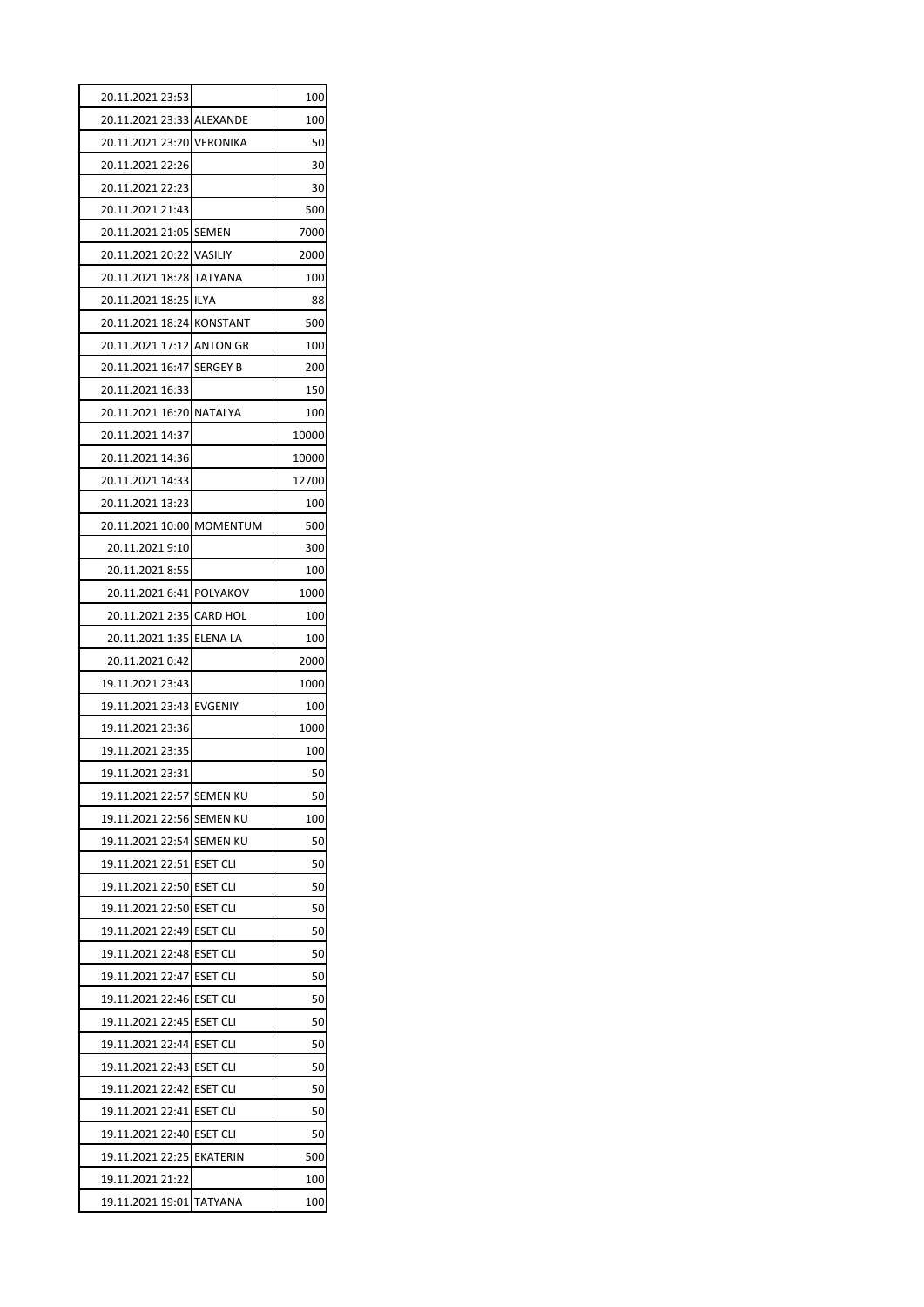| 19.11.2021 18:13 YULIA BE | 1500  |
|---------------------------|-------|
| 19.11.2021 18:10 YULIA BE | 1500  |
| 19.11.2021 17:12 ALEKSAND | 500   |
| 19.11.2021 16:35 ANTON GE | 100   |
| 19.11.2021 16:28 ALEKSAND | 100   |
| 19.11.2021 15:30 OKSANA M | 1000  |
| 19.11.2021 15:28 OKSANA M | 1000  |
| 19.11.2021 14:24 VERA KAL | 100   |
| 19.11.2021 14:18          | 100   |
| 19.11.2021 12:36          | 150   |
| 19.11.2021 12:26 OXANA EL | 50    |
| 19.11.2021 11:21 GALINA B | 100   |
| 19.11.2021 10:08 ALEKSEY  | 1250  |
| 19.11.2021 10:00 OLGA RYB | 500   |
| 19.11.2021 4:18           | 100   |
| 19.11.2021 2:48           | 500   |
| 19.11.2021 1:48 OXANA VO  | 500   |
| 19.11.2021 0:05           | 100   |
| 18.11.2021 22:04 GRIGOREN | 1000  |
| 18.11.2021 21:19          | 1000  |
| 18.11.2021 21:12 VYACHESL | 500   |
| 18.11.2021 18:17          | 100   |
| 18.11.2021 17:57 SVETLANA | 500   |
| 18.11.2021 17:28 DMITRIY  | 200   |
| 18.11.2021 17:27          | 200   |
| 18.11.2021 16:39 ANASTASI | 1900  |
| 18.11.2021 16:27 OLGA SHM | 100   |
| 18.11.2021 16:16 OKSANA M | 100   |
| 18.11.2021 16:07 ARTEM VO | 100   |
| 18.11.2021 14:07 QIWI CAR | 1400  |
| 18.11.2021 13:29 IVAN UNG | 42,66 |
| 18.11.2021 12:52 ALENA YA | 200   |
| 18.11.2021 10:43 DENIS SY | 100   |
| 18.11.2021 10:16 SERGEY S | 500   |
| 18.11.2021 7:13 JURIL     | 500   |
| 18.11.2021 1:51 MARIA SH  | 300   |
| 18.11.2021 0:29 ALEXEY K  | 2     |
| 17.11.2021 23:41 BABAYLOV | 150   |
| 17.11.2021 23:03          | 500   |
| 17.11.2021 22:24          | 500   |
| 17.11.2021 21:01 EVGENII  | 300   |
| 17.11.2021 20:25          | 100   |
| 17.11.2021 19:42 OKSANA M | 1000  |
| 17.11.2021 19:41 OKSANA M | 1000  |
| 17.11.2021 18:56 ALEKSEY  | 250   |
| 17.11.2021 17:23          | 500   |
| 17.11.2021 16:51 ANDREY F | 1000  |
| 17.11.2021 16:24 ANNA VER | 100   |
|                           |       |
| 17.11.2021 15:54 ANNA SMI | 200   |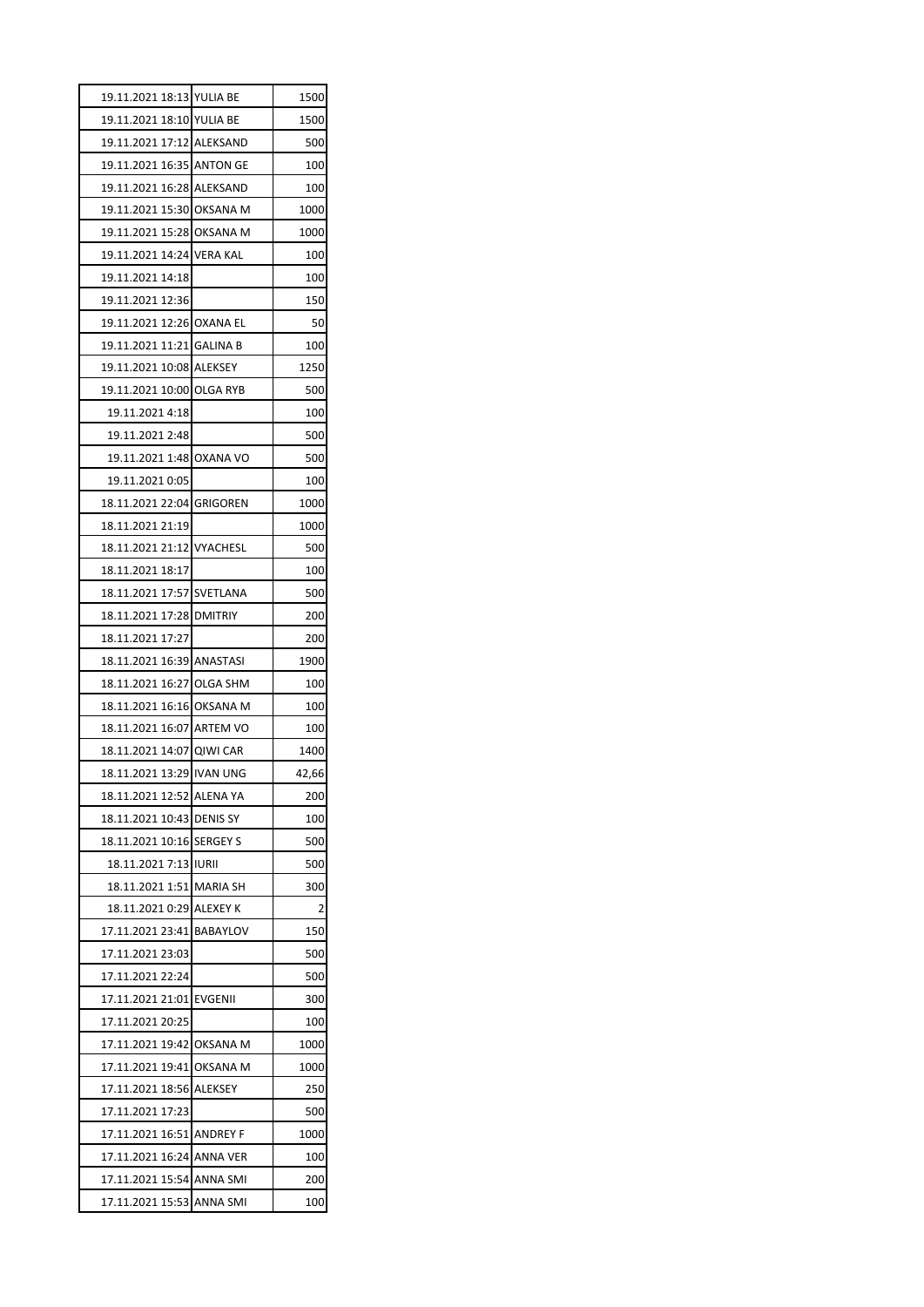| 17.11.2021 15:36 YULIA SH |                 | 100   |
|---------------------------|-----------------|-------|
| 17.11.2021 15:25 SERGEI B |                 | 1500  |
| 17.11.2021 14:58          |                 | 220   |
| 17.11.2021 14:52 KIRILL E |                 | 500   |
| 17.11.2021 14:09 ELENA KA |                 | 500   |
| 17.11.2021 13:55 ANASTASI |                 | 5000  |
| 17.11.2021 13:37 DMITRIY  |                 | 300   |
| 17.11.2021 13:13 ANNA PRO |                 | 250   |
| 17.11.2021 12:48          |                 | 1000  |
| 17.11.2021 12:05 ANASTASI |                 | 3000  |
| 17.11.2021 11:09 MARIYA Z |                 | 1000  |
| 17.11.2021 11:02 NEMKINA  |                 | 500   |
| 17.11.2021 10:58 LYUBOV N |                 | 500   |
| 17.11.2021 10:48 BAGIROV  |                 | 400   |
| 17.11.2021 10:42 BAGIROV  |                 | 200   |
| 17.11.2021 10:35 ALEVTINA |                 | 500   |
| 17.11.2021 7:47           |                 | 38    |
| 17.11.2021 7:44           |                 | 35    |
| 17.11.2021 7:44           |                 | 35    |
| 17.11.2021 6:20 OKSANA M  |                 | 6000  |
| 17.11.2021 6:18 OKSANA M  |                 | 6000  |
| 17.11.2021 4:57 SERGEY K  |                 | 100   |
| 17.11.2021 3:12           |                 | 500   |
| 17.11.2021 1:54           |                 | 100   |
|                           |                 |       |
| 17.11.2021 1:18           |                 | 300   |
| 17.11.2021 0:24 NIKOLAY   |                 | 500   |
|                           |                 | 300   |
|                           |                 | 30000 |
| 17.11.2021 0:12 NATALIYA  |                 | 100   |
| 16.11.2021 23:45 ALESYA S |                 | 100   |
| 16.11.2021 23:42 KIRILL F |                 | 100   |
| 16.11.2021 23:38          | <b>ALLA SLA</b> | 100   |
| 16.11.2021 23:18          | ANDRUCKI        | 500   |
| 16.11.2021 23:06          | <b>ANASTASI</b> | 8000  |
| 16.11.2021 23:04          | <b>ANASTASI</b> | 2000  |
| 16.11.2021 22:53          | <b>RAVIL IL</b> | 500   |
| 16.11.2021 22:47          |                 | 150   |
| 16.11.2021 22:37          | ELENA KH        | 100   |
| 16.11.2021 22:22          | ANASTASI        | 1000  |
| 16.11.2021 22:17          |                 | 500   |
| 16.11.2021 21:58          |                 | 500   |
| 16.11.2021 21:57          |                 | 150   |
| 16.11.2021 21:28          |                 | 100   |
| 16.11.2021 21:27          |                 | 1000  |
| 16.11.2021 21:22          |                 | 100   |
| 16.11.2021 20:56          | NATALYA         | 150   |
| 16.11.2021 20:53          |                 | 100   |
| 16.11.2021 20:47          |                 | 100   |
| 16.11.2021 20:42          |                 | 200   |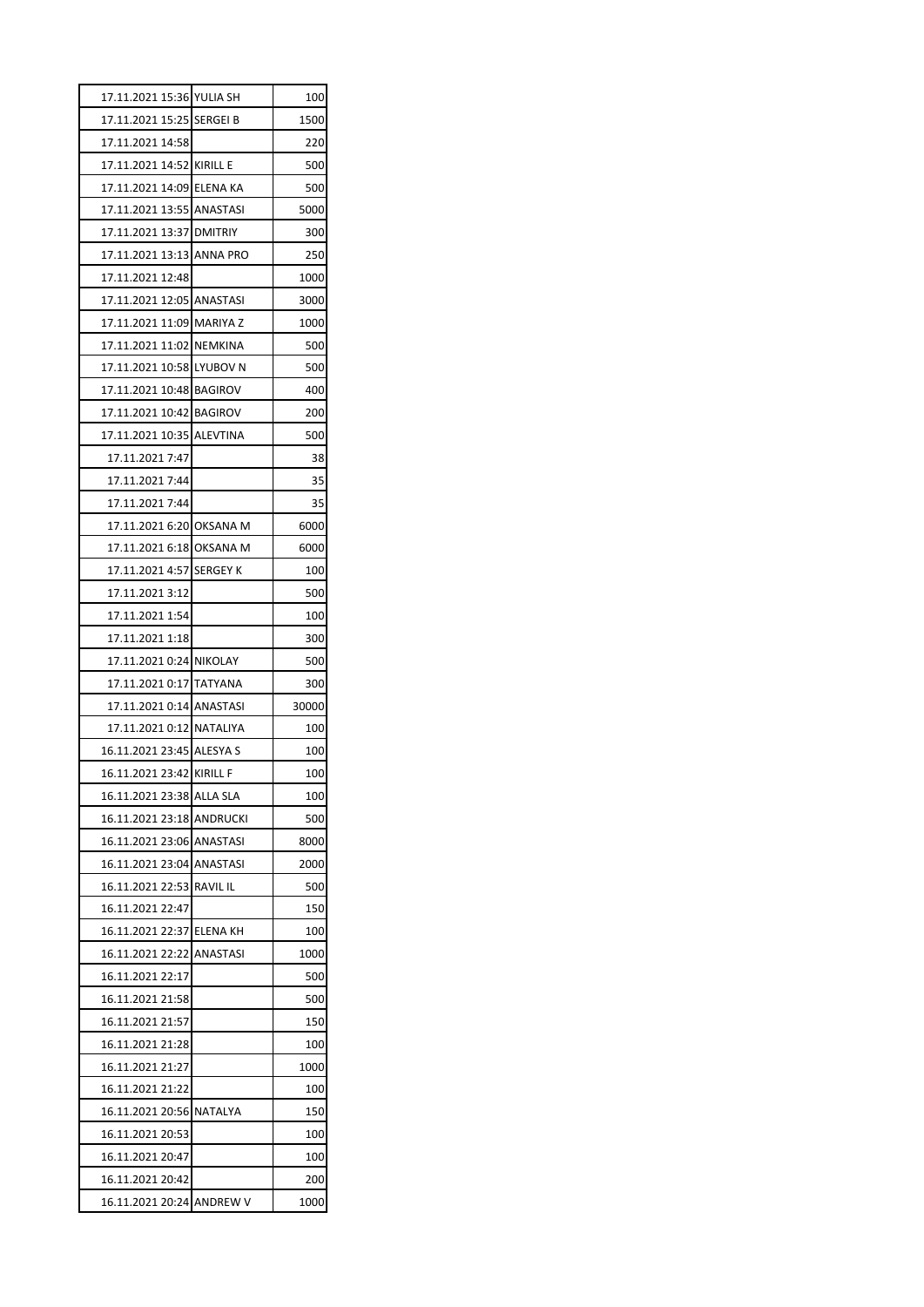| 16.11.2021 20:10 ZAKHAR S |                 | 1000   |
|---------------------------|-----------------|--------|
| 16.11.2021 19:15          | T. OVCHI        | 115,14 |
| 16.11.2021 19:13          |                 | 500    |
| 16.11.2021 18:58          |                 | 100    |
| 16.11.2021 18:28 VLADISLA |                 | 3000   |
| 16.11.2021 18:09 OLGA TRU |                 | 1000   |
| 16.11.2021 18:00 OKSANA M |                 | 500    |
| 16.11.2021 17:59 OKSANA M |                 | 500    |
| 16.11.2021 16:49          |                 | 100    |
| 16.11.2021 16:40 MIKHAIL  |                 | 100    |
| 16.11.2021 16:27          |                 | 500    |
| 16.11.2021 16:11 ANATOLIY |                 | 100    |
| 16.11.2021 15:52 SUSLINA  |                 | 100    |
| 16.11.2021 15:50 ROMAN TE |                 | 200    |
| 16.11.2021 15:11          |                 | 100    |
| 16.11.2021 13:54 BELOVAND |                 | 100    |
| 16.11.2021 12:12 DENIS KO |                 | 100    |
| 16.11.2021 12:06 VIACHESL |                 | 500    |
| 16.11.2021 11:59 DIANA KE |                 | 4000   |
| 16.11.2021 10:41 DENIS GO |                 | 500    |
| 16.11.2021 10:31 EKATERIN |                 | 100    |
| 16.11.2021 9:58 OKSANA M  |                 | 1000   |
| 16.11.2021 9:57 OKSANA M  |                 | 1000   |
| 16.11.2021 2:47           | <b>EVGENII</b>  | 300    |
| 15.11.2021 22:29          |                 | 100    |
| 15.11.2021 22:15          |                 | 2000   |
| 15.11.2021 22:09 ERIK ABI |                 | 500    |
| 15.11.2021 21:35          | <b>NIKITAL</b>  | 100    |
| 15.11.2021 21:05 NATALYA  |                 | 500    |
| 15.11.2021 21:03 NATALYA  |                 | 500    |
| 15.11.2021 20:52 ANDREY G |                 | 1000   |
| 15.11.2021 20:30          |                 | 500    |
| 15.11.2021 20:22          | VYACHESL        | 300    |
| 15.11.2021 20:21          |                 | 100    |
| 15.11.2021 20:21          | ELENA KO        | 500    |
| 15.11.2021 20:18          | <b>ANDREY M</b> | 1000   |
| 15.11.2021 20:18 ELENA KO |                 | 500    |
| 15.11.2021 20:14          | <b>ANDREY M</b> | 1000   |
| 15.11.2021 20:14          | <b>MOMENTUM</b> | 500    |
| 15.11.2021 19:58          | <b>ELENA SA</b> | 500    |
| 15.11.2021 19:55          |                 | 1000   |
| 15.11.2021 19:54 ELENA SA |                 | 500    |
| 15.11.2021 19:38          | <b>KROKHIN</b>  | 1000   |
| 15.11.2021 19:18          | <b>MARINA S</b> | 700    |
| 15.11.2021 19:17          | <b>MARINA S</b> | 500    |
| 15.11.2021 19:16          | <b>MARINAS</b>  | 800    |
| 15.11.2021 19:10          | igor            | 100    |
| 15.11.2021 17:52          |                 | 800    |
| 15.11.2021 16:20 NATALIA  |                 | 500    |
| 15.11.2021 15:29          | <b>MILANA P</b> | 500    |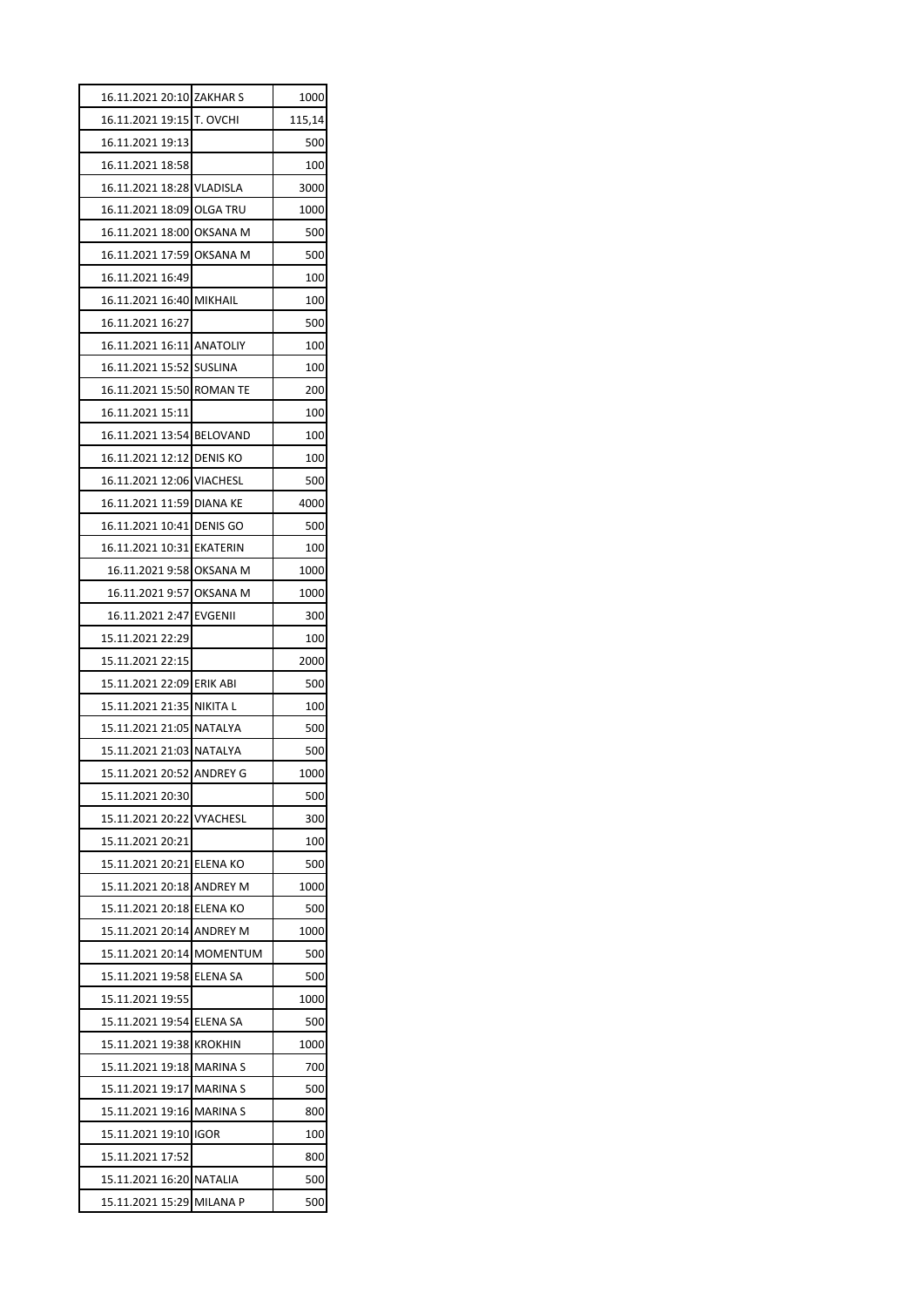| 15.11.2021 14:58 SVETLANA  |                 | 500  |
|----------------------------|-----------------|------|
| 15.11.2021 14:55           | SVETLANA        | 500  |
| 15.11.2021 14:23 MARIIA M  |                 | 100  |
| 15.11.2021 14:22 MARIIA M  |                 | 100  |
| 15.11.2021 14:09           | <b>MARINA</b>   | 150  |
| 15.11.2021 14:02 VALERIY   |                 | 100  |
| 15.11.2021 13:45           |                 | 100  |
| 15.11.2021 13:44           |                 | 100  |
| 15.11.2021 13:05           |                 | 1000 |
| 15.11.2021 13:03           |                 | 1000 |
| 15.11.2021 12:43           |                 | 500  |
| 15.11.2021 12:34 ALEKSAND  |                 | 500  |
| 15.11.2021 11:43           |                 | 400  |
| 15.11.2021 10:35 YULIYA L  |                 | 100  |
| 15.11.2021 10:31 ANNA SHI  |                 | 300  |
| 15.11.2021 10:30           |                 | 50   |
| 15.11.2021 10:23 SERGEY    |                 | 300  |
| 15.11.2021 8:49            |                 | 100  |
| 15.11.2021 7:53            |                 | 1000 |
| 15.11.2021 2:04 ALEXEY L   |                 | 500  |
| 15.11.2021   0:40 SHAMIL K |                 | 1000 |
| 14.11.2021 23:22 DMITRIEV  |                 | 100  |
| 14.11.2021 22:53 YURY ZAL  |                 | 100  |
| 14.11.2021 22:45           | <b>SERGEY P</b> | 100  |
| 14.11.2021 22:42 PAVEL BO  |                 | 100  |
| 14.11.2021 22:18 NIKOLAY   |                 | 1500 |
| 14.11.2021 21:54           |                 | 100  |
| 14.11.2021 21:45           | <b>ANDREI</b>   | 500  |
| 14.11.2021 21:44           |                 | 400  |
| 14.11.2021 20:47 KHASAN I  |                 | 100  |
| 14.11.2021 20:17 VLADIMIR  |                 | 5000 |
| 14.11.2021 19:59           | <b>ROMAN OK</b> | 100  |
| 14.11.2021 19:28           | MARINA A        | 3000 |
| 14.11.2021 19:08           | <b>ANDREY M</b> | 100  |
| 14.11.2021 17:55           | <b>EVGENY S</b> | 2000 |
| 14.11.2021 17:53           |                 | 500  |
| 14.11.2021 17:53           |                 | 1000 |
| 14.11.2021 17:53           | <b>ANTON NI</b> | 500  |
| 14.11.2021 17:53           | <b>ALEKSEI</b>  | 500  |
| 14.11.2021 17:53           | <b>VIKTORIA</b> | 500  |
| 14.11.2021 17:53           |                 | 500  |
| 14.11.2021 17:50           | <b>DMITRY T</b> | 300  |
| 14.11.2021 16:40           | <b>EKATERIN</b> | 200  |
| 14.11.2021 16:31           |                 | 100  |
| 14.11.2021 16:09           |                 | 5000 |
| 14.11.2021 14:59           | PANOVA          | 100  |
| 14.11.2021 13:18           |                 | 500  |
| 14.11.2021 12:15           | <b>TATIANA</b>  | 500  |
| 14.11.2021 10:53           | <b>JULIA SE</b> | 500  |
| 14.11.2021 9:35            | <b>IRINA PE</b> | 500  |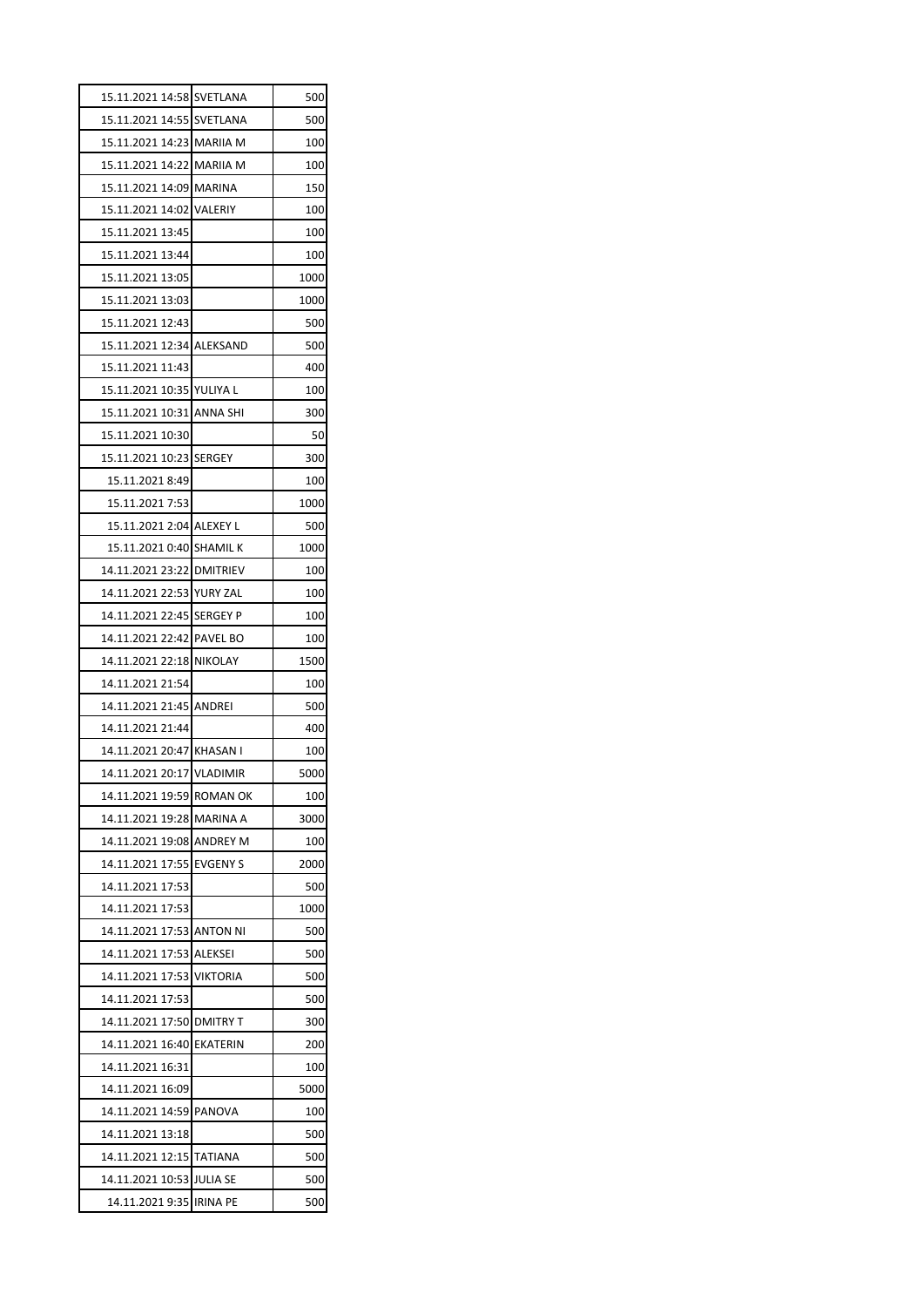| 14.11.2021 8:59           | <b>DENIS KO</b> | 100        |
|---------------------------|-----------------|------------|
| 14.11.2021 7:00           |                 | 100        |
| 14.11.2021 2:41 VLADIMIR  |                 | 100        |
| 14.11.2021 2:26 SPASSKAI  |                 | 500        |
| 14.11.2021 0:57           | <b>KONSTANT</b> | 99,99      |
| 13.11.2021 23:51 A BUDYAN |                 | 100        |
| 13.11.2021 22:38 DMITRII  |                 | 100        |
| 13.11.2021 22:30 A KUDRIA |                 | 200        |
| 13.11.2021 22:28          | <b>DMITRIY</b>  | 300        |
| 13.11.2021 20:41          |                 | 371        |
| 13.11.2021 20:27 IRINA VA |                 | 100        |
| 13.11.2021 20:23 ANDREI S |                 | 1000       |
| 13.11.2021 20:20 NATALYA  |                 | 100        |
| 13.11.2021 20:14          |                 | 200        |
| 13.11.2021 17:27 ALEKSEI  |                 | 500        |
| 13.11.2021 13:54          |                 | 1500       |
| 13.11.2021 12:42 ELENA ZY |                 | 200        |
| 13.11.2021 11:19 ANDREY K |                 | 5000       |
| 13.11.2021 11:16 ANDREY K |                 | 10000      |
| 13.11.2021 11:15 ALEKSAND |                 | 500        |
| 13.11.2021 11:11          |                 | 2000       |
| 13.11.2021 11:09 ALEKSAND |                 | 200        |
| 13.11.2021 10:34 DENIS VO |                 | 500        |
| 13.11.2021 9:53 OLESIA    |                 | 50         |
| 13.11.2021 7:44 ALEKSAND  |                 | 100        |
| 13.11.2021 6:22 LILIYA M  |                 | 40         |
| 13.11.2021 5:35           |                 | 100        |
| 13.11.2021 0:51 VLADIMIR  |                 | 300        |
| 12.11.2021 23:30 SERGEY S |                 | 300        |
| 12.11.2021 22:52          |                 | 500        |
| 12.11.2021 21:46          |                 | 500        |
| 12.11.2021 20:16          | <b>DAVYDOV</b>  | 300        |
| 12.11.2021 20:02          | CARD HOL        | 500        |
| 12.11.2021 19:30          | SERGEI G        | 200        |
| 12.11.2021 19:06          | ALEKSAND        |            |
| 12.11.2021 19:04          | MOMENTUM        | 200<br>250 |
| 12.11.2021 18:52          | OLGA            | 1000       |
| 12.11.2021 17:25          |                 | 100        |
| 12.11.2021 17:25          |                 | 132        |
| 12.11.2021 17:24          |                 | 100        |
| 12.11.2021 17:23          |                 | 100        |
| 12.11.2021 17:22          |                 | 100        |
| 12.11.2021 17:22          |                 | 100        |
| 12.11.2021 17:21          |                 | 115        |
|                           |                 |            |
| 12.11.2021 17:20          |                 | 101        |
| 12.11.2021 17:20          |                 | 100        |
| 12.11.2021 17:19          |                 | 160        |
| 12.11.2021 17:18          |                 | 113        |
| 12.11.2021 17:17          |                 | 108        |
| 12.11.2021 17:17          |                 | 157        |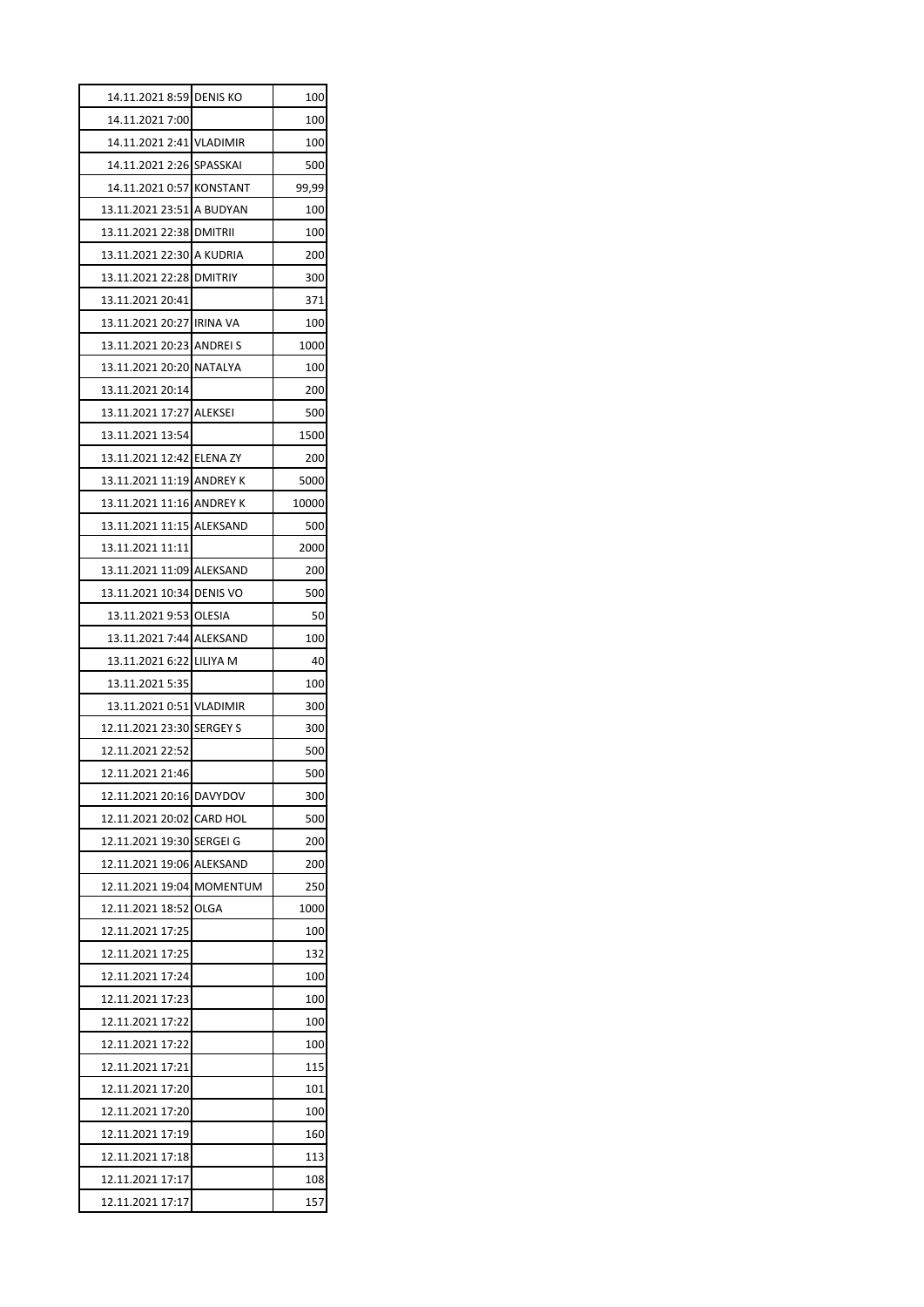| 12.11.2021 17:16                   |          | 125         |
|------------------------------------|----------|-------------|
| 12.11.2021 17:15                   |          | 100         |
| 12.11.2021 17:15                   |          | 165         |
| 12.11.2021 16:11 ALEKSAND          |          | 100         |
| 12.11.2021 14:20 ILDAR LA          |          | 197         |
| 12.11.2021 14:06 VALENTIN          |          | 100         |
| 12.11.2021 14:04 ANASTASI          |          | 100         |
| 12.11.2021 13:12                   |          | 100         |
| 12.11.2021 12:55 SHATOVA           |          | 66149       |
| 12.11.2021 11:19 IASERGEI          |          | 500         |
| 12.11.2021 11:06 NKABAKOV          |          | 500         |
| 12.11.2021 10:37 EVGENIIA          |          | 100         |
| 12.11.2021 10:28 ANNA ZHV          |          | 298         |
| 12.11.2021 10:25 VLADIMIR          |          | 1000        |
| 12.11.2021 9:58 OLGA VAG           |          | 300         |
| 12.11.2021 9:32 EKATERIN           |          | 200         |
| 12.11.2021 6:21 IULIIA M           |          | 200         |
| 12.11.2021 0:36 VLADIMIR           |          | 500         |
| 12.11.2021 0:15                    |          | 202         |
| 12.11.2021 0:13                    |          | 100         |
| 11.11.2021 23:49 VLADIMIR          |          | 100         |
| 11.11.2021 23:23 OLGA LIA          |          | 100         |
| 11.11.2021 22:45 KUZOVATK          |          | 100         |
| 11.11.2021 22:39                   |          | 100         |
| 11.11.2021 21:54 MARINA L          |          | 100         |
| 11.11.2021 21:31 ELENA DO          |          | 1,01        |
| 11.11.2021 21:13                   |          | 500         |
| 11.11.2021 20:39 DMITRIY           |          | 100         |
| 11.11.2021 19:54 SVETLANA          |          | 100         |
| 11.11.2021 19:02 ANTON PE          |          | 100         |
| 11.11.2021 19:00 SVETLANA          |          | 500         |
| 11.11.2021 18:35                   |          | 500         |
| 11.11.2021 17:47 KSENIA P          |          | 100         |
| 11.11.2021 17:07 IVAN SHC          |          | 200         |
| 11.11.2021 16:41                   |          | 500         |
| 11.11.2021 16:18 VLADIMIR          |          | 100         |
| 11.11.2021 15:32                   |          | 500         |
| 11.11.2021 15:20                   |          | 100         |
| 11.11.2021 15:07 CARD HOL          |          | 100         |
| 11.11.2021 13:38 OKSANA M          |          | 100         |
| 11.11.2021 13:13 MIKHAIL           |          | 5000        |
| 11.11.2021 12:20                   |          | 5           |
| 11.11.2021 10:56 BOGOMOLO          |          | 150         |
| 11.11.2021 10:10 S CDEPDA          |          | 200         |
| 11.11.2021 7:33 ESHB               |          | 200         |
| 11.11.2021 6:28 MIKHAIL            |          | 200         |
|                                    |          |             |
|                                    |          |             |
| 11.11.2021 2:33 YULIA AR           |          | 50          |
| 11.11.2021 1:46<br>11.11.2021 1:46 | ALEXANDR | 100<br>2540 |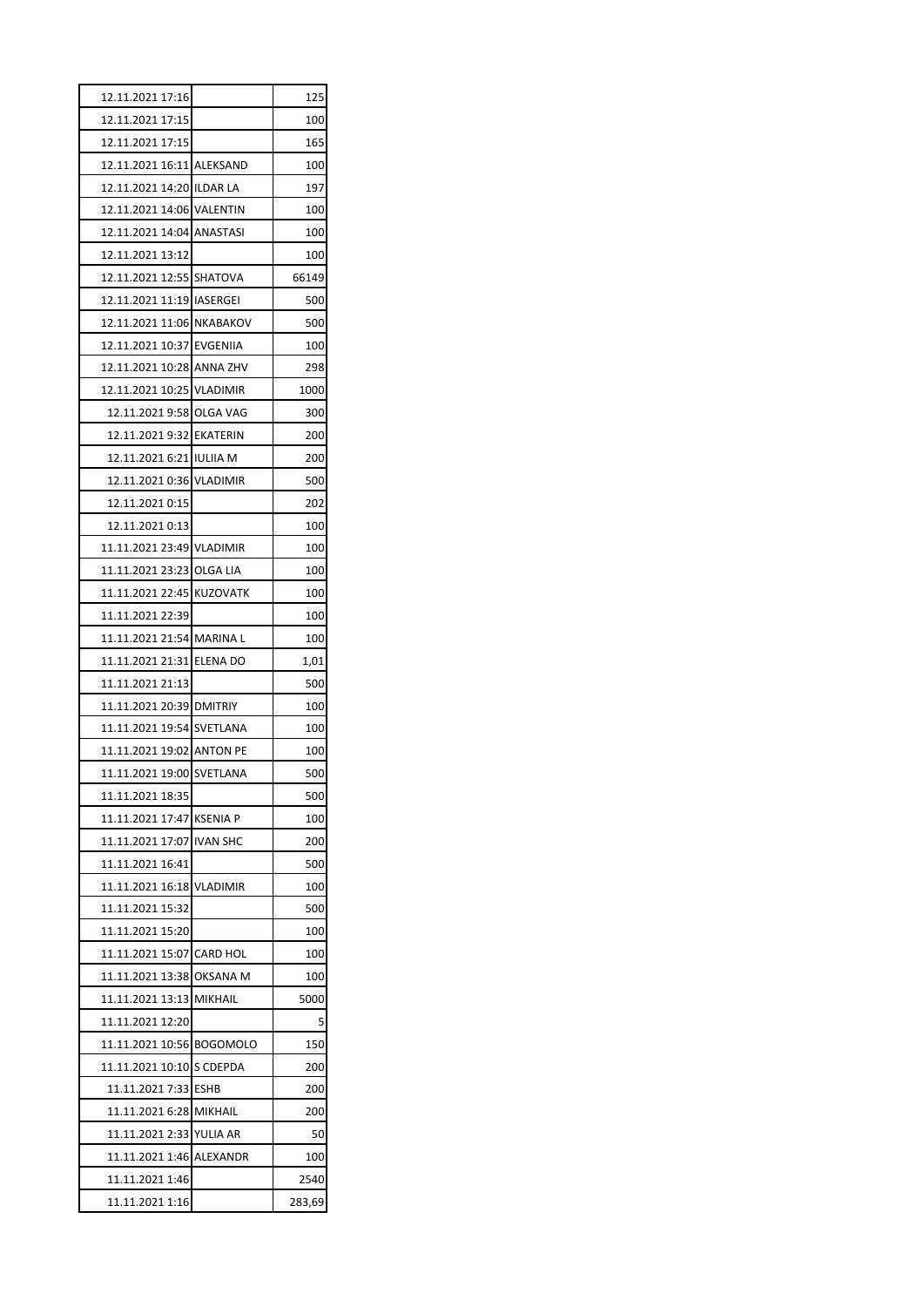| 11.11.2021 1:06 IVAN NIK  |                 | 1000   |
|---------------------------|-----------------|--------|
| 10.11.2021 23:01          |                 | 500    |
| 10.11.2021 22:29 ALEKSAND |                 | 1000   |
| 10.11.2021 22:27 IRINA GN |                 | 500    |
| 10.11.2021 22:17 NIKITA L |                 | 100    |
| 10.11.2021 22:03 OLEG ALE |                 | 500    |
| 10.11.2021 20:49 VASILIY  |                 | 100    |
| 10.11.2021 19:40 NO NAME  |                 | 500    |
| 10.11.2021 19:38 ALEXEY S |                 | 100    |
| 10.11.2021 19:27 YULIA DO |                 | 50     |
| 10.11.2021 19:24 DIGITAL  |                 | 1000   |
| 10.11.2021 16:50          |                 | 100    |
| 10.11.2021 16:45          |                 | 1000   |
| 10.11.2021 16:19 TROSCHEN |                 | 121,95 |
| 10.11.2021 15:54 ALEKSAND |                 | 1000   |
| 10.11.2021 15:26 SERGEY E |                 | 203,25 |
| 10.11.2021 14:20 VLADIMIR |                 | 500    |
| 10.11.2021 13:54 ANATOLY  |                 | 1000   |
| 10.11.2021 13:06 ALEXANDE |                 | 100    |
| 10.11.2021 11:43 VICTORIA |                 | 500    |
| 10.11.2021 11:19 MARIA BA |                 | 1000   |
| 10.11.2021 11:13          |                 | 100    |
| 10.11.2021 10:32 ARSENIY  |                 | 500    |
| 10.11.2021 10:30 OLGA     |                 | 630    |
| 10.11.2021 9:54 MIKHAIL   |                 | 200    |
| 10.11.2021 9:16 ANNA SER  |                 | 150    |
| 10.11.2021 9:04           |                 | 200    |
| 10.11.2021 4:13 SVETLANA  |                 | 100    |
| 10.11.2021 2:49 VLADISLA  |                 | 200    |
| 10.11.2021 2:38 OLGA DRO  |                 | 100    |
| 10.11.2021 2:35 SALAVAT   |                 | 500    |
| 10.11.2021 2:03           | <b>ELENA DO</b> | 1,01   |
| 10.11.2021 1:19           | <b>ALEKSEY</b>  | 1000   |
| 10.11.2021 0:05           |                 | 100    |
| 09.11.2021 23:55          | <b>MARIIA Y</b> | 394    |
| 09.11.2021 23:44          | <b>EKATERIN</b> | 200    |
| 09.11.2021 23:28          | <b>DARIA CH</b> | 100    |
| 09.11.2021 23:21          | ALEXANDR        | 100    |
| 09.11.2021 21:08          |                 | 150    |
| 09.11.2021 21:04          | <b>RUSTAMZ</b>  | 3000   |
| 09.11.2021 20:19          | <b>MAKSIM K</b> | 100    |
| 09.11.2021 19:34          | V PEREIA        | 500    |
| 09.11.2021 19:11          |                 | 300    |
| 09.11.2021 18:00          | <b>INESSA B</b> | 150    |
| 09.11.2021 17:46          | OLGA            | 1000   |
| 09.11.2021 17:35          | ALEKSAND        | 5000   |
| 09.11.2021 17:29          | <b>KIRILL V</b> | 900    |
| 09.11.2021 17:29          | <b>DMITRII</b>  | 2000   |
| 09.11.2021 17:18          |                 | 300    |
| 09.11.2021 14:49          | <b>IGOR BOC</b> | 200    |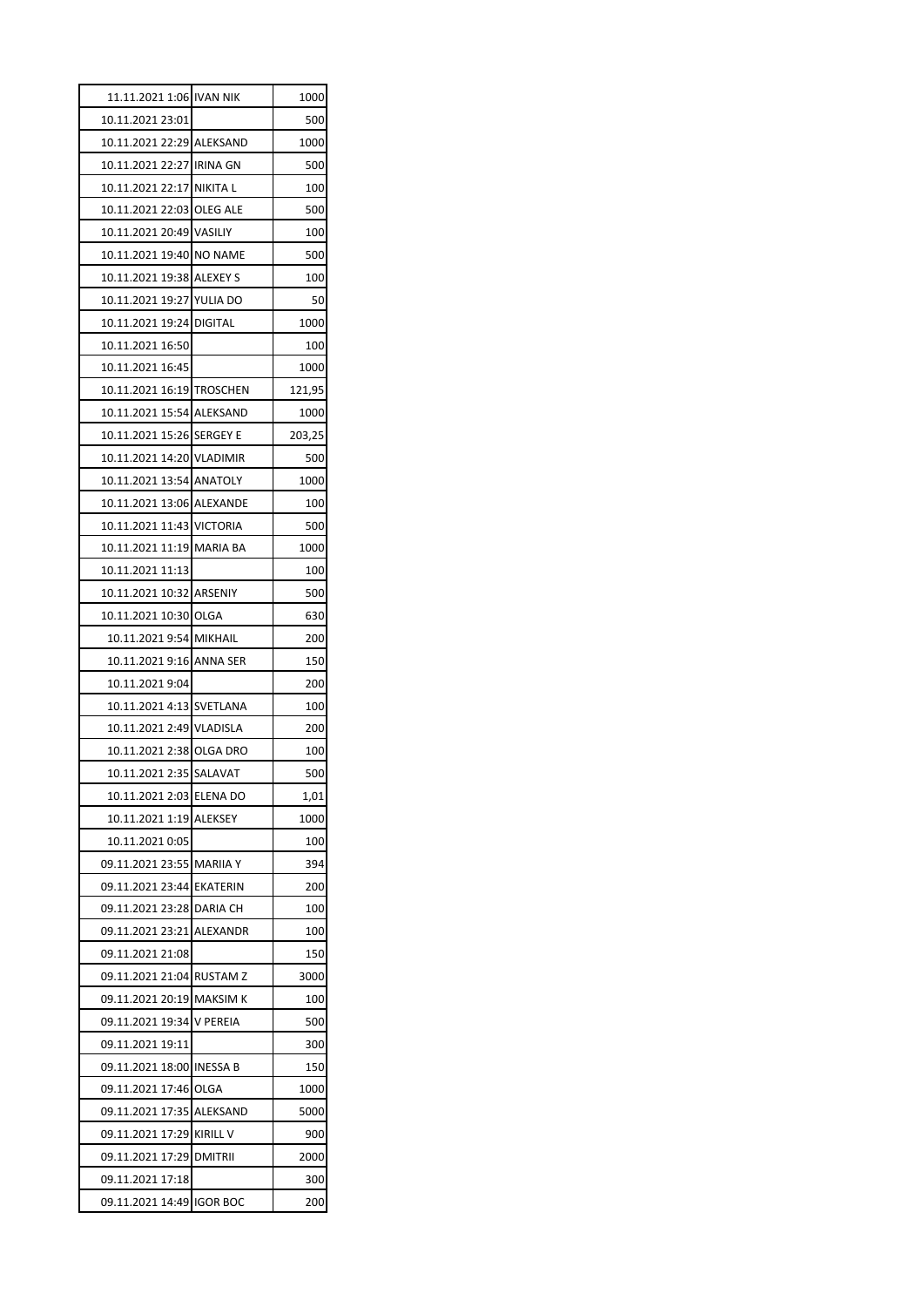| 09.11.2021 14:22          |                 | 200    |
|---------------------------|-----------------|--------|
| 09.11.2021 13:35 YURY VIK |                 | 100    |
| 09.11.2021 13:34 IRINA GR |                 | 100    |
| 09.11.2021 12:57          |                 | 150    |
| 09.11.2021 11:48 IVANOV E |                 | 1000   |
| 09.11.2021 11:35 ALEXANDR |                 | 100    |
| 09.11.2021 10:36          |                 | 100    |
| 09.11.2021 9:14 OLGA      |                 | 1000   |
| 09.11.2021 8:19 FAYZULIN  |                 | 100    |
| 09.11.2021 8:06 MARIA SV  |                 | 100    |
| 09.11.2021 2:52 VIKTOR O  |                 | 1000   |
| 09.11.2021 1:01           |                 | 500    |
| 09.11.2021 0:40 ELENA SH  |                 | 2174   |
| 08.11.2021 23:59 IRINA GO |                 | 100    |
| 08.11.2021 23:33 MOMENTUM |                 | 111    |
| 08.11.2021 22:50 A G      |                 | 500    |
| 08.11.2021 22:21 OXANA BO |                 | 200    |
| 08.11.2021 21:53          |                 | 135    |
| 08.11.2021 19:51 VLADIMIR |                 | 100    |
| 08.11.2021 19:49          |                 | 50     |
| 08.11.2021 18:03          |                 | 50     |
| 08.11.2021 15:36 POLINA M |                 | 500    |
| 08.11.2021 14:18          |                 | 100    |
| 08.11.2021 14:06 EVGENIA  |                 | 200    |
| 08.11.2021 13:48          |                 | 500    |
| 08.11.2021 13:31 PAVEL SH |                 | 100    |
| 08.11.2021 13:19 ALEXANDR |                 | 100    |
| 08.11.2021 13:08 ALEKSEI  |                 | 200    |
| 08.11.2021 10:27 ANDREY G |                 | 500    |
| 08.11.2021 9:13 ANDREI R  |                 | 100    |
| 08.11.2021 9:06           |                 | 300    |
| 08.11.2021 8:28 ANATOLIY  |                 | 100    |
| 08.11.2021 3:31           | OLGA DYL        | 100    |
| 08.11.2021 1:36           | <b>PAVEL SA</b> | 100    |
| 08.11.2021 0:40           | ANNA ZHI        | 100    |
| 08.11.2021 0:31           |                 | 200    |
| 07.11.2021 23:38          | <b>NATALIA</b>  | 100    |
| 07.11.2021 23:23          |                 | 100    |
| 07.11.2021 22:53          |                 | 100    |
| 07.11.2021 22:24          |                 | 300    |
| 07.11.2021 20:40 VERA LIS |                 | 100    |
| 07.11.2021 19:36 OLGA     |                 | 970    |
| 07.11.2021 17:32          | OLGA            | 22000  |
| 07.11.2021 15:34 QIWI CAR |                 | 1000   |
| 07.11.2021 15:19          | ANNA MYT        | 250    |
| 07.11.2021 14:07          | <b>ANTONINA</b> | 500    |
| 07.11.2021 12:45          |                 | 151,92 |
| 07.11.2021 12:24          |                 | 500    |
| 07.11.2021 12:24 ANDREIK  |                 | 100    |
| 07.11.2021 10:40          | <b>KEDROVA</b>  | 100    |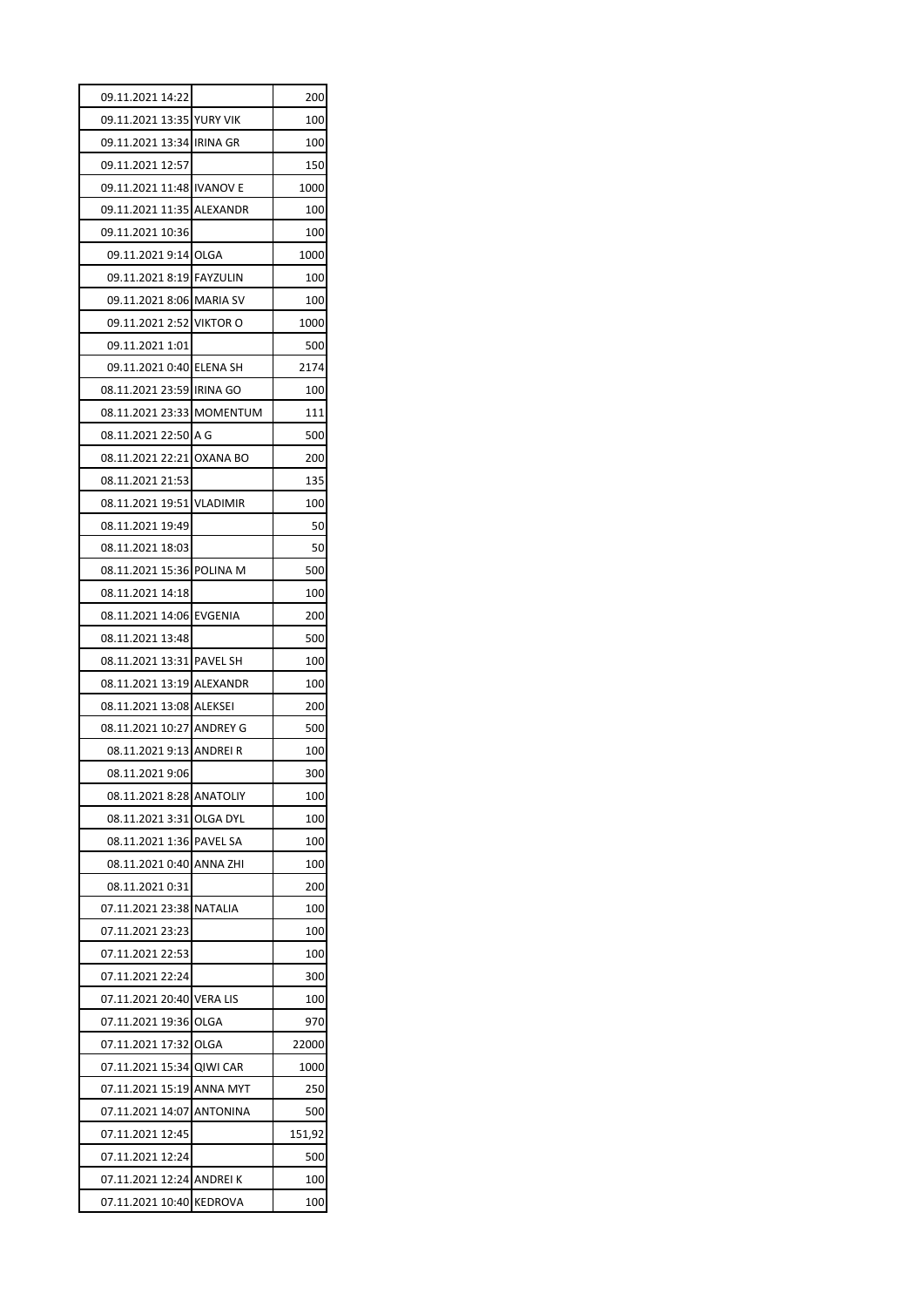| 07.11.2021 3:24 YAROSLAV  |                 | 100   |
|---------------------------|-----------------|-------|
| 07.11.2021 2:12           |                 | 500   |
| 07.11.2021 1:34 MARIA NA  |                 | 5000  |
| 07.11.2021 0:28 KONSTANT  |                 | 100   |
| 06.11.2021 23:04 ISMEDULA |                 | 100   |
| 06.11.2021 21:20 DARYA GR |                 | 500   |
| 06.11.2021 21:13 ELENA ZH |                 | 100   |
| 06.11.2021 20:25 BORISEVI |                 | 100   |
| 06.11.2021 17:55 ALEKSEI  |                 | 344   |
| 06.11.2021 17:22          |                 | 100   |
| 06.11.2021 16:38 BABUSHKI |                 | 150   |
| 06.11.2021 16:29 SERGEY K |                 | 300   |
| 06.11.2021 16:06 GUZEL SA |                 | 12000 |
| 06.11.2021 15:58 ANDREY V |                 | 1000  |
| 06.11.2021 15:24 IGOR BEL |                 | 500   |
| 06.11.2021 14:59          |                 | 500   |
| 06.11.2021 14:05          |                 | 300   |
| 06.11.2021 13:43 GUZEL SA |                 | 350   |
| 06.11.2021 12:32 SVETLANA |                 | 100   |
| 06.11.2021 11:56 ANDREY L |                 | 500   |
| 06.11.2021 11:38 ALEXEY R |                 | 100   |
| 06.11.2021 11:23          |                 | 150   |
| 06.11.2021 10:02 ANDREY S |                 | 500   |
| 06.11.2021 2:20 A BERDNI  |                 | 200   |
| 06.11.2021 1:59 PETR KOM  |                 | 250   |
| 05.11.2021 23:54          |                 | 500   |
| 05.11.2021 23:48 GUZEL SA |                 | 50    |
| 05.11.2021 23:36          |                 | 100   |
| 05.11.2021 23:05 GUZEL SA |                 | 1400  |
| 05.11.2021 21:35 GUZEL SA |                 | 200   |
| 05.11.2021 21:17 ALEKSEY  |                 | 100   |
| 05.11.2021 20:55 OLEG KON |                 | 1000  |
| 05.11.2021 20:43          | <b>VLADIMIR</b> | 100   |
| 05.11.2021 20:14 VLADIMIR |                 | 500   |
| 05.11.2021 19:46          | OLGA            | 1000  |
| 05.11.2021 19:43          | <b>GUZEL SA</b> | 118   |
| 05.11.2021 19:27 NADEZHDA |                 | 150   |
| 05.11.2021 19:24 GUZEL SA |                 | 350   |
| 05.11.2021 19:23          | OLGA            | 1000  |
| 05.11.2021 19:01          |                 | 100   |
| 05.11.2021 18:28 OLGA ZEN |                 | 200   |
| 05.11.2021 18:28 MAKSIM K |                 | 2000  |
| 05.11.2021 17:53          | <b>GUZEL SA</b> | 77    |
| 05.11.2021 17:13          | OLGA            | 200   |
| 05.11.2021 16:41 GUZEL SA |                 | 500   |
| 05.11.2021 16:38 EKATERIN |                 | 100   |
| 05.11.2021 16:21 PAVEL KO |                 | 300   |
| 05.11.2021 16:04 ANDREY K |                 | 100   |
| 05.11.2021 15:57          | <b>OLGA TRU</b> | 1000  |
|                           |                 |       |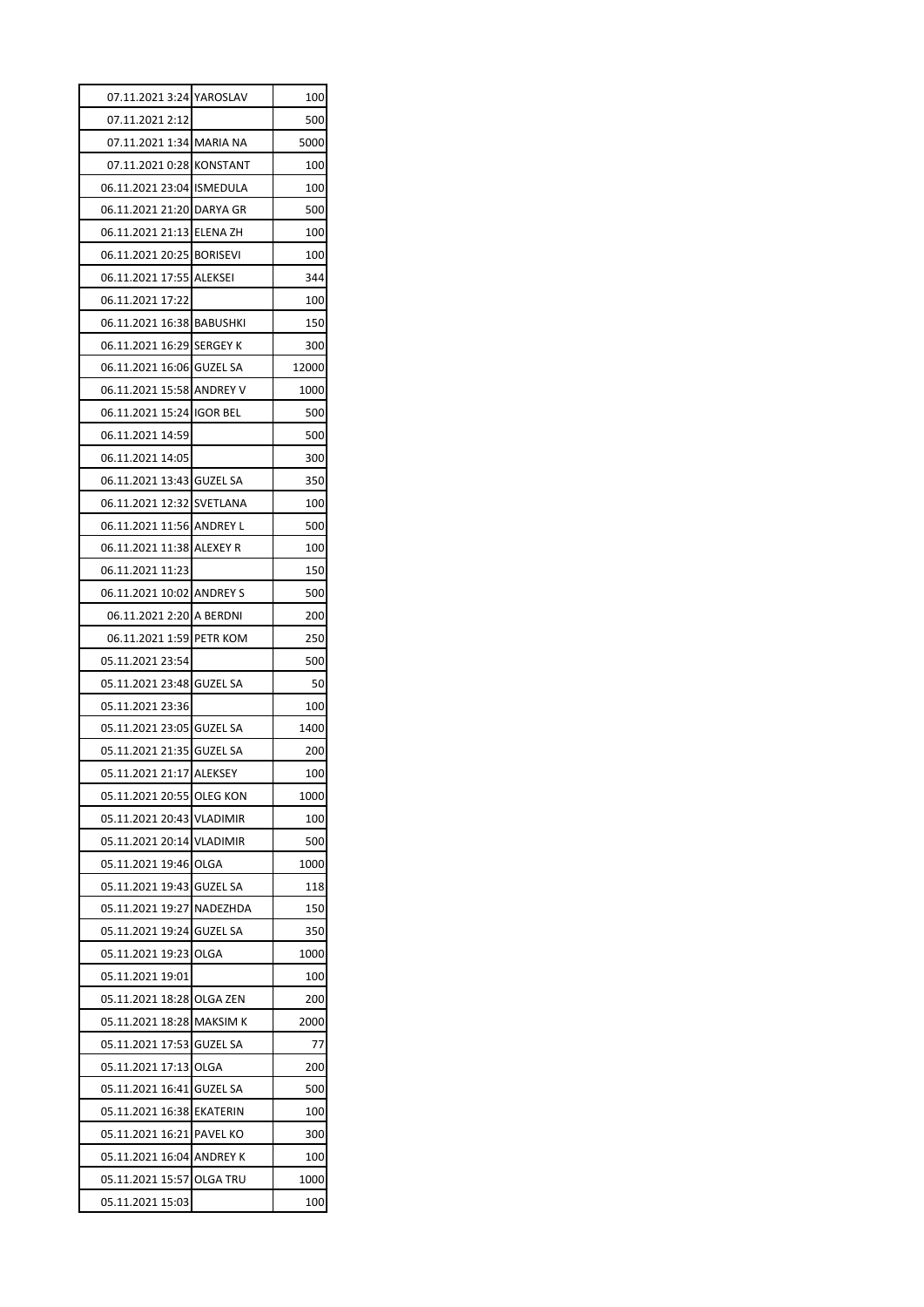| 05.11.2021 14:57 GUZEL SA                     |                 | 300       |
|-----------------------------------------------|-----------------|-----------|
| 05.11.2021 13:08 ELENA KU                     |                 | 500       |
| 05.11.2021 12:47 ANASTASI                     |                 | 500       |
| 05.11.2021 12:01 GUZEL SA                     |                 | 500       |
| 05.11.2021 11:15                              | <b>GUZEL SA</b> | 1300      |
| 05.11.2021 10:38                              |                 | 100       |
| 05.11.2021 10:12 GUZEL SA                     |                 | 150       |
| 05.11.2021 9:39 GUZEL SA                      |                 | 1105      |
| 05.11.2021 9:15                               |                 | 400       |
| 05.11.2021 5:11 ALEXANDR                      |                 | 100       |
| 05.11.2021 1:43 MIKHAIL                       |                 | 100       |
| 05.11.2021 1:40 MIKHAIL                       |                 | 100       |
| 05.11.2021 0:53                               |                 | 100       |
| 05.11.2021 0:35 GUZEL SA                      |                 | 200       |
| 05.11.2021 0:20 GUZEL SA                      |                 | 200       |
| 05.11.2021 0:08 GUZEL SA                      |                 | 50        |
| 05.11.2021 0:05 ANTON CH                      |                 | 100       |
| 04.11.2021 23:42                              |                 | 100       |
| 04.11.2021 23:07 KIRILL R                     |                 | 500       |
| 04.11.2021 22:38                              |                 | 150       |
| 04.11.2021 21:54 IRINA BU                     |                 | 300       |
| 04.11.2021 21:26 ALEXANDR                     |                 | 10        |
| 04.11.2021 21:18                              |                 | 500       |
| 04.11.2021 20:25 MAXIM MO                     |                 | 1000      |
| 04.11.2021 20:08 VLADIMIR                     |                 | 100       |
| 04.11.2021 20:07 GUZEL SA                     |                 | 500       |
| 04.11.2021 18:27 VLADIMIR                     |                 | 100       |
| 04.11.2021 18:20 SVETLANA                     |                 | 100       |
| 04.11.2021 17:46 TATYANA                      |                 | 88250     |
| 04.11.2021 17:04 E KOCHET                     |                 | 197,25    |
| 04.11.2021 16:53 INKINA M                     |                 | 100       |
| 04.11.2021 14:25                              |                 | 100       |
| 04.11.2021 12:59 TIMUR ZH                     |                 | 100       |
| 04.11.2021 12:37                              |                 | 50        |
| 04.11.2021 12:02 ANNA FIL                     |                 | 100       |
| 04.11.2021 11:42                              |                 | 1000      |
| 04.11.2021 11:28 GUZEL SA                     |                 | 850       |
| 04.11.2021 11:21 VLADISLA                     |                 | 100       |
| 04.11.2021 10:57 OLGA                         |                 | 160       |
| 04.11.2021 9:57                               | <b>ANDREY M</b> | 1000      |
| 04.11.2021 9:44                               |                 | 200       |
| 04.11.2021 5:03 ALEXANDR                      |                 | 100       |
| 04.11.2021 1:55                               | <b>IGOR</b>     | 100       |
| 04.11.2021 1:44                               |                 | 100       |
| 04.11.2021 1:00                               |                 | 100       |
| 04.11.2021 0:16                               |                 | 100       |
|                                               |                 |           |
|                                               |                 |           |
| 03.11.2021 23:44                              |                 | 1000      |
| 03.11.2021 23:37<br>03.11.2021 22:54 YULIA KO | <b>GUZEL SA</b> | 50<br>250 |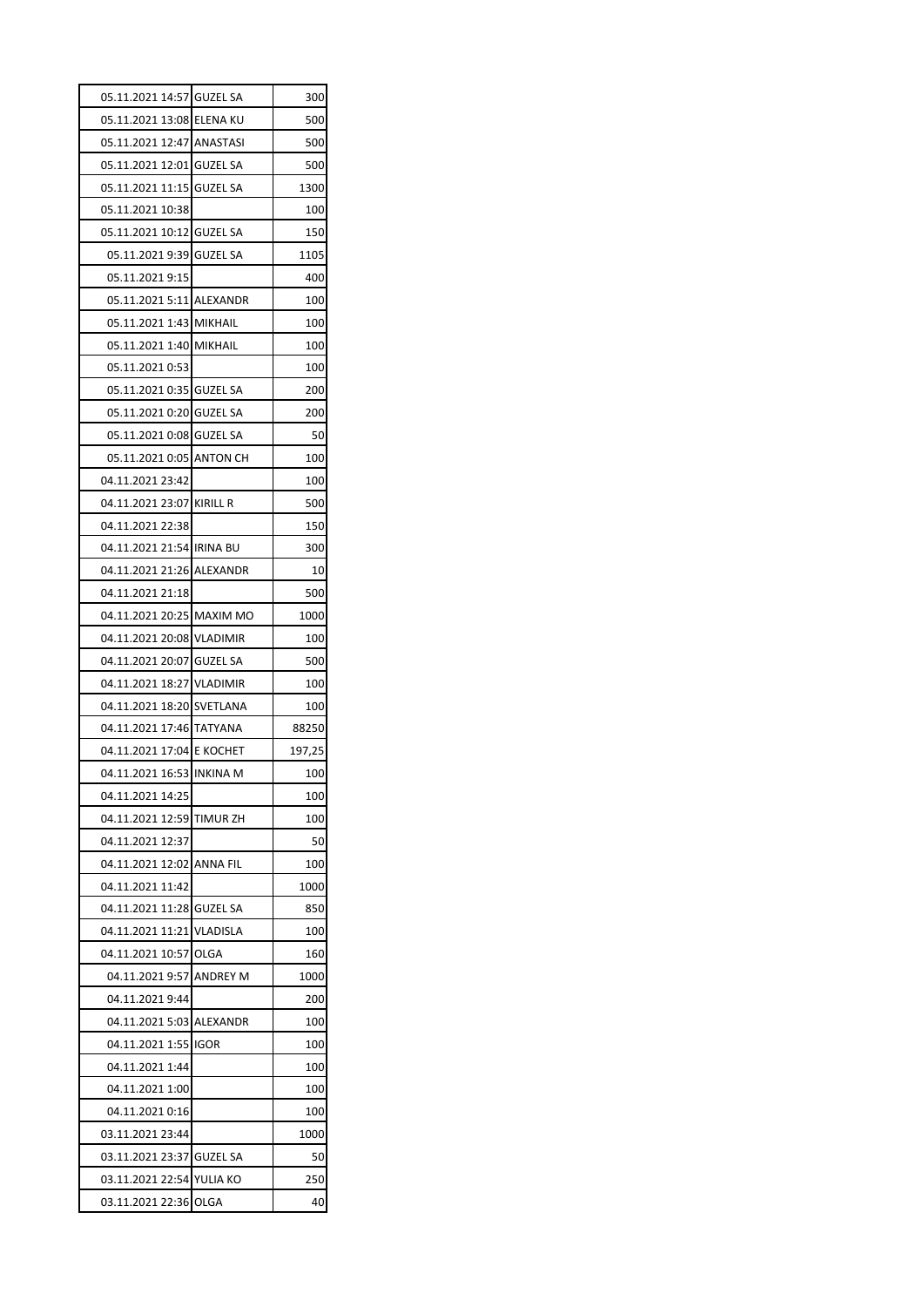| 03.11.2021 22:11 EVGENII  |                 | 100  |
|---------------------------|-----------------|------|
| 03.11.2021 21:25 SEREY PO |                 | 400  |
| 03.11.2021 20:57 SVETLANA |                 | 100  |
| 03.11.2021 20:23 DMITRII  |                 | 1000 |
| 03.11.2021 19:30          |                 | 100  |
| 03.11.2021 19:22          |                 | 500  |
| 03.11.2021 19:01 EKATERIN |                 | 50   |
| 03.11.2021 19:00 DENIS KO |                 | 300  |
| 03.11.2021 18:59 EKATERIN |                 | 500  |
| 03.11.2021 17:59 MOMENTUM |                 | 30   |
| 03.11.2021 17:29 OLGA     |                 | 500  |
| 03.11.2021 16:46 SOKOLOV  |                 | 100  |
| 03.11.2021 15:48 GUZEL SA |                 | 550  |
| 03.11.2021 15:40 MAXIM SH |                 | 100  |
| 03.11.2021 15:04 GUZEL SA |                 | 800  |
| 03.11.2021 14:50 BELANOVA |                 | 100  |
| 03.11.2021 14:15 DENIS AN |                 | 100  |
| 03.11.2021 13:36 ELENA DO |                 | 1,01 |
| 03.11.2021 13:33 ALEKSAND |                 | 100  |
| 03.11.2021 12:49          |                 | 100  |
| 03.11.2021 11:38 ANDREI S |                 | 200  |
| 03.11.2021 11:16 TIMOFEI  |                 | 1,1  |
| 03.11.2021 11:14 IRINA MA |                 | 200  |
| 03.11.2021 11:07 ALYENA P |                 | 100  |
| 03.11.2021 10:19 AM       |                 | 200  |
| 03.11.2021 10:11          |                 | 100  |
| 03.11.2021 8:15 ELGERT D  |                 | 100  |
| 03.11.2021 1:54 LILIYA M  |                 | 30   |
| 03.11.2021 0:58 VADIM NE  |                 | 100  |
| 03.11.2021 0:15 MAKSIM S  |                 | 5000 |
| 03.11.2021 0:14 MAKSIM S  |                 | 5000 |
| 03.11.2021 0:05 YULIYA L  |                 | 100  |
| 02.11.2021 23:57          | <b>ELENA DO</b> | 1,01 |
| 02.11.2021 22:43 DMITRY   |                 | 1000 |
| 02.11.2021 21:11          | <b>T KOREPA</b> | 500  |
| 02.11.2021 21:02          |                 | 140  |
| 02.11.2021 20:58 IRINA RO |                 | 100  |
| 02.11.2021 19:54 KONSTANT |                 | 300  |
| 02.11.2021 19:17          | <b>NATALIA</b>  | 200  |
| 02.11.2021 18:54          |                 | 1000 |
| 02.11.2021 18:43 STANISLA |                 | 500  |
| 02.11.2021 17:04 GULNUR K |                 | 100  |
| 02.11.2021 16:54 SERGEY   |                 | 400  |
| 02.11.2021 16:49 EKATERIN |                 | 500  |
| 02.11.2021 16:34 LEYSAN K |                 | 500  |
| 02.11.2021 15:10          | <b>SERGEY S</b> | 100  |
| 02.11.2021 15:07          |                 | 500  |
| 02.11.2021 13:54 GUZEL SA |                 | 4600 |
| 02.11.2021 13:47 ELENA SO |                 | 500  |
|                           |                 |      |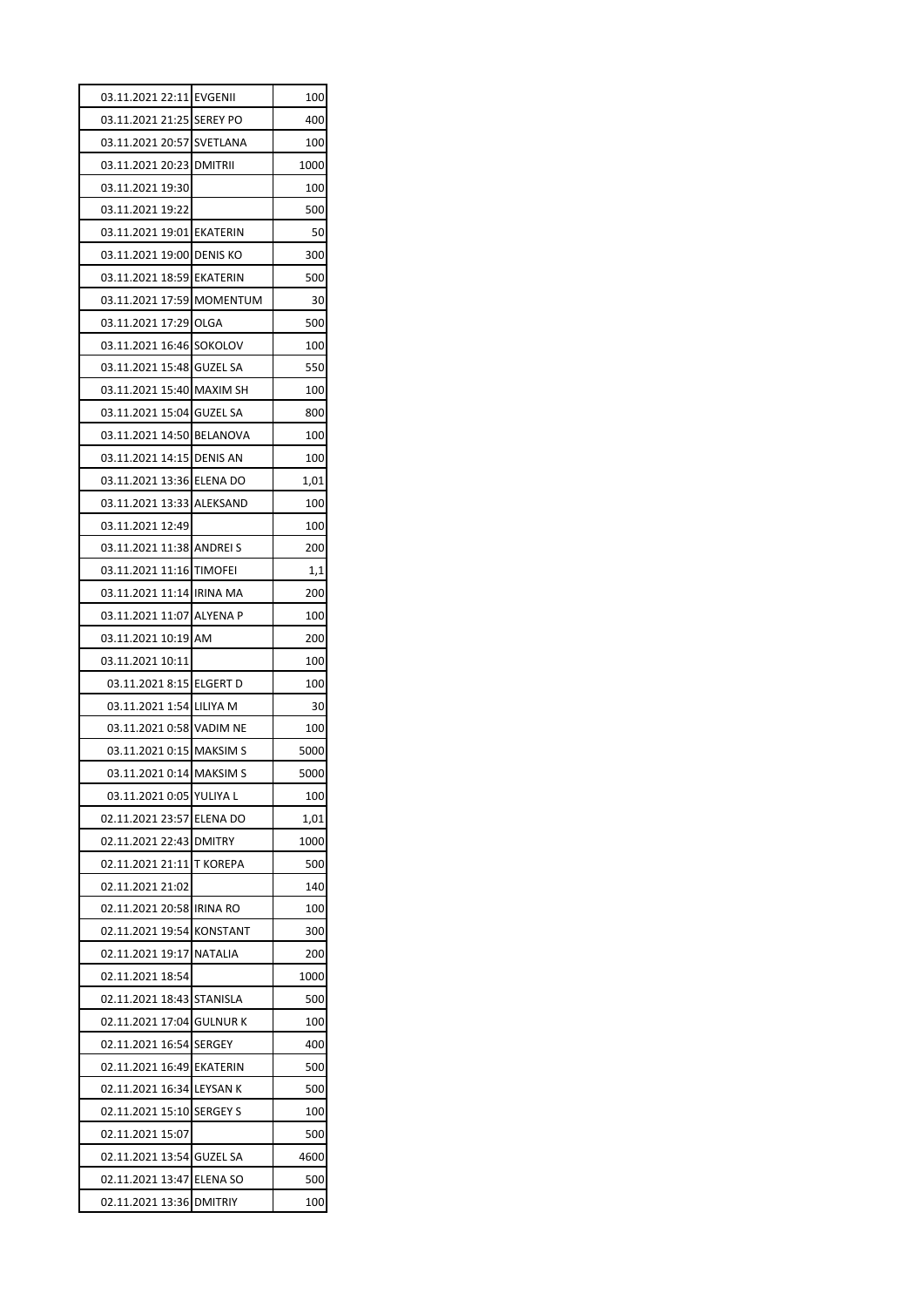| 02.11.2021 13:18          |                 | 100  |
|---------------------------|-----------------|------|
| 02.11.2021 13:14 MOMENTUM |                 | 100  |
| 02.11.2021 12:45 ALEKSEI  |                 | 100  |
| 02.11.2021 12:30 SERGEI P |                 | 1000 |
| 02.11.2021 12:08          |                 | 100  |
| 02.11.2021 11:58 MARIA SH |                 | 100  |
| 02.11.2021 11:20 EVGENIA  |                 | 200  |
| 02.11.2021 11:06 GUZEL SA |                 | 162  |
| 02.11.2021 10:59 ANDREI   |                 | 500  |
| 02.11.2021 10:58 ELENA PY |                 | 100  |
| 02.11.2021 10:43 ANGELINA |                 | 100  |
| 02.11.2021 10:41 ANNA MAN |                 | 100  |
| 02.11.2021 10:13          |                 | 100  |
| 02.11.2021 8:25           | <b>EGOR KHO</b> | 100  |
| 02.11.2021 8:08           |                 | 100  |
| 02.11.2021 7:28 ANDREY I  |                 | 100  |
| 02.11.2021 7:27 SDOLGOPO  |                 | 100  |
| 02.11.2021 6:41 ANNA SYC  |                 | 100  |
| 02.11.2021 6:03 VLADIMIR  |                 | 100  |
| 02.11.2021 5:53 DMITRY P  |                 | 100  |
| 02.11.2021 4:00           |                 | 100  |
| 02.11.2021 3:07 PAVEL     |                 | 100  |
| 02.11.2021 2:30 ANDREI E  |                 | 300  |
| 02.11.2021 1:18 ELENA TA  |                 | 100  |
| 02.11.2021 0:59 VLADIMIR  |                 | 100  |
| 02.11.2021 0:07 BORIS KO  |                 | 50   |
| 01.11.2021 23:43 TATIANA  |                 | 500  |
| 01.11.2021 23:41          | <b>VLADIMIR</b> | 153  |
| 01.11.2021 23:29          |                 | 1000 |
| 01.11.2021 23:23          |                 | 100  |
| 01.11.2021 23:12          |                 | 100  |
| 01.11.2021 23:05          |                 | 100  |
| 01.11.2021 22:59          | NADEZHDA        | 600  |
| 01.11.2021 22:51          | <b>VLADIMIR</b> | 100  |
| 01.11.2021 22:37          | SHATOVA         | 9933 |
| 01.11.2021 22:11          |                 | 200  |
| 01.11.2021 21:50 ALEKSEI  |                 | 100  |
| 01.11.2021 21:49          |                 | 7000 |
| 01.11.2021 21:46 ELCHIN M |                 | 1000 |
| 01.11.2021 21:44          | <b>ELCHIN M</b> | 1000 |
| 01.11.2021 21:31          |                 | 159  |
| 01.11.2021 21:25          | <b>MAKSIMD</b>  | 100  |
| 01.11.2021 21:17          | <b>IRINA TU</b> | 100  |
| 01.11.2021 21:02          | A KUDRIA        | 100  |
| 01.11.2021 20:56          |                 | 500  |
| 01.11.2021 20:27          | NIKITA U        | 500  |
| 01.11.2021 20:05          | ALEXANDR        | 100  |
| 01.11.2021 19:50          | <b>ANDREI</b>   | 100  |
| 01.11.2021 19:40 OLGA     |                 | 500  |
| 01.11.2021 19:38          | <b>FEDOR SH</b> | 100  |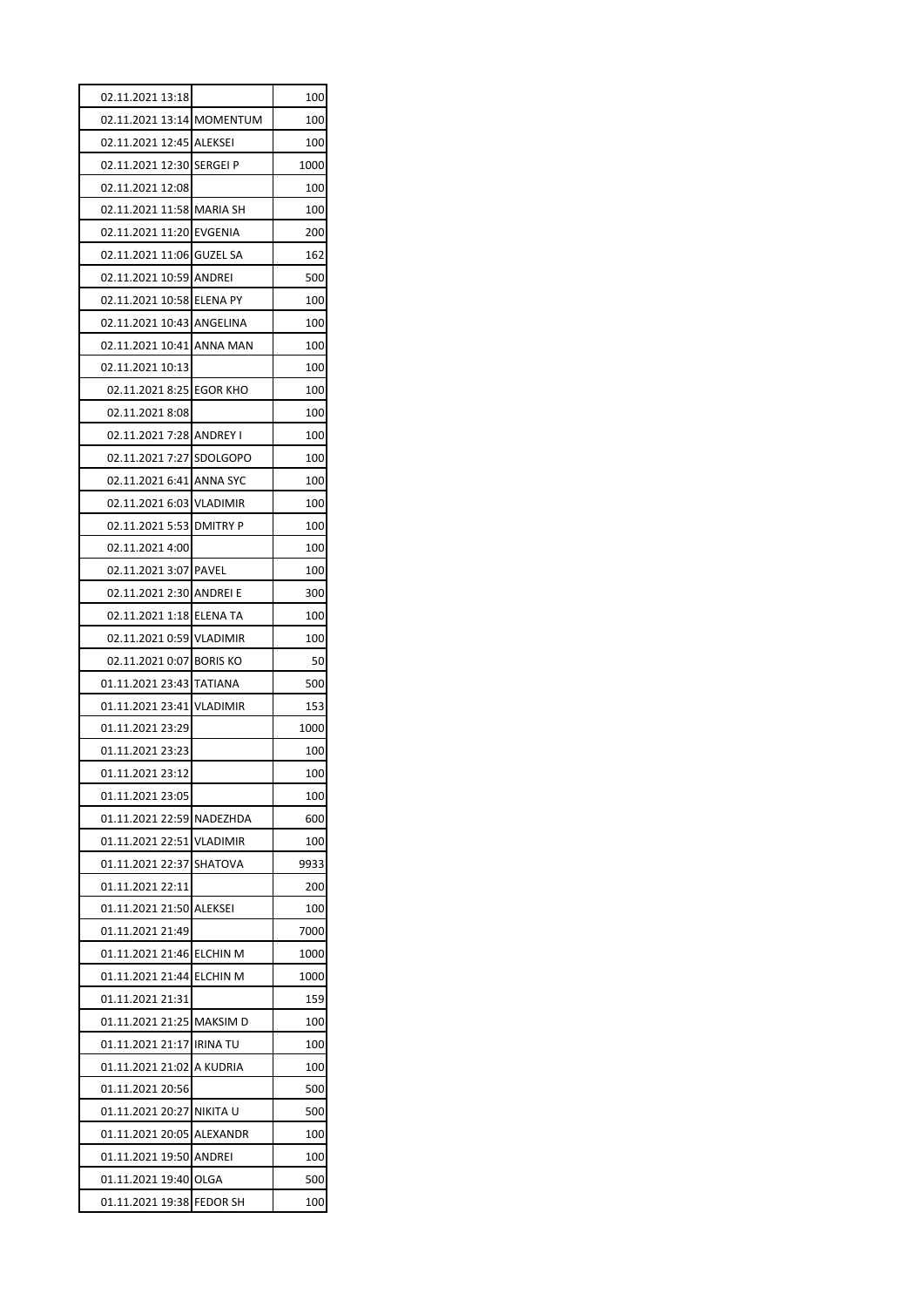| 01.11.2021 19:29          |                           | 1000 |
|---------------------------|---------------------------|------|
| 01.11.2021 18:57 OLGA KUL |                           | 100  |
| 01.11.2021 18:56 KONSTANT |                           | 100  |
| 01.11.2021 18:44 EKATERIN |                           | 100  |
| 01.11.2021 18:37 ALEKSAND |                           | 100  |
| 01.11.2021 18:30 LYUBOV R |                           | 100  |
| 01.11.2021 18:29 NINA     |                           | 100  |
| 01.11.2021 18:15 NATALIA  |                           | 50   |
| 01.11.2021 18:14 EKATERIN |                           | 1000 |
| 01.11.2021 17:58 EKATERIN |                           | 400  |
| 01.11.2021 17:54 RAUF ISK |                           | 100  |
| 01.11.2021 17:54          |                           | 30   |
| 01.11.2021 17:51          |                           | 100  |
| 01.11.2021 17:47 ALEXEY F |                           | 100  |
| 01.11.2021 17:20 MAKSIM P |                           | 100  |
| 01.11.2021 17:13          |                           | 100  |
| 01.11.2021 17:06 ALEKSAND |                           | 100  |
| 01.11.2021 17:03 VLADIMIR |                           | 100  |
| 01.11.2021 16:50 ANTON CH |                           | 300  |
| 01.11.2021 16:26 EVGENII  |                           | 100  |
| 01.11.2021 16:25 SERGEY   |                           | 100  |
| 01.11.2021 16:24 ARTEM KO |                           | 100  |
| 01.11.2021 16:16 ANDREY   |                           | 100  |
| 01.11.2021 16:08 ILIA KUZ |                           | 100  |
| 01.11.2021 15:51 SERGEY B |                           | 30   |
| 01.11.2021 15:42 VITALII  |                           | 100  |
| 01.11.2021 15:41 OLEG POV |                           | 100  |
| 01.11.2021 15:19 ANNA LOV |                           | 100  |
| 01.11.2021 15:19 ANZHELIK |                           | 100  |
| 01.11.2021 15:16 VLADIMIR |                           | 100  |
| 01.11.2021 14:51 ALEKSAND |                           | 100  |
| 01.11.2021 14:41          |                           | 100  |
| 01.11.2021 14:38          |                           | 100  |
| 01.11.2021 14:32 ALEXANDR |                           | 300  |
| 01.11.2021 14:03 PASTEEVA |                           | 150  |
| 01.11.2021 14:00 ANDREY Y |                           | 100  |
| 01.11.2021 13:50          |                           | 100  |
| 01.11.2021 13:49          |                           | 100  |
| 01.11.2021 13:47 LARISA B |                           | 100  |
| 01.11.2021 13:28          |                           | 100  |
| 01.11.2021 13:18 ARKADII  |                           | 5000 |
| 01.11.2021 13:04 MARINA R |                           | 100  |
| 01.11.2021 13:02 ELENA KO |                           | 100  |
| 01.11.2021 12:43          |                           | 100  |
| 01.11.2021 12:35          |                           | 333  |
| 01.11.2021 12:29 NIKITA M |                           | 100  |
| 01.11.2021 12:22 ANDREI A |                           | 500  |
| 01.11.2021 12:17 VLADISLA |                           | 100  |
| 01.11.2021 12:10 DMITRII  |                           | 100  |
|                           | 01.11.2021 11:35 ROMAN NI |      |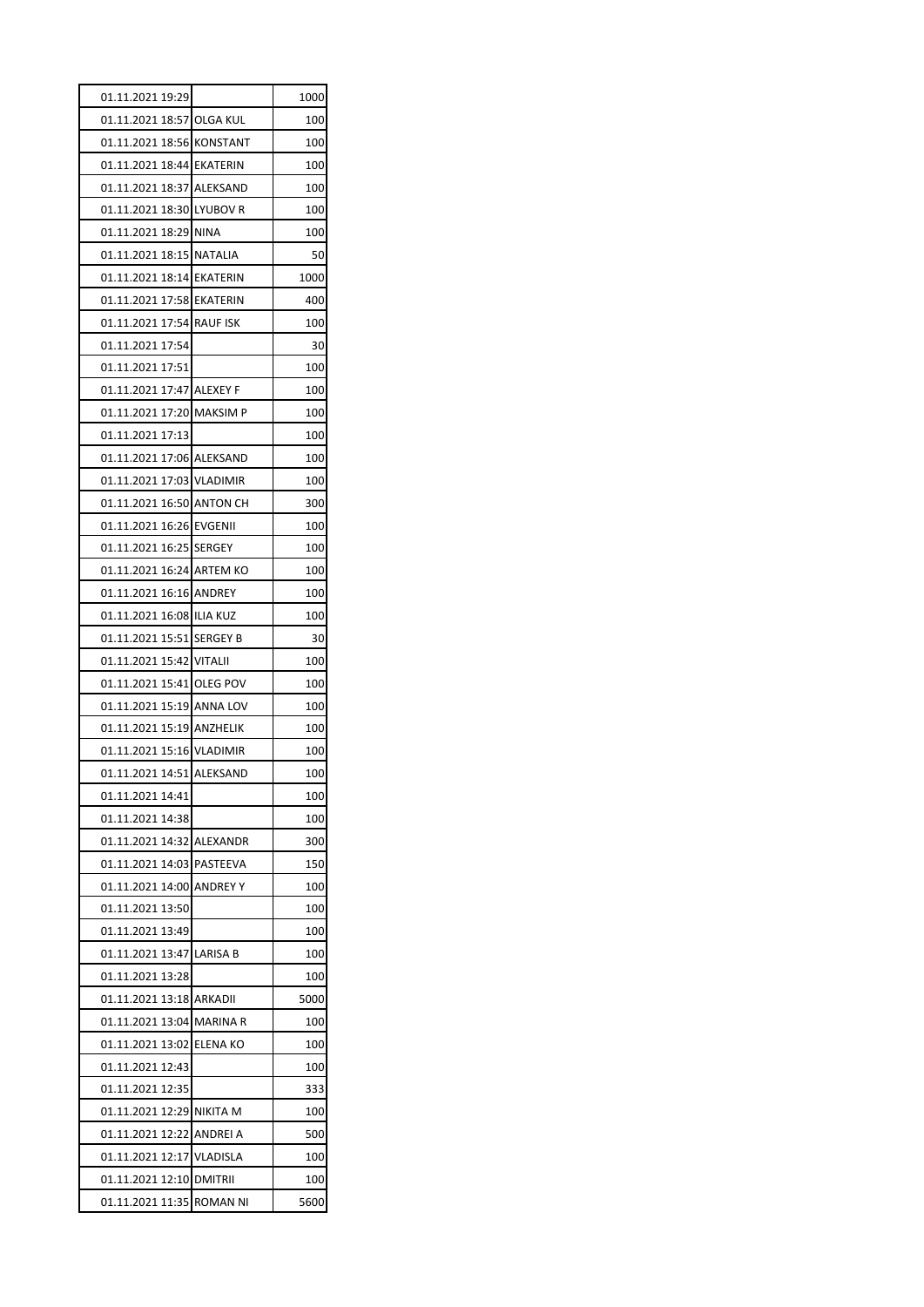| 01.11.2021 11:31          | 100  |
|---------------------------|------|
| 01.11.2021 11:12 MAXIM MA | 100  |
| 01.11.2021 10:30 GUZEL SA | 150  |
| 01.11.2021 10:06 RUDNEVA  | 100  |
| 01.11.2021 10:03 MARINA S | 100  |
| 01.11.2021 9:49 ALEKSAND  | 150  |
| 01.11.2021 9:47 NIKITA B  | 100  |
| 01.11.2021 9:44           | 100  |
| 01.11.2021 9:07 TATIANA   | 100  |
| 01.11.2021 4:40 KARINE A  | 50   |
| 01.11.2021 3:32 ALEKSAND  | 100  |
| 01.11.2021 2:03 IGOR RUS  | 2000 |
| 01.11.2021 1:05 LILIYA M  | 40   |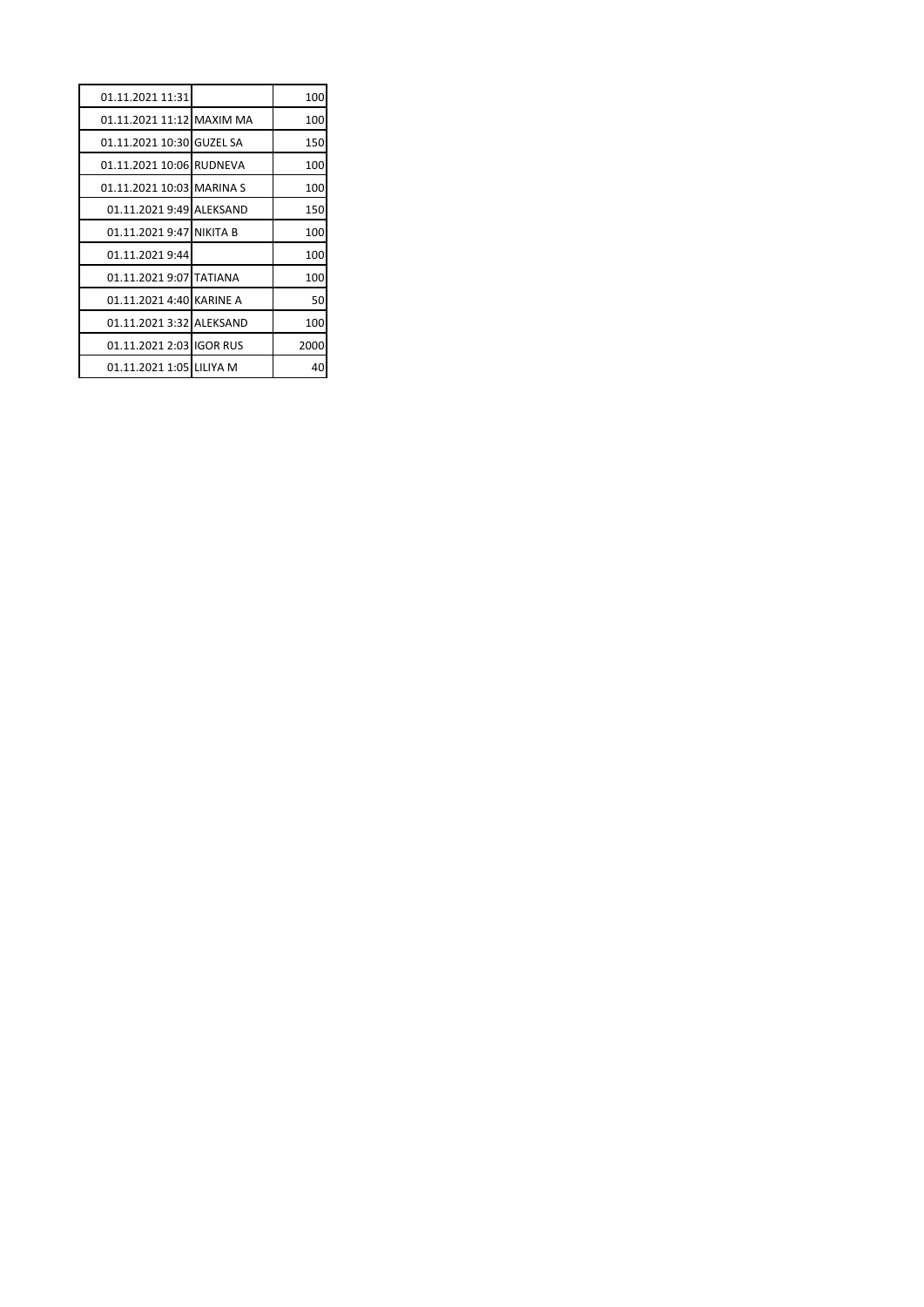## **СМС3443**

| Дата                | Номер телефона | Сумма |
|---------------------|----------------|-------|
| 30.11.2021 22:47:07 | 79220488       | 200   |
| 30.11.2021 20:35:38 | 79273728       | 50    |
| 30.11.2021 20:08:28 | 79066995       | 400   |
| 30.11.2021 20:06:06 | 79066995       | 100   |
| 30.11.2021 19:13:01 | 79194035       | 200   |
| 30.11.2021 18:38:21 | 79177610       | 50    |
| 30.11.2021 17:34:17 | 79606719       | 20    |
| 30.11.2021 12:33:16 | 79043770       | 100   |
| 30.11.2021 10:23:17 | 79634792       | 50    |
| 30.11.2021 08:22:14 | 79277013       | 300   |
| 29.11.2021 10:43:03 | 79169246       | 200   |
| 28.11.2021 22:46:56 | 79165091       | 90    |
| 28.11.2021 21:40:54 | 79523703       | 300   |
| 27.11.2021 23:14:38 | 79254543       | 100   |
| 27.11.2021 14:26:55 | 79052580       | 100   |
| 27.11.2021 14:17:53 | 79898332       | 50    |
| 26.11.2021 20:48:51 | 79109008       | 500   |
| 26.11.2021 10:08:52 | 79041662       | 500   |
| 25.11.2021 21:19:34 | 79126825       | 900   |
| 25.11.2021 17:38:26 | 79057624       |       |
|                     | 79526128       | 50    |
| 25.11.2021 17:09:17 |                | 200   |
| 25.11.2021 13:08:29 | 79277509       | 300   |
| 25.11.2021 10:56:16 | 79167287       | 100   |
| 25.11.2021 00:22:24 | 79265216       | 30    |
| 24.11.2021 23:52:08 | 79035902       | 250   |
| 24.11.2021 20:43:35 | 79165420       | 100   |
| 24.11.2021 19:30:44 | 79069670       | 300   |
| 24.11.2021 19:16:06 | 79090675       | 300   |
| 24.11.2021 19:13:35 | 79892375       | 100   |
| 24.11.2021 18:28:16 | 79266100       | 500   |
| 24.11.2021 18:14:27 | 79287715       | 500   |
| 24.11.2021 18:12:48 | 79037895       | 50    |
| 24.11.2021 15:06:37 | 79043770       | 100   |
| 24.11.2021 13:34:03 | 79055665       | 50    |
| 24.11.2021 12:26:19 | 79128312       | 100   |
| 24.11.2021 12:22:06 | 79655255       | 200   |
| 23.11.2021 21:18:11 | 79105592       | 100   |
| 23.11.2021 20:26:21 | 79215671       | 100   |
| 23.11.2021 20:23:15 | 79229198       | 100   |
| 23.11.2021 17:09:51 | 79177610       | 50    |
| 23.11.2021 15:21:52 | 79092654       | 100   |
| 23.11.2021 12:59:05 | 79116077       | 100   |
| 23.11.2021 11:47:30 | 79111352       | 50    |
| 23.11.2021 11:16:56 | 79039945       | 100   |
| 23.11.2021 09:10:46 | 79172235       | 75    |
| 22.11.2021 21:25:52 | 79661171       | 100   |
| 22.11.2021 20:53:10 | 79055480       | 50    |
| 22.11.2021 17:58:25 | 79050200       | 300   |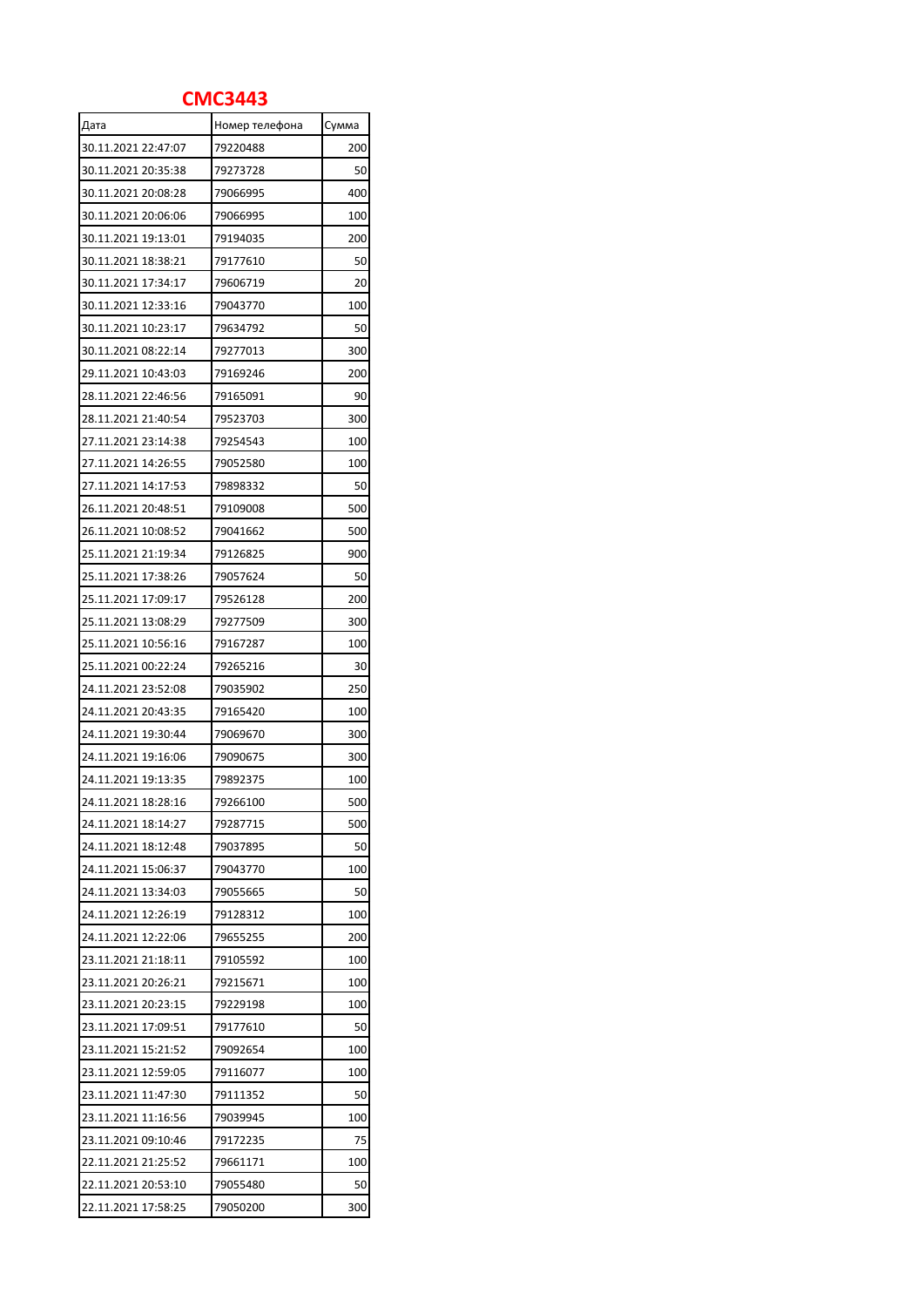| 22.11.2021 10:39:11 | 79122057 | 100 |
|---------------------|----------|-----|
| 21.11.2021 22:14:31 | 79161809 | 100 |
| 21.11.2021 20:48:09 | 79523703 | 300 |
| 21.11.2021 16:19:35 | 79254285 | 100 |
| 20.11.2021 11:38:44 | 79600554 | 100 |
| 20.11.2021 05:52:18 | 79177610 | 50  |
| 20.11.2021 01:04:33 | 79033069 | 300 |
| 19.11.2021 21:46:23 | 79114705 | 300 |
| 19.11.2021 18:20:32 | 79043770 | 100 |
| 19.11.2021 13:36:55 | 79200613 | 200 |
| 19.11.2021 05:37:44 | 79145120 | 100 |
| 19.11.2021 05:36:05 | 79145120 | 100 |
| 18.11.2021 19:42:19 | 79139496 | 100 |
| 18.11.2021 12:46:28 | 79098066 | 300 |
| 18.11.2021 10:13:09 | 79156024 | 100 |
| 18.11.2021 09:31:41 | 79166469 | 40  |
| 18.11.2021 08:59:07 | 79055827 | 300 |
| 18.11.2021 07:21:53 | 79051261 | 100 |
| 17.11.2021 22:14:35 | 79273837 | 50  |
| 17.11.2021 18:15:53 | 79853077 | 500 |
| 17.11.2021 17:45:25 | 79177107 | 100 |
| 17.11.2021 16:05:19 | 79191598 | 10  |
| 17.11.2021 14:20:53 | 79898332 | 50  |
| 17.11.2021 09:14:54 | 79873627 | 88  |
| 16.11.2021 19:29:07 | 79068562 | 100 |
| 16.11.2021 19:22:59 | 79068562 | 100 |
| 16.11.2021 17:34:48 | 79109308 | 100 |
| 16.11.2021 16:00:18 | 79043770 | 100 |
| 16.11.2021 14:14:17 | 79877193 | 300 |
| 16.11.2021 13:19:11 | 79273855 | 50  |
| 16.11.2021 11:23:21 | 79177610 | 50  |
| 16.11.2021 11:22:15 | 79141508 | 100 |
| 16.11.2021 11:18:30 | 79146507 | 200 |
| 16.11.2021 08:59:38 | 79612448 | 230 |
| 16.11.2021 07:35:08 | 79083951 | 200 |
| 15.11.2021 20:10:22 | 79160187 | 100 |
| 15.11.2021 17:43:23 | 79659704 | 300 |
| 15.11.2021 16:34:24 | 79222577 | 300 |
| 15.11.2021 16:07:50 | 79147053 | 100 |
| 15.11.2021 15:55:50 | 79161245 | 200 |
| 15.11.2021 15:41:17 | 79283147 | 300 |
| 15.11.2021 10:46:23 | 79051261 | 100 |
| 15.11.2021 10:19:43 | 79826400 | 100 |
| 15.11.2021 09:46:41 | 79113387 | 100 |
| 14.11.2021 22:01:41 | 79104552 | 300 |
| 14.11.2021 22:01:33 | 79373739 | 50  |
| 14.11.2021 20:54:17 | 79892375 | 500 |
| 14.11.2021 19:08:14 | 79537303 | 50  |
| 14.11.2021 14:31:53 | 79069677 | 100 |
|                     |          |     |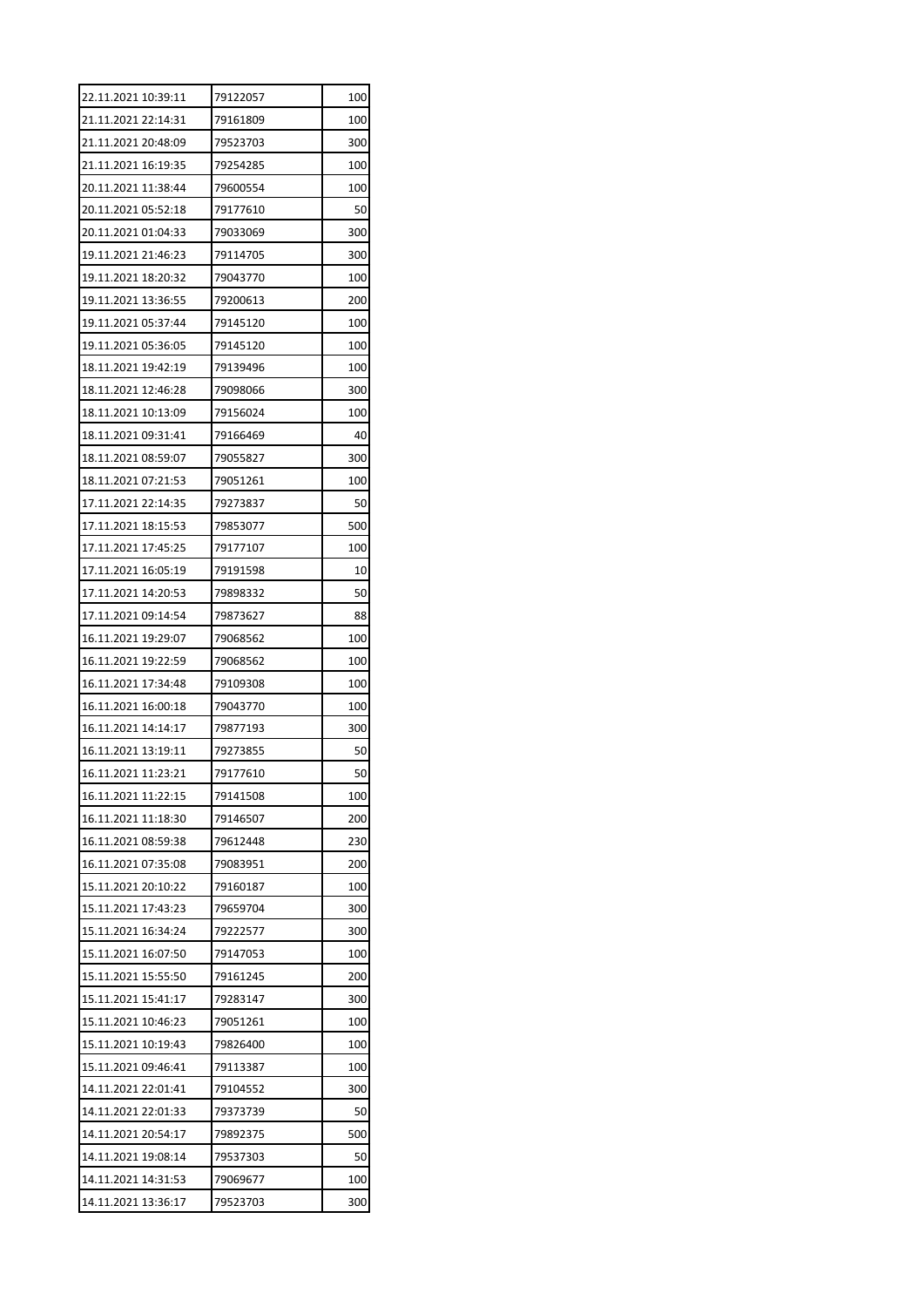| 14.11.2021 12:38:19 | 79197104 | 300  |
|---------------------|----------|------|
| 14.11.2021 11:39:12 | 79873871 | 200  |
| 14.11.2021 11:14:51 | 79609838 | 2000 |
| 14.11.2021 07:12:26 | 79202924 | 50   |
| 13.11.2021 22:58:33 | 79031398 | 100  |
| 13.11.2021 22:52:00 | 79159585 | 100  |
| 13.11.2021 22:47:45 | 79608047 | 20   |
| 13.11.2021 18:57:24 | 79197104 | 300  |
| 13.11.2021 16:20:59 | 79166469 | 50   |
| 13.11.2021 14:11:01 | 79036693 | 650  |
| 13.11.2021 12:52:15 | 79199062 | 50   |
| 13.11.2021 10:21:20 | 79054779 | 200  |
| 13.11.2021 07:54:21 | 79600529 | 500  |
| 12.11.2021 22:42:26 | 79651232 | 100  |
| 12.11.2021 21:01:20 | 79126740 | 100  |
| 12.11.2021 20:19:44 | 79377438 | 100  |
| 12.11.2021 17:48:29 | 79600519 | 100  |
| 12.11.2021 17:11:09 | 79219714 | 200  |
| 12.11.2021 14:16:05 | 79608686 | 50   |
| 12.11.2021 13:59:37 | 79883450 | 50   |
| 12.11.2021 13:43:05 | 79106078 | 50   |
| 12.11.2021 13:00:08 | 79133957 | 100  |
| 12.11.2021 12:46:09 | 79286097 | 100  |
| 12.11.2021 12:21:58 | 79137303 | 100  |
| 12.11.2021 12:20:22 | 79222815 | 100  |
| 12.11.2021 11:53:11 | 79098066 | 250  |
| 12.11.2021 11:53:07 | 79263186 | 107  |
| 12.11.2021 08:36:17 | 79826944 | 300  |
| 12.11.2021 08:28:26 | 79122716 | 100  |
| 12.11.2021 00:25:54 | 79031394 | 100  |
| 11.11.2021 22:08:35 | 79280775 | 100  |
| 11.11.2021 20:24:44 | 79119357 | 300  |
| 11.11.2021 17:20:21 | 79177610 | 50   |
| 11.11.2021 16:46:51 | 79050890 | 50   |
| 11.11.2021 16:16:25 | 79204622 | 100  |
| 11.11.2021 15:13:09 | 79622931 | 200  |
| 11.11.2021 10:43:09 | 79831235 | 50   |
| 11.11.2021 09:24:20 | 79117871 | 300  |
| 11.11.2021 08:09:23 | 79883450 | 50   |
| 11.11.2021 07:55:38 | 79220488 | 100  |
| 11.11.2021 00:57:07 | 79373018 | 200  |
| 11.11.2021 00:41:02 | 79147521 | 70   |
| 10.11.2021 21:21:22 | 79300860 | 40   |
| 10.11.2021 21:18:44 | 79300860 | 5    |
| 10.11.2021 19:41:11 | 79653759 | 500  |
| 10.11.2021 19:18:31 | 79620183 | 85   |
| 10.11.2021 19:14:28 | 79036693 | 550  |
| 10.11.2021 18:38:08 | 79111352 | 50   |
| 10.11.2021 18:08:23 | 79225425 | 100  |
| 10.11.2021 17:06:40 | 79606380 | 100  |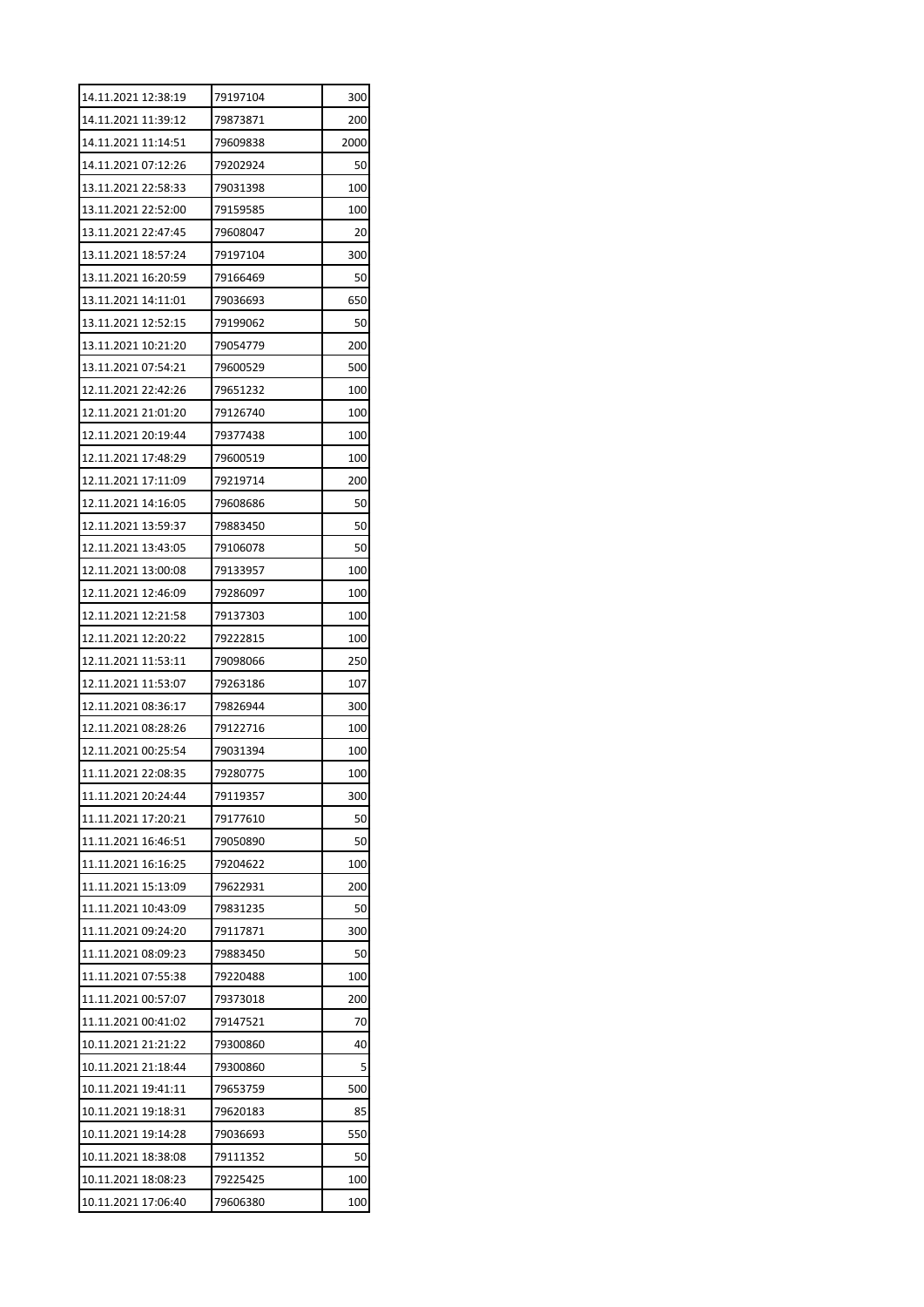| 10.11.2021 17:03:08 | 79263861 | 100 |
|---------------------|----------|-----|
| 10.11.2021 12:26:50 | 79165014 | 100 |
| 10.11.2021 11:27:24 | 79243637 | 200 |
| 10.11.2021 11:26:54 | 79622961 | 100 |
| 10.11.2021 09:44:10 | 79277013 | 300 |
| 10.11.2021 01:02:11 | 79021357 | 10  |
| 09.11.2021 20:26:03 | 79642090 | 300 |
| 09.11.2021 19:11:22 | 79600483 | 50  |
| 09.11.2021 17:41:43 | 79643652 | 100 |
| 09.11.2021 17:38:17 | 79281072 | 200 |
| 09.11.2021 17:36:50 | 79513312 | 200 |
| 09.11.2021 16:53:18 | 79815613 | 20  |
| 09.11.2021 15:02:25 | 79159849 | 150 |
| 09.11.2021 13:34:12 | 79895253 | 500 |
| 09.11.2021 12:42:00 | 79658225 | 100 |
| 09.11.2021 11:55:45 | 79147521 | 70  |
| 09.11.2021 11:14:18 | 79124204 | 100 |
| 09.11.2021 05:12:44 | 79050890 | 50  |
| 08.11.2021 23:18:45 | 79094380 | 300 |
| 08.11.2021 23:18:14 | 79037495 | 300 |
| 08.11.2021 19:00:09 | 79097406 | 300 |
| 08.11.2021 17:38:12 | 79164266 | 100 |
| 08.11.2021 16:24:35 | 79194947 | 100 |
| 08.11.2021 14:33:18 | 79145760 | 100 |
| 08.11.2021 14:12:15 | 79685416 | 100 |
| 08.11.2021 14:07:07 | 79101192 | 50  |
| 08.11.2021 13:30:26 | 79266761 | 300 |
| 08.11.2021 13:16:50 | 79208080 | 150 |
| 08.11.2021 12:44:15 | 79098196 | 300 |
| 08.11.2021 11:45:28 | 79241154 | 50  |
| 08.11.2021 11:29:26 | 79241154 | 50  |
| 07.11.2021 23:02:45 | 79523703 | 200 |
| 07.11.2021 16:40:29 | 79636847 | 250 |
| 06.11.2021 10:08:08 | 79527856 | 300 |
| 06.11.2021 08:08:47 | 79068552 | 100 |
| 05.11.2021 22:48:36 | 79051307 | 100 |
| 05.11.2021 21:56:35 | 79282055 | 100 |
| 05.11.2021 20:48:05 | 79852352 | 500 |
| 05.11.2021 13:02:17 | 79171523 | 100 |
| 05.11.2021 09:38:04 | 79222280 | 100 |
| 04.11.2021 21:36:59 | 79108728 | 200 |
| 04.11.2021 17:58:30 | 79218307 | 100 |
| 04.11.2021 17:27:30 | 79218274 | 100 |
| 04.11.2021 13:33:52 | 79261877 | 100 |
| 04.11.2021 12:28:42 | 79802518 | 100 |
| 04.11.2021 11:27:51 | 79169650 | 300 |
| 04.11.2021 10:32:56 | 79511580 | 100 |
| 04.11.2021 09:19:36 | 79667703 | 200 |
| 04.11.2021 08:55:29 | 79248288 | 50  |
| 04.11.2021 05:08:59 | 79050890 | 50  |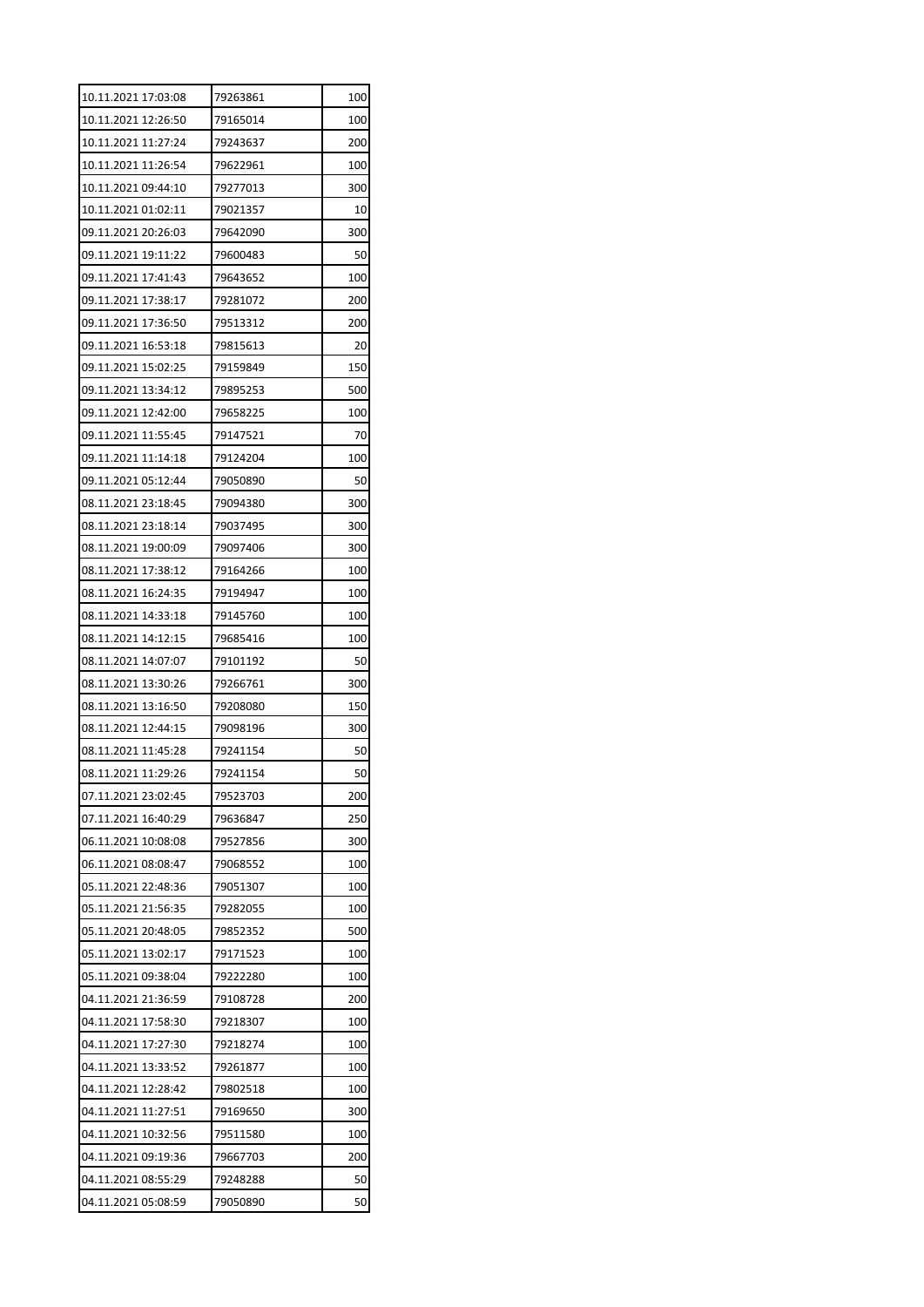| 03.11.2021 22:56:29 | 79172689 | 100  |
|---------------------|----------|------|
| 03.11.2021 20:40:52 | 79217897 | 100  |
| 03.11.2021 19:00:27 | 79612448 | 230  |
| 03.11.2021 15:11:53 | 79841358 | 100  |
| 03.11.2021 14:24:21 | 79106530 | 5    |
| 03.11.2021 13:57:18 | 79173913 | 100  |
| 03.11.2021 12:34:38 | 79286675 | 2500 |
| 03.11.2021 07:53:27 | 79068520 | 200  |
| 03.11.2021 07:29:13 | 79244848 | 100  |
| 02.11.2021 23:52:31 | 79198635 | 150  |
| 02.11.2021 22:04:08 | 79092654 | 300  |
| 02.11.2021 19:27:36 | 79054522 | 100  |
| 02.11.2021 15:26:00 | 79164723 | 100  |
| 02.11.2021 14:09:01 | 79208124 | 200  |
| 02.11.2021 12:55:12 | 79841358 | 100  |
| 02.11.2021 11:45:52 | 79678552 | 100  |
| 02.11.2021 11:04:19 | 79058404 | 100  |
| 02.11.2021 10:49:11 | 79892375 | 100  |
| 02.11.2021 10:23:27 | 79827740 | 100  |
| 02.11.2021 10:12:52 | 79052006 | 100  |
| 02.11.2021 10:09:24 | 79097912 | 50   |
| 02.11.2021 06:14:35 | 79226392 | 100  |
| 02.11.2021 05:14:37 | 79050890 | 50   |
| 02.11.2021 00:44:45 | 79823627 | 300  |
| 02.11.2021 00:16:44 | 79220488 | 200  |
| 02.11.2021 00:07:03 | 79630330 | 200  |
| 01.11.2021 22:54:22 | 79897696 | 100  |
| 01.11.2021 22:36:18 | 79052760 | 100  |
| 01.11.2021 22:26:29 | 79537303 | 50   |
| 01.11.2021 22:09:34 | 79537303 | 75   |
| 01.11.2021 22:01:09 | 79021489 | 100  |
| 01.11.2021 21:48:32 | 79035634 | 50   |
| 01.11.2021 21:36:32 | 79648984 | 100  |
| 01.11.2021 20:52:51 | 79212063 | 100  |
| 01.11.2021 19:59:39 | 79090159 | 10   |
| 01.11.2021 19:59:18 | 79177610 | 50   |
| 01.11.2021 19:21:07 | 79197134 | 100  |
| 01.11.2021 19:07:53 | 79122222 | 100  |
| 01.11.2021 18:57:19 | 79199062 | 20   |
| 01.11.2021 18:54:22 | 79038818 | 200  |
| 01.11.2021 18:48:43 | 79210500 | 50   |
| 01.11.2021 18:45:01 | 79607865 | 100  |
| 01.11.2021 18:30:42 | 79219278 | 100  |
| 01.11.2021 18:05:26 | 79101531 | 100  |
| 01.11.2021 18:02:44 | 79154707 | 30   |
| 01.11.2021 17:50:40 | 79242337 | 100  |
| 01.11.2021 17:39:34 | 79184563 | 200  |
| 01.11.2021 17:31:42 | 79068555 | 100  |
| 01.11.2021 17:18:31 | 79207467 | 100  |
|                     |          |      |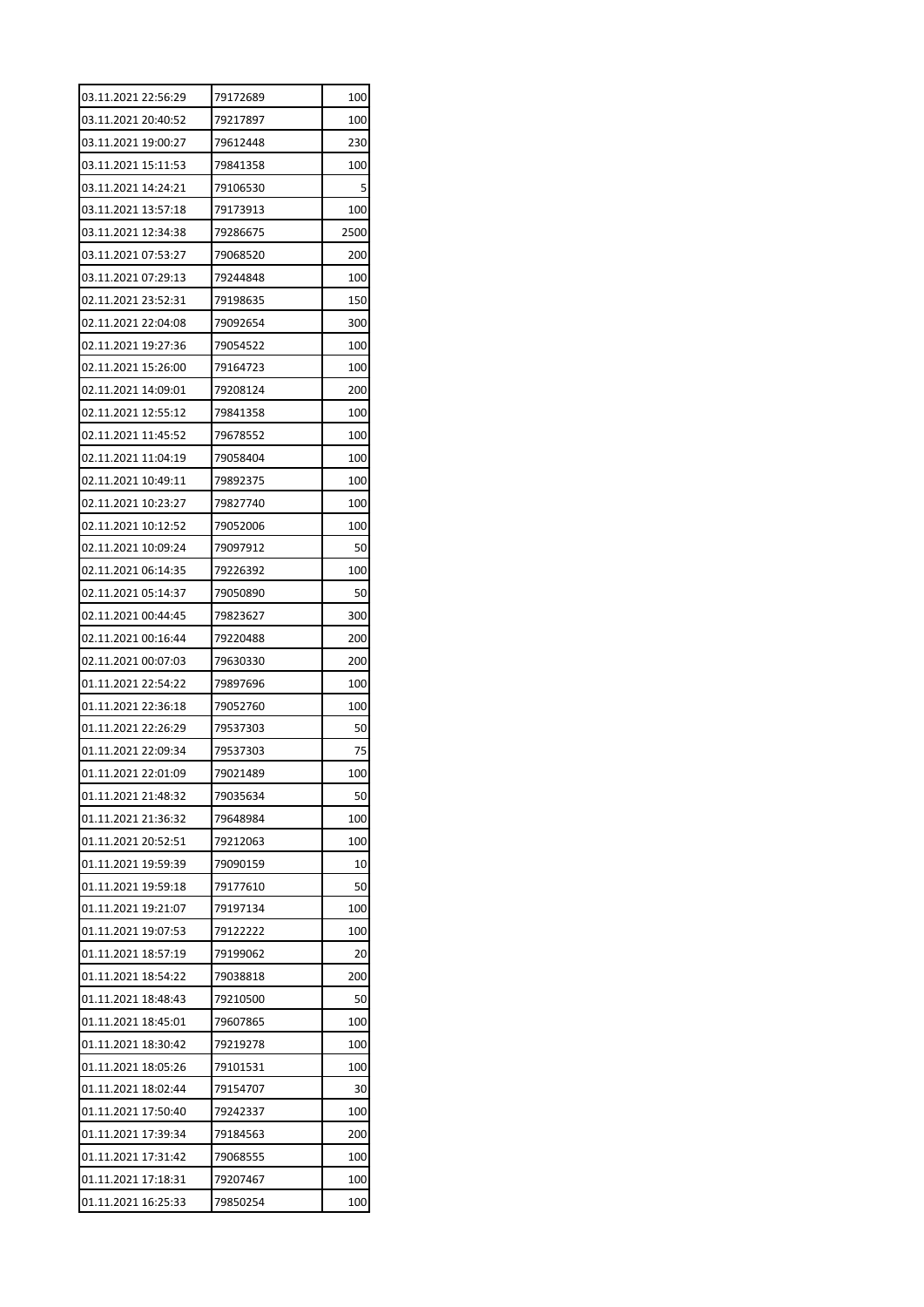| 01.11.2021 16:16:45 | 79261731 | 100  |
|---------------------|----------|------|
| 01.11.2021 16:03:10 | 79291649 | 300  |
| 01.11.2021 15:37:40 | 79126260 | 100  |
| 01.11.2021 15:11:26 | 79284222 | 100  |
| 01.11.2021 14:40:12 | 79160180 | 100  |
| 01.11.2021 14:34:42 | 79111352 | 50   |
| 01.11.2021 14:27:18 | 79372601 | 100  |
| 01.11.2021 14:21:34 | 79126277 | 300  |
| 01.11.2021 14:13:18 | 79021490 | 100  |
| 01.11.2021 14:02:15 | 79615756 | 100  |
| 01.11.2021 13:57:27 | 79093131 | 200  |
| 01.11.2021 13:40:38 | 79113656 | 100  |
| 01.11.2021 13:38:13 | 79164619 | 100  |
| 01.11.2021 13:29:39 | 79175920 | 300  |
| 01.11.2021 13:22:47 | 79228944 | 400  |
| 01.11.2021 13:19:22 | 79686883 | 300  |
| 01.11.2021 13:18:16 | 79286167 | 100  |
| 01.11.2021 13:14:50 | 79655255 | 100  |
| 01.11.2021 13:12:25 | 79043770 | 100  |
| 01.11.2021 13:11:21 | 79057967 | 300  |
| 01.11.2021 13:01:19 | 79853379 | 100  |
| 01.11.2021 12:57:54 | 79205511 | 100  |
| 01.11.2021 12:55:52 | 79872966 | 100  |
| 01.11.2021 12:54:51 | 79872966 | 100  |
| 01.11.2021 12:52:39 | 79853979 | 100  |
| 01.11.2021 12:46:10 | 79601621 | 500  |
| 01.11.2021 12:43:42 | 79221282 | 100  |
| 01.11.2021 12:32:20 | 79056202 | 100  |
| 01.11.2021 12:31:25 | 79026268 | 100  |
| 01.11.2021 12:23:08 | 79066312 | 100  |
| 01.11.2021 12:22:17 | 79097912 | 100  |
| 01.11.2021 12:21:20 | 79826886 | 100  |
| 01.11.2021 12:15:49 | 79379329 | 100  |
| 01.11.2021 12:13:16 | 79872484 | 100  |
| 01.11.2021 12:04:09 | 79104290 | 100  |
| 01.11.2021 11:58:08 | 79873952 | 100  |
| 01.11.2021 11:57:03 | 79222254 | 100  |
| 01.11.2021 11:44:57 | 79112111 | 520  |
| 01.11.2021 11:36:10 | 79826088 | 100  |
| 01.11.2021 11:32:09 | 79030929 | 300  |
| 01.11.2021 11:28:13 | 79374007 | 100  |
| 01.11.2021 11:28:00 | 79215758 | 100  |
| 01.11.2021 11:26:39 | 79265864 | 1000 |
| 01.11.2021 11:18:07 | 79179988 | 100  |
| 01.11.2021 11:16:03 | 79241287 | 200  |
| 01.11.2021 11:15:28 | 79277933 | 100  |
| 01.11.2021 11:10:31 | 79103838 | 100  |
| 01.11.2021 11:08:50 | 79151617 | 100  |
| 01.11.2021 11:05:17 | 79277046 | 100  |
| 01.11.2021 10:56:39 | 79035124 | 100  |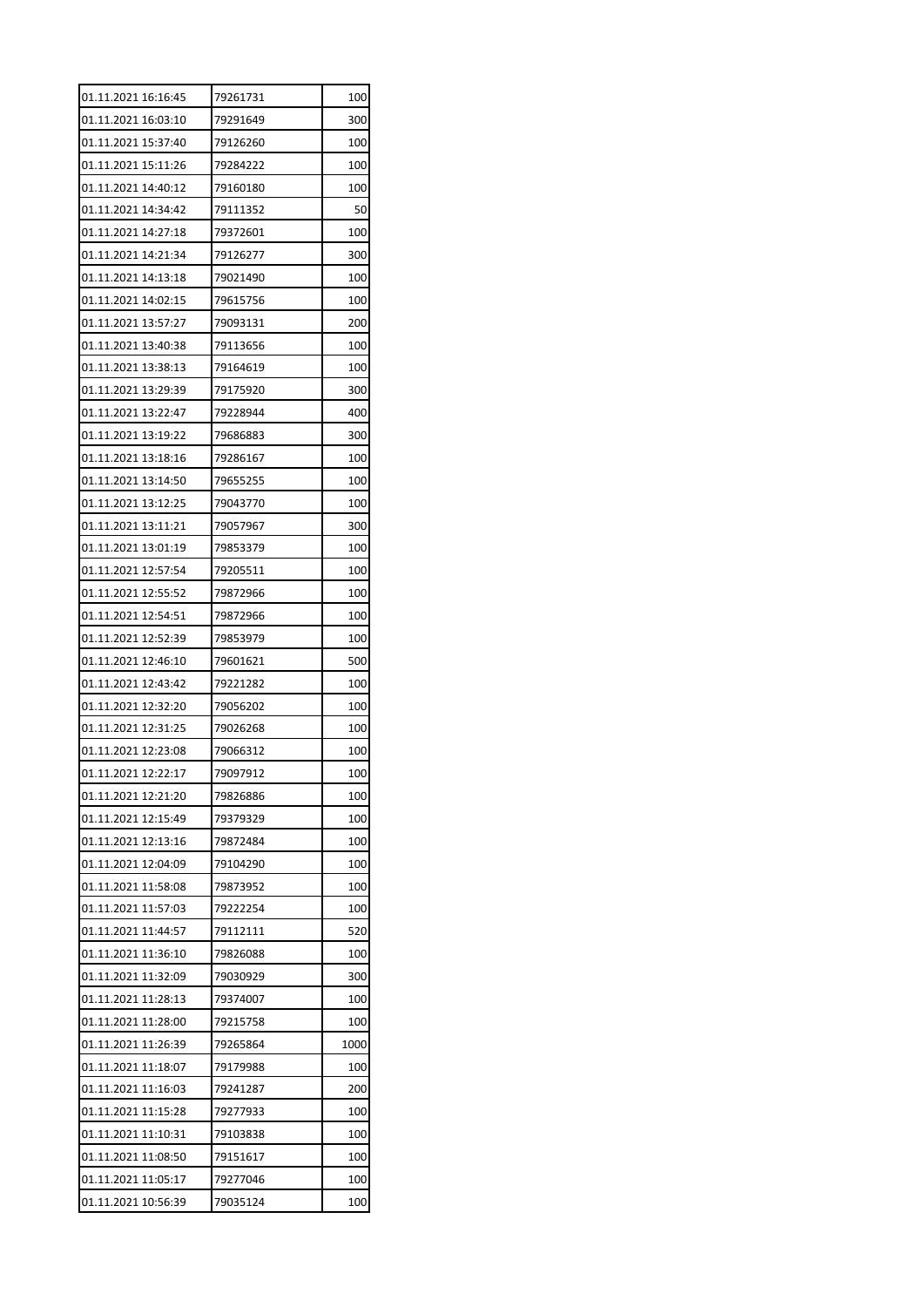| 01.11.2021 10:53:20<br>79165548 | 100  |
|---------------------------------|------|
| 01.11.2021 10:53:17<br>79082790 | 100  |
| 01.11.2021 10:49:53<br>79051613 | 100  |
| 01.11.2021 10:48:32<br>79122333 | 100  |
| 01.11.2021 10:43:54<br>79035934 | 100  |
| 01.11.2021 10:43:08<br>79046854 | 100  |
| 01.11.2021 10:42:15<br>79192777 | 100  |
| 01.11.2021 10:41:50<br>79299922 | 150  |
| 01.11.2021 10:41:27<br>79655408 | 100  |
| 01.11.2021 10:34:54<br>79057430 | 100  |
| 01.11.2021 10:31:17<br>79104691 | 30   |
| 01.11.2021 10:29:49<br>79228171 | 100  |
| 01.11.2021 10:25:41<br>79523703 | 300  |
| 01.11.2021 10:24:13<br>79270124 | 100  |
| 01.11.2021 10:21:58<br>79037789 | 27   |
| 01.11.2021 10:20:34<br>79030342 | 20   |
| 01.11.2021 10:20:17<br>79286097 | 100  |
| 01.11.2021 10:18:27<br>79129299 | 100  |
| 01.11.2021 10:17:25<br>79806728 | 100  |
| 01.11.2021 10:16:10<br>79035225 | 300  |
| 01.11.2021 10:16:07<br>79152720 | 100  |
| 01.11.2021 10:15:09<br>79126295 | 300  |
| 01.11.2021 10:14:57<br>79097846 | 100  |
| 01.11.2021 10:13:12<br>79122639 | 1000 |
| 01.11.2021 10:12:37<br>79172245 | 100  |
| 01.11.2021 10:11:33<br>79126869 | 200  |
| 01.11.2021 10:10:57<br>79252966 | 300  |
| 01.11.2021 10:10:49<br>79161930 | 100  |
| 01.11.2021 10:10:37<br>79205120 | 100  |
| 01.11.2021 10:10:28<br>79195680 | 100  |
| 01.11.2021 10:08:48<br>79093144 | 100  |
| 01.11.2021 10:08:14<br>79135376 | 100  |
| 01.11.2021 10:07:47<br>79055411 | 500  |
| 01.11.2021 10:07:03<br>79288801 | 100  |
| 01.11.2021 10:06:50<br>79780037 | 100  |
| 01.11.2021 10:06:39<br>79676303 | 100  |
| 01.11.2021 10:05:30<br>79146956 | 100  |
| 01.11.2021 10:03:11<br>79241875 | 300  |
| 01.11.2021 10:02:11<br>79177515 | 100  |
| 01.11.2021 10:00:52<br>79657439 | 100  |
| 01.11.2021 09:58:42<br>79647381 | 100  |
| 01.11.2021 09:58:17<br>79116444 | 100  |
| 01.11.2021 09:58:15<br>79213567 | 100  |
| 01.11.2021 09:57:56<br>79262643 | 100  |
| 01.11.2021 09:56:14<br>79263692 | 100  |
| 01.11.2021 09:55:37<br>79032808 | 100  |
|                                 |      |
| 01.11.2021 09:54:11<br>79028739 | 100  |
| 01.11.2021 09:53:55<br>79260170 | 100  |
| 01.11.2021 09:53:17<br>79210154 | 100  |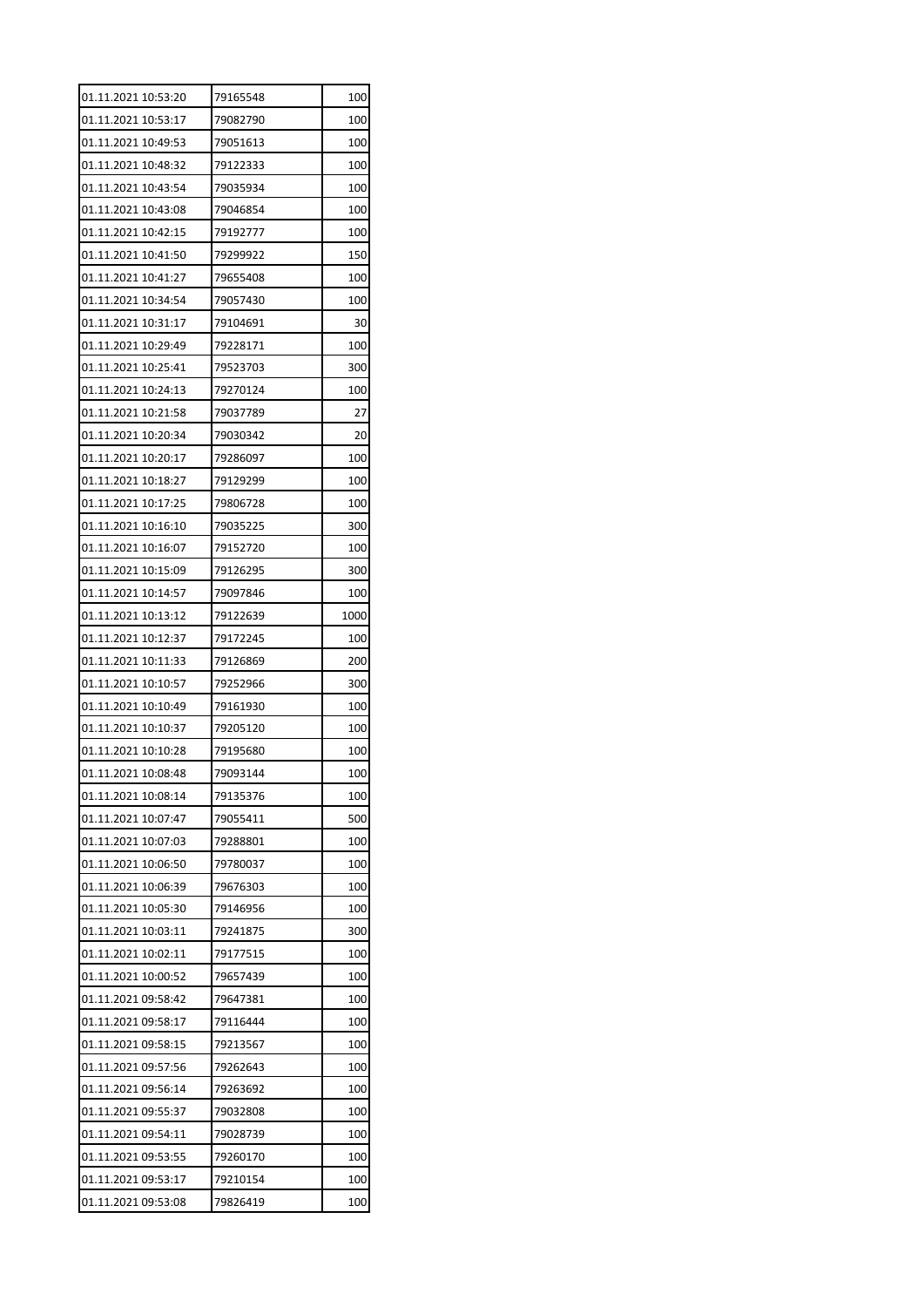| 01.11.2021 09:52:09 | 79196675 | 100   |
|---------------------|----------|-------|
| 01.11.2021 09:51:57 | 79059816 | 100   |
| 01.11.2021 09:51:23 | 79200309 | 100   |
| 01.11.2021 09:50:53 | 79308164 | 500   |
| 01.11.2021 09:50:12 | 79645351 | 100   |
| 01.11.2021 09:50:08 | 79115388 | 100   |
| 01.11.2021 09:50:06 | 79052934 | 100   |
| 01.11.2021 09:49:17 | 79156131 | 100   |
| 01.11.2021 09:49:11 | 79277013 | 500   |
| 01.11.2021 09:49:10 | 79110999 | 100   |
| 01.11.2021 09:49:09 | 79222158 | 200   |
| 01.11.2021 09:49:07 | 79306652 | 100   |
| 01.11.2021 09:48:37 | 79684037 | 100   |
| 01.11.2021 09:48:28 | 79510006 | 100   |
| 01.11.2021 09:48:20 | 79263763 | 100   |
| 01.11.2021 09:48:01 | 79334437 | 100   |
| 01.11.2021 09:47:47 | 79827561 | 100   |
| 01.11.2021 09:47:35 | 79083951 | 200   |
| 01.11.2021 09:47:32 | 79818339 | 100   |
| 01.11.2021 09:47:23 | 79222200 | 100   |
| 01.11.2021 09:47:08 | 79147465 | 100   |
| 01.11.2021 09:47:07 | 79281267 | 100   |
| 01.11.2021 09:46:46 | 79105664 | 100   |
| 01.11.2021 09:46:41 | 79859762 | 100   |
| 01.11.2021 09:46:38 | 79137581 | 1000  |
| 01.11.2021 09:46:30 | 79259176 | 100   |
| 01.11.2021 09:46:29 | 79093870 | 100   |
| 01.11.2021 09:46:20 | 79823409 | 100   |
| 01.11.2021 09:46:09 | 79248681 | 100   |
| 01.11.2021 09:45:52 | 79119190 | 100   |
| 01.11.2021 09:45:51 | 79163803 | 100   |
| 01.11.2021 09:45:48 | 79503992 | 100   |
| 01.11.2021 09:45:47 | 79867645 | 200   |
| 01.11.2021 09:45:33 | 79161684 | 100   |
| 01.11.2021 09:45:28 | 79095720 | 100   |
| 01.11.2021 09:45:27 | 79091354 | 100   |
| 01.11.2021 09:45:19 | 79613911 | 100   |
| 01.11.2021 09:45:05 | 79277819 | 100   |
| 01.11.2021 09:45:03 | 79853025 | 100   |
| 01.11.2021 09:44:57 | 79292820 | 100   |
| 01.11.2021 09:44:53 | 79129636 | 100   |
| 01.11.2021 09:44:48 | 79603006 | 100   |
| 01.11.2021 09:44:44 | 79678263 | 10000 |
| 01.11.2021 09:44:43 | 79506152 | 100   |
| 01.11.2021 09:44:34 | 79236363 | 100   |
| 01.11.2021 09:44:22 | 79101412 | 100   |
| 01.11.2021 09:44:20 | 79178406 | 100   |
| 01.11.2021 09:44:18 | 79126105 | 100   |
| 01.11.2021 09:44:18 | 79261498 | 1000  |
| 01.11.2021 09:44:17 | 79125558 | 30    |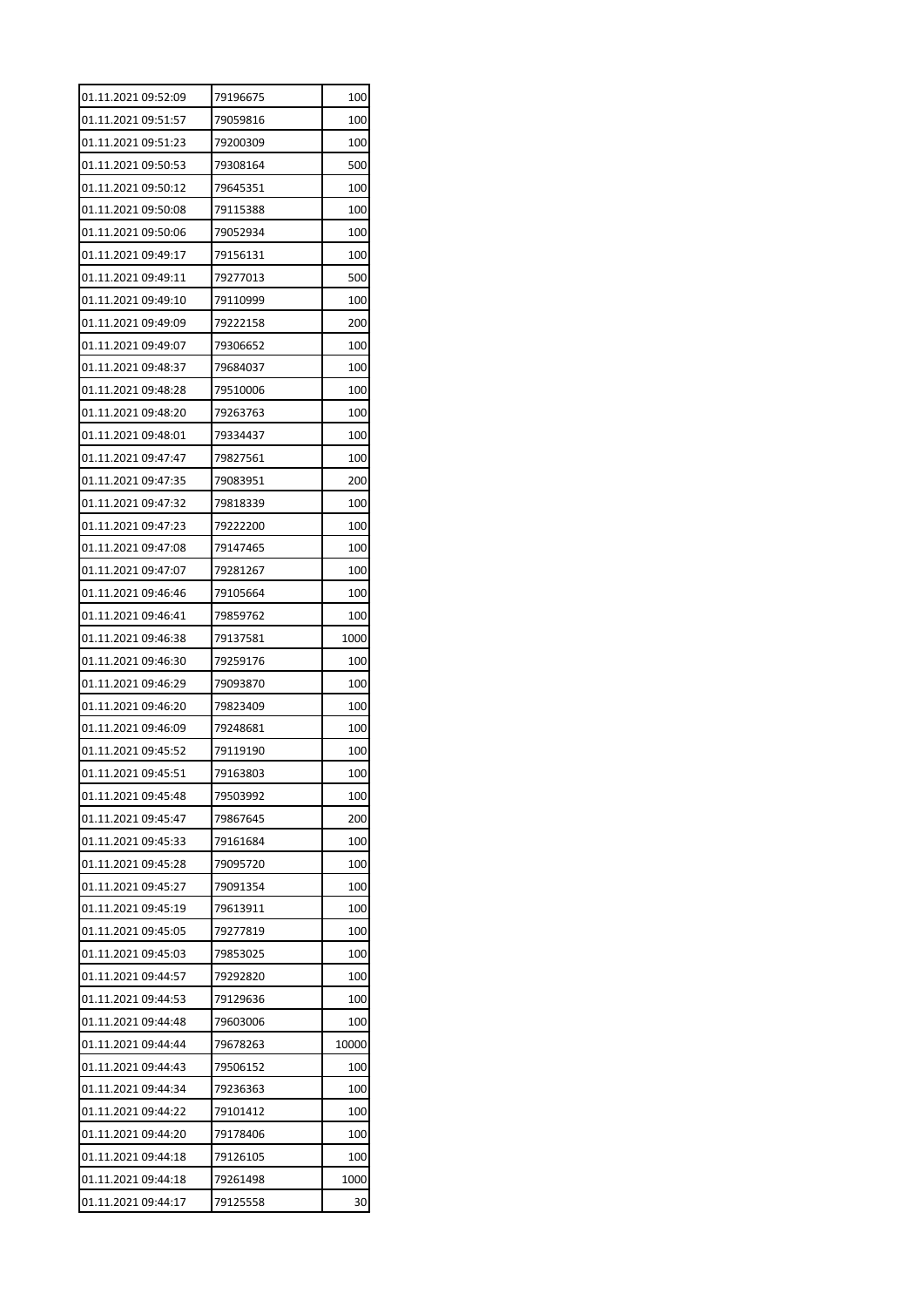| 01.11.2021 09:44:10 | 79610088 | 100 |
|---------------------|----------|-----|
| 01.11.2021 09:44:07 | 79177708 | 100 |
| 01.11.2021 09:44:05 | 79126599 | 10  |
| 01.11.2021 09:43:58 | 79248888 | 100 |
| 01.11.2021 09:43:58 | 79218680 | 100 |
| 01.11.2021 09:43:48 | 79218481 | 100 |
| 01.11.2021 09:43:41 | 79227724 | 100 |
| 01.11.2021 09:43:32 | 79149184 | 200 |
| 01.11.2021 09:43:32 | 79110942 | 30  |
| 01.11.2021 07:33:54 | 79167531 | 300 |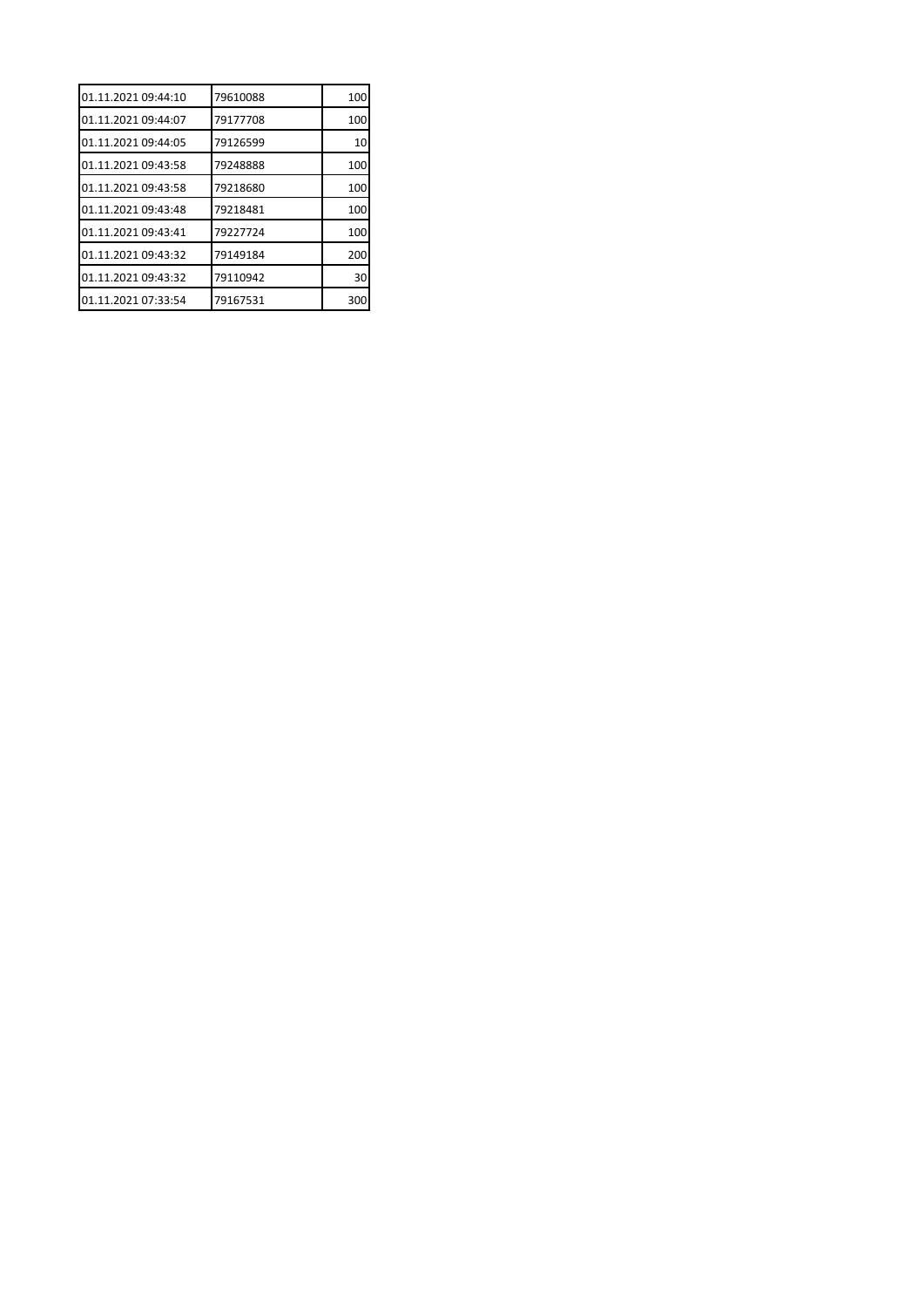## **ЮКасса**

| Дата платежа     | Сумма платежа | Метод платежа      |
|------------------|---------------|--------------------|
| 30.11.2021 21:21 |               | 500 SberPay        |
| 30.11.2021 16:44 |               | 500 SberPay        |
| 30.11.2021 16:29 |               | 500 SberPay        |
| 30.11.2021 11:51 |               | 100 SberPay        |
| 30.11.2021 8:49  |               | 100 SberPay        |
| 30.11.2021 8:11  |               | 200 SberPay        |
| 29.11.2021 21:28 |               | 114,24 SberPay     |
| 29.11.2021 15:02 |               | 100 SberPay        |
| 28.11.2021 21:22 |               | 100 SberPay        |
| 27.11.2021 19:36 |               | 500 SberPay        |
| 27.11.2021 13:35 |               | 500 SberPay        |
| 27.11.2021 12:52 |               | 220 SberPay        |
| 26.11.2021 15:29 |               | 1000 SberPay       |
| 26.11.2021 14:06 |               | 500 SberPay        |
| 26.11.2021 7:52  |               | 3000 SberPay       |
| 26.11.2021 7:51  |               | 3000 SberPay       |
| 26.11.2021 7:32  |               | 500 SberPay        |
| 26.11.2021 7:17  |               | 150 SberPay        |
| 25.11.2021 16:05 |               | 100 SberPay        |
| 25.11.2021 14:36 |               | 300 Альфа-Клик     |
| 25.11.2021 14:21 |               | 100 SberPay        |
|                  |               |                    |
| 25.11.2021 14:18 |               | 100 SberPay        |
| 25.11.2021 14:18 |               | 100 SberPay        |
| 25.11.2021 14:13 |               | 100 HOMoney        |
| 25.11.2021 14:06 |               | 500 SberPay        |
| 24.11.2021 15:32 |               | 500 <b>Ю</b> Мопеу |
| 23.11.2021 18:15 |               | 100 SberPay        |
| 23.11.2021 16:38 |               | 100 SberPay        |
| 23.11.2021 0:46  |               | 500 SberPay        |
| 22.11.2021 13:25 |               | 500 SberPay        |
| 22.11.2021 7:45  |               | 50 SberPay         |
| 22.11.2021 0:06  |               | 100 SberPay        |
| 21.11.2021 23:25 |               | 500 SberPay        |
| 21.11.2021 23:09 |               | 500 SberPay        |
| 19.11.2021 18:00 |               | 300 SberPay        |
| 19.11.2021 12:55 |               | 200 SberPay        |
| 19.11.2021 12:51 |               | 100 SberPay        |
| 18.11.2021 22:56 |               | 500 SberPay        |
| 18.11.2021 12:53 |               | 100 SberPay        |
| 18.11.2021 9:37  |               | 100 SberPay        |
| 18.11.2021 7:21  |               | 4000 SberPay       |
| 18.11.2021 6:34  |               | 1000 SberPay       |
| 17.11.2021 19:50 |               | 1000 SberPay       |
| 17.11.2021 14:38 |               | 500 SberPay        |
| 17.11.2021 9:39  |               | 500 SberPay        |
| 16.11.2021 19:06 |               | 500 SberPay        |
| 16.11.2021 16:50 |               | 100 SberPay        |
| 16.11.2021 6:20  |               | 500 SberPay        |
| 15.11.2021 19:01 |               | 500 SberPay        |
| 15.11.2021 15:40 |               | 1500 SberPay       |
| 14.11.2021 9:18  |               | 100 SberPay        |
| 14.11.2021 9:12  |               | 1000 SberPay       |
| 14.11.2021 7:04  |               | 50 SberPay         |
| 14.11.2021 5:56  |               | 100 SberPay        |
| 13.11.2021 16:27 |               | 50 SberPay         |
| 13.11.2021 11:45 |               | 250 SberPay        |
| 13.11.2021 10:02 |               | 100 SberPay        |
| 12.11.2021 23:08 |               | 1000 SberPay       |
| 12.11.2021 22:17 |               | 100 SberPay        |
| 12.11.2021 20:29 |               | 100 SberPay        |
| 12.11.2021 17:17 |               |                    |
| 12.11.2021 13:24 |               | 200 SberPay        |
|                  |               | 500 SberPay        |
| 12.11.2021 10:14 |               | 500 SberPay        |
| 12.11.2021 9:42  |               | 500 SberPay        |
| 12.11.2021 2:41  |               | 1000 SberPay       |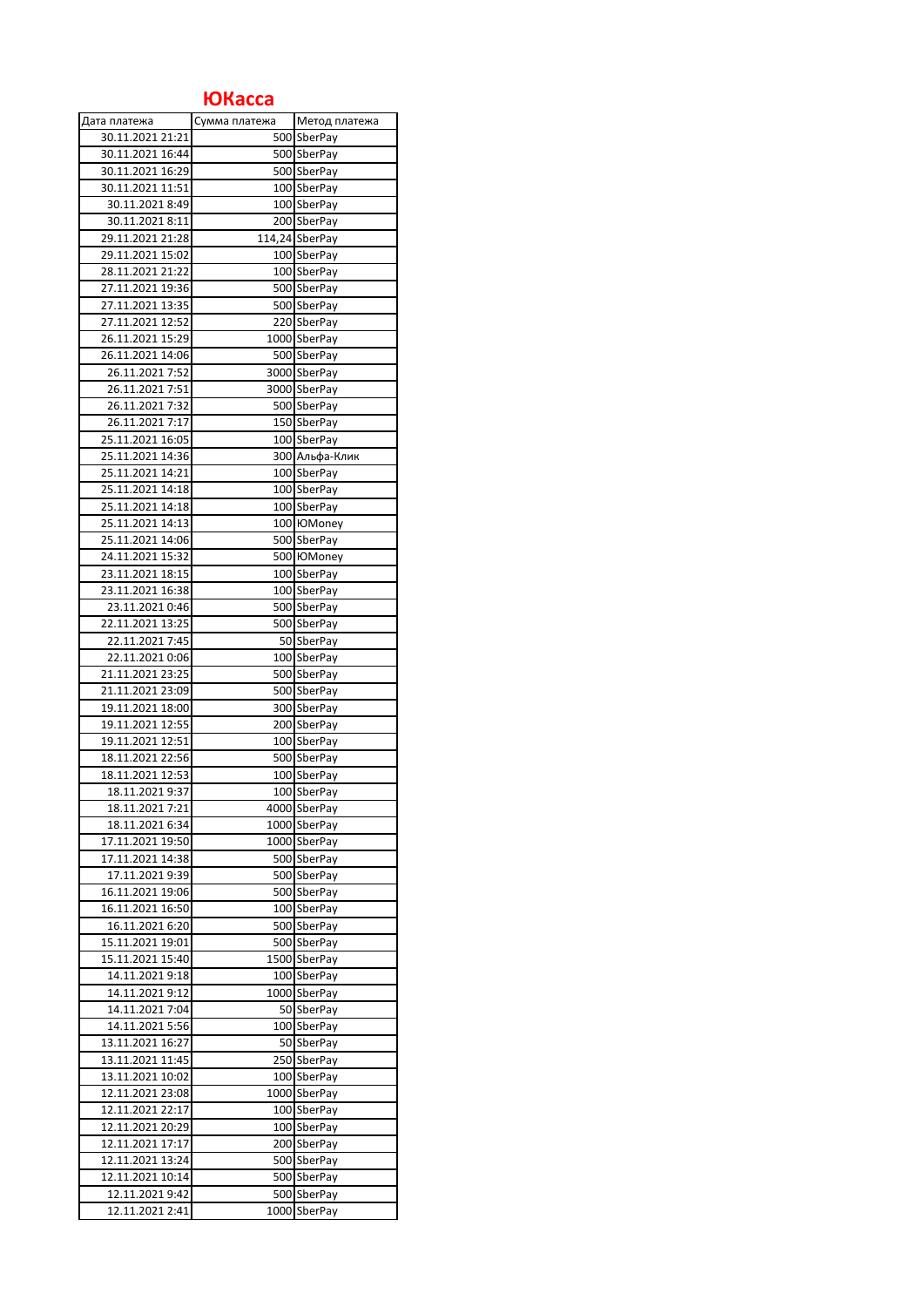| 12.11.2021 2:19  |  | 500 SberPay        |  |
|------------------|--|--------------------|--|
| 11.11.2021 21:50 |  | 500 SberPay        |  |
| 11.11.2021 14:43 |  | 100 SberPay        |  |
| 11.11.2021 13:16 |  | 100 SberPay        |  |
| 11.11.2021 11:47 |  | 3500 SberPay       |  |
| 11.11.2021 7:35  |  | 1000 SberPay       |  |
| 11.11.2021 0:55  |  | 100 SberPay        |  |
| 10.11.2021 19:33 |  | 100 SberPay        |  |
| 10.11.2021 19:27 |  | 100 SberPay        |  |
| 10.11.2021 15:35 |  | 100 SberPay        |  |
| 10.11.2021 14:41 |  | 10 SberPay         |  |
| 10.11.2021 14:21 |  | 100 SberPay        |  |
| 10.11.2021 11:28 |  | 300 SberPay        |  |
| 10.11.2021 9:47  |  | 1000 SberPay       |  |
| 10.11.2021 6:47  |  | 100 SberPay        |  |
| 10.11.2021 6:01  |  | 1000 SberPay       |  |
| 10.11.2021 2:44  |  | 100 SberPay        |  |
| 09.11.2021 23:45 |  | 45 SberPay         |  |
| 09.11.2021 21:45 |  | 500 SberPay        |  |
| 09.11.2021 20:21 |  | 100 SberPay        |  |
| 09.11.2021 16:39 |  | 100 SberPay        |  |
| 09.11.2021 16:07 |  | 100 SberPay        |  |
| 09.11.2021 14:10 |  | 100 SberPay        |  |
| 09.11.2021 13:48 |  | 100 SberPay        |  |
| 09.11.2021 13:11 |  | 100 SberPay        |  |
| 08.11.2021 10:49 |  | 100 SberPay        |  |
| 07.11.2021 22:03 |  | 300 SberPay        |  |
| 07.11.2021 13:48 |  | 100 <b>Ю</b> Мопеу |  |
| 06.11.2021 22:53 |  | 500 SberPay        |  |
| 06.11.2021 15:48 |  | 100 SberPay        |  |
| 06.11.2021 12:00 |  | 300 SberPay        |  |
| 06.11.2021 11:51 |  | 200 SberPay        |  |
| 06.11.2021 8:29  |  | 300 SberPay        |  |
| 05.11.2021 11:37 |  | 100 SberPay        |  |
| 03.11.2021 20:47 |  | 100 SberPay        |  |
| 03.11.2021 19:55 |  | 500 SberPay        |  |
| 02.11.2021 21:10 |  | 100 <b>Ю</b> Мопеу |  |
| 02.11.2021 18:27 |  | 100 SberPay        |  |
| 02.11.2021 18:19 |  | 500 <b>Ю</b> Мопеу |  |
| 01.11.2021 19:28 |  | 100 SberPay        |  |
| 01.11.2021 14:57 |  | 500 SberPay        |  |
| 01.11.2021 12:42 |  | 500 SberPay        |  |
| 01.11.2021 11:58 |  | 500 SberPay        |  |
| 01.11.2021 10:50 |  | 500 SberPay        |  |
| 01.11.2021 2:43  |  | 100 SberPay        |  |
| 31.10.2021 23:48 |  | 100 SberPay        |  |
|                  |  |                    |  |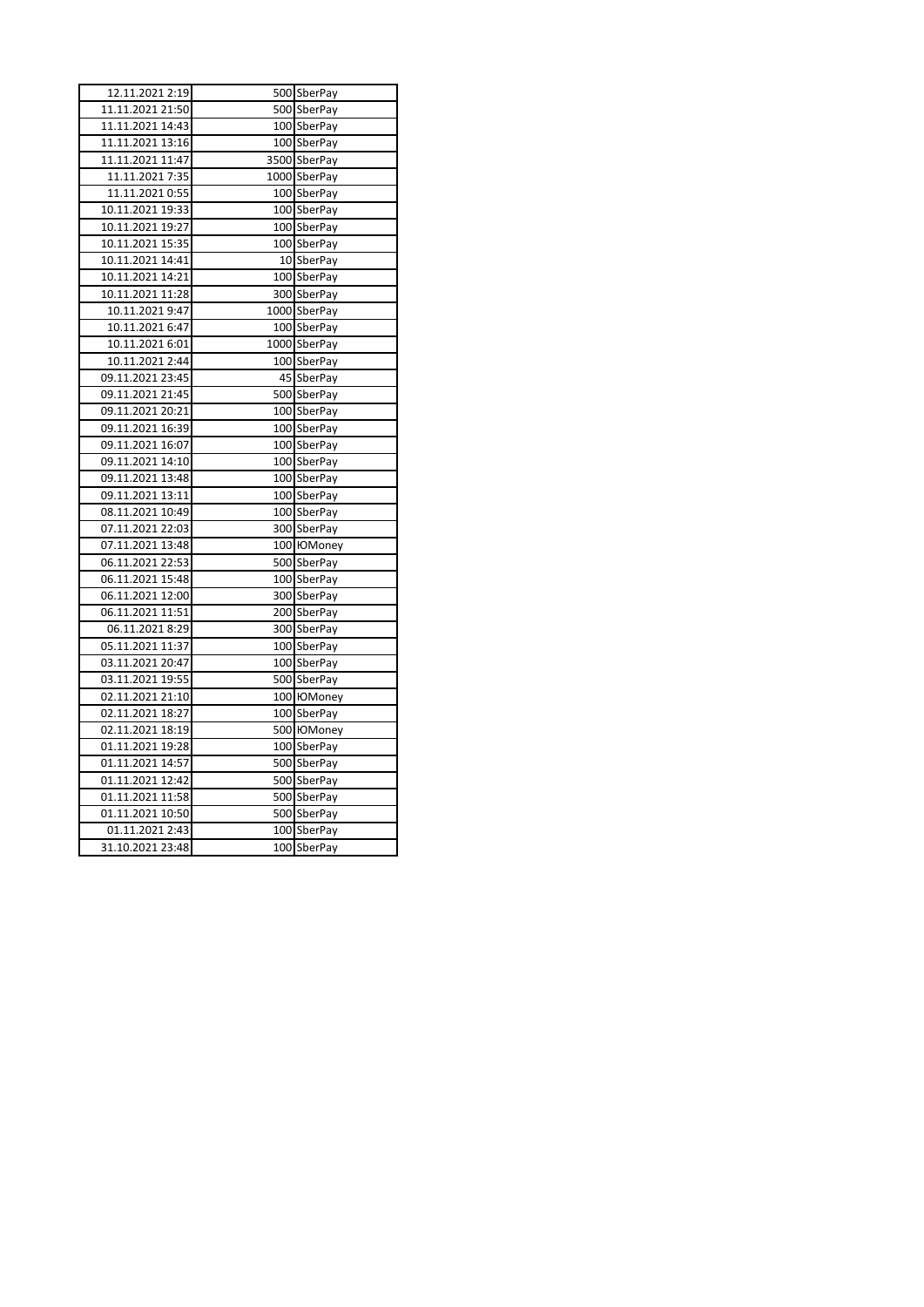## **СберБанк**

| Дата       |                    | Счет                           | Сумма по | Сумма по |
|------------|--------------------|--------------------------------|----------|----------|
| проводки   | Дебет              | Кредит                         | дебету   | кредиту  |
| 01.11.2021 | Фонд "Живи, малыш" | УРАЛЬСКИЙ БАНК ПАО<br>СБЕРБАНК | 10,00    |          |
| 01.11.2021 | Фонд "Живи, малыш" | УРАЛЬСКИЙ БАНК ПАО<br>СБЕРБАНК | 50,00    |          |
| 01.11.2021 | Фонд "Живи, малыш" | УРАЛЬСКИЙ БАНК ПАО<br>СБЕРБАНК | 930,00   |          |
| 01.11.2021 | Фонд "Живи, малыш" | УРАЛЬСКИЙ БАНК ПАО<br>СБЕРБАНК | 990,00   |          |
| 01.11.2021 | Фонд "Живи, малыш" | УРАЛЬСКИЙ БАНК ПАО<br>СБЕРБАНК | 2 000,00 |          |
| 01.11.2021 | ОСТАЛЬСКИЙ         | Фонд "Живи, малыш"             |          | 0,14     |
| 01.11.2021 | КИРИЛЛОВ           | Фонд "Живи, малыш"             |          | 30,99    |
| 01.11.2021 | ШАПОШНИКОВА        | Фонд "Живи, малыш"             |          | 90,00    |
| 01.11.2021 | АНЕНКОВА           | Фонд "Живи, малыш"             |          | 90,00    |
| 01.11.2021 | <b>ФЕСТЕРОВ</b>    | Фонд "Живи, малыш"             |          | 90,00    |
| 01.11.2021 | ДЕТКОВ             | Фонд "Живи, малыш"             |          | 90,00    |
| 01.11.2021 | <b>ХАРЧЕНКО</b>    | Фонд "Живи, малыш"             |          | 90,00    |
| 01.11.2021 | <b>ВЕРБЛОВСКАЯ</b> | Фонд "Живи, малыш"             |          | 90,00    |
| 01.11.2021 | KOTOBA             | Фонд "Живи, малыш"             |          | 90,00    |
| 01.11.2021 | УТКИНА             | Фонд "Живи, малыш"             |          | 90,00    |
| 01.11.2021 | Шляпникова         | Фонд "Живи, малыш"             |          | 90,00    |
| 01.11.2021 | АГУЛЕНКО           | Фонд "Живи, малыш"             |          | 100,00   |
| 01.11.2021 | МИРОНОВ            | Фонд "Живи, малыш"             |          | 100,00   |
| 01.11.2021 | ПУЗИН              | Фонд "Живи, малыш"             |          | 100,00   |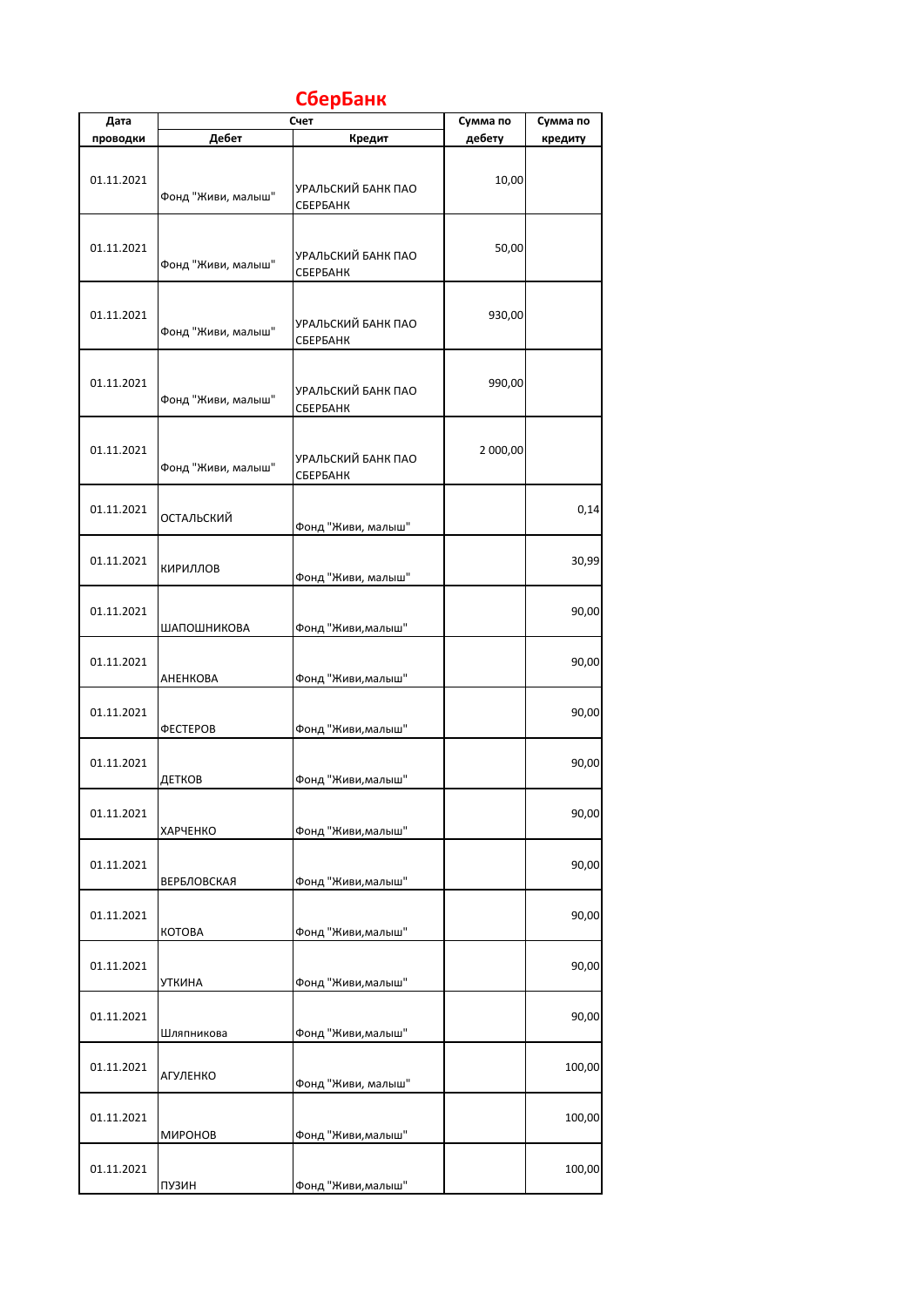| 01.11.2021 | <b>БАРАННИК</b>    | Фонд "Живи, малыш" | 100,00 |
|------------|--------------------|--------------------|--------|
| 01.11.2021 | ЧЕРНЯВСКИЙ         | Фонд "Живи, малыш" | 100,00 |
| 01.11.2021 | ЯКУНИНА            | Фонд "Живи, малыш" | 100,00 |
| 01.11.2021 | СЕРЕБРОВА          | Фонд "Живи, малыш" | 100,00 |
| 01.11.2021 | ОВЧИННИКОВ         | Фонд "Живи, малыш" | 100,00 |
| 01.11.2021 | БОТАЛОВ            | Фонд "Живи, малыш" | 100,00 |
| 01.11.2021 | ПАНЮШОВ            | Фонд "Живи, малыш" | 100,00 |
| 01.11.2021 | КУЗНЕЦОВ           | Фонд "Живи, малыш" | 100,00 |
| 01.11.2021 | <b>ГАЗИН</b>       | Фонд "Живи, малыш" | 100,00 |
| 01.11.2021 | <b>ГАРМАШОВ</b>    | Фонд "Живи, малыш" | 100,00 |
| 01.11.2021 | Клементьев         | Фонд "Живи, малыш" | 100,00 |
| 01.11.2021 | ШАРАПОВ            | Фонд "Живи, малыш" | 100,00 |
| 01.11.2021 | <b>НЕСТЕРЕНКОВ</b> | Фонд "Живи, малыш" | 100,00 |
| 01.11.2021 | АНДРЕЕВ            | Фонд "Живи,малыш'  | 100,00 |
| 01.11.2021 | КОРОЛЬЧУК          | Фонд "Живи, малыш" | 100,00 |
| 01.11.2021 | СОРОКИН            | Фонд "Живи, малыш" | 100,00 |
| 01.11.2021 | САЛОПАЕВ           | Фонд "Живи, малыш" | 100,00 |
| 01.11.2021 | APEEBA             | Фонд "Живи, малыш" | 100,00 |
| 01.11.2021 | ХАЛЕЕВ             | Фонд "Живи, малыш" | 100,00 |
| 01.11.2021 | ДЕНИСЕНКО          | Фонд "Живи, малыш" | 100,00 |
| 01.11.2021 | <b>ACXATOBA</b>    | Фонд "Живи, малыш" | 100,00 |
| 01.11.2021 | ФЕДОРОВ            | Фонд "Живи, малыш" | 100,00 |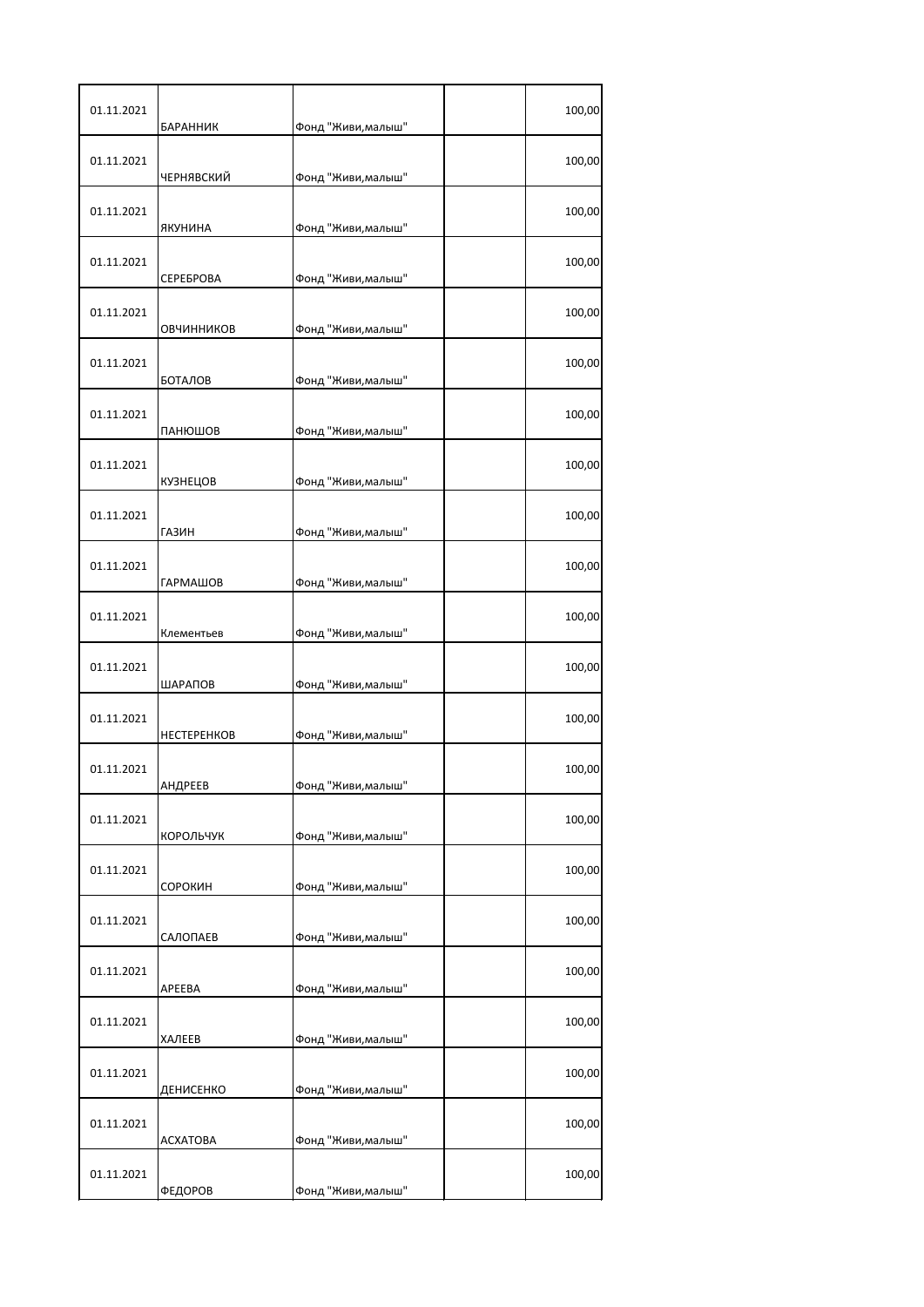| 01.11.2021 | КРАСИЛОВ               | Фонд "Живи, малыш" | 100,00 |
|------------|------------------------|--------------------|--------|
| 01.11.2021 | <b>ТВЕРИКИН</b>        | Фонд "Живи, малыш" | 100,00 |
| 01.11.2021 | СОЛОМКИН               | Фонд "Живи, малыш" | 100,00 |
| 01.11.2021 | ШТАЙНБАХ               | Фонд "Живи, малыш" | 100,00 |
| 01.11.2021 | <b>HEPHOB</b>          | Фонд "Живи, малыш" | 100,00 |
| 01.11.2021 | КОРОЛЕВ                | Фонд "Живи, малыш" | 100,00 |
| 01.11.2021 | МЫЛЬНИКОВ              | Фонд "Живи, малыш" | 100,00 |
| 01.11.2021 | САФРОНОВ               | ФОНД "ЖИВИ, МАЛЫШ" | 100,00 |
| 01.11.2021 | ЧАЛЫХ                  | Фонд "Живи, малыш" | 100,00 |
| 01.11.2021 | <b>ЕМЕЛЬЯНЕНКО</b>     | Фонд "Живи, малыш" | 100,00 |
| 01.11.2021 | ЛАХТИН                 | Фонд "Живи, малыш" | 101,00 |
| 01.11.2021 | СМАГИНА                | Фонд "Живи, малыш" | 150,00 |
| 01.11.2021 | <b>НИКОНОВА</b>        | Фонд "Живи, малыш" | 150,00 |
| 01.11.2021 | ДАВЛЕТЯРОВ             | Фонд "Живи, малыш" | 190,00 |
| 01.11.2021 | ЛОБАНОВА               | Фонд "Живи, малыш" | 190,00 |
| 01.11.2021 | АО "ТИНЬКОФФ БАНК"     | Фонд Живи малыш    | 194,20 |
| 01.11.2021 | ЗАПЕВАЛОВ              | Фонд "Живи, малыш" | 200,00 |
| 01.11.2021 | Зимин                  | Фонд "Живи, малыш" | 200,00 |
| 01.11.2021 | <b>ГРИБАНОВ</b>        | Фонд "Живи, малыш" | 200,00 |
| 01.11.2021 |                        | Фонд "Живи, малыш" | 200,00 |
| 01.11.2021 | ГУРЬЯНОВ<br>ЕМЕЛЬЯНОВА | Фонд "Живи, малыш" | 200,00 |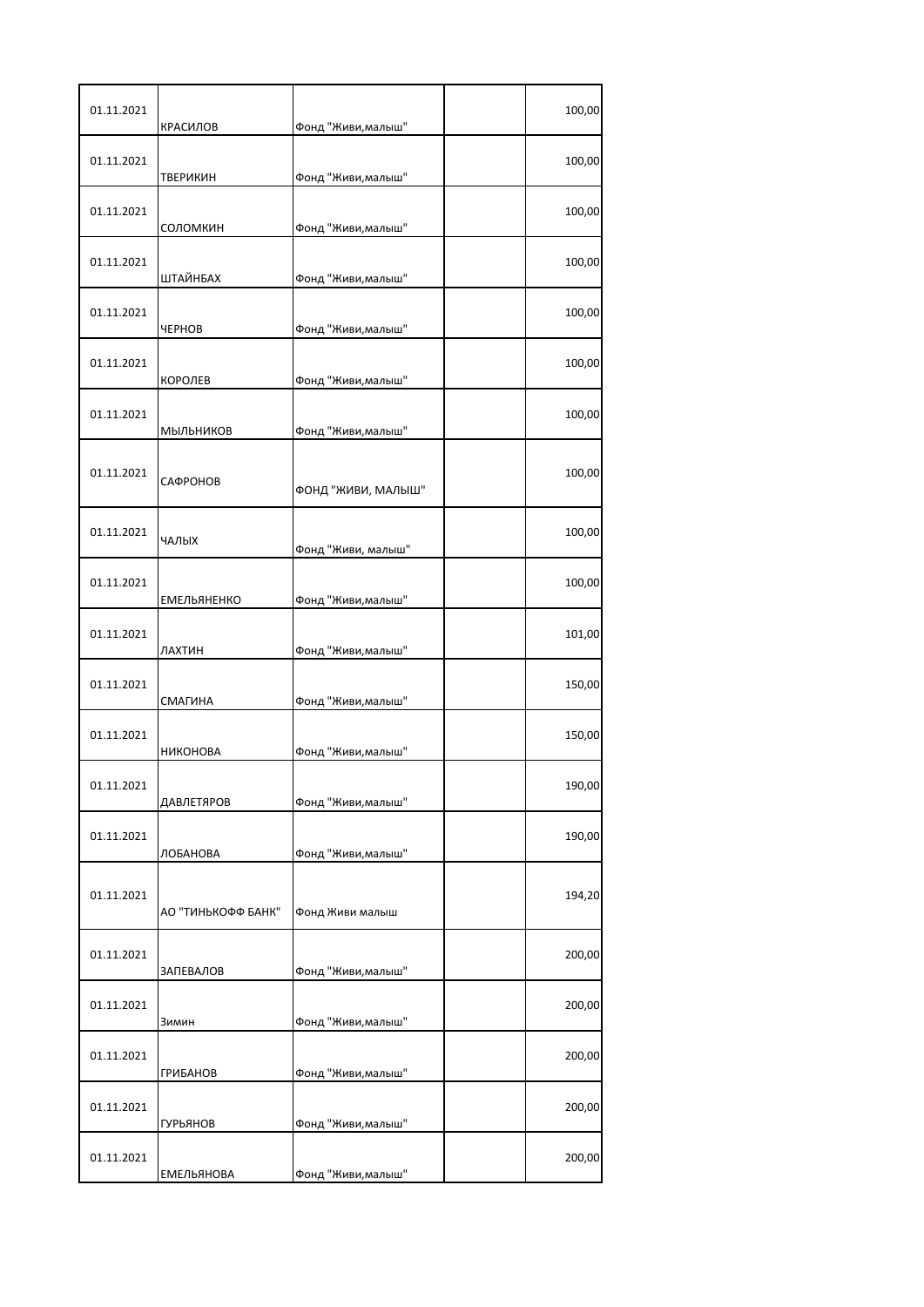| 01.11.2021 | ПОМЫТКИН                         | Фонд "Живи, малыш"                    | 200,00   |
|------------|----------------------------------|---------------------------------------|----------|
| 01.11.2021 | <b>ПЕТРЕНКО</b>                  | Фонд "Живи, малыш"                    | 200,00   |
| 01.11.2021 | <b>ВТЮРИНА</b>                   | Фонд "Живи, малыш"                    | 200,00   |
| 01.11.2021 | Сыраев                           | Фонд "Живи, малыш"                    | 290,00   |
| 01.11.2021 | САБОВ                            | Фонд "Живи, малыш"                    | 300,00   |
| 01.11.2021 | ФИЛИАЛ № 6602 БАНКА<br>ВТБ (ПАО) | ФОНД "ЖИВИ, МАЛЫШ"                    | 390,00   |
| 01.11.2021 | <b>KOYETOB</b>                   | Фонд "Живи, малыш"                    | 400,00   |
| 01.11.2021 | ШЕЛАЕВ                           | Фонд "Живи, малыш"                    | 490,00   |
| 01.11.2021 | <b>ГОРДЕЕВА</b>                  | Фонд "Живи, малыш"                    | 490,00   |
| 01.11.2021 | ФИРСОВ                           | Фонд "Живи, малыш"                    | 500,00   |
| 01.11.2021 | АПАЕВ                            | Фонд "Живи, малыш"                    | 500,00   |
| 01.11.2021 | ХАРЛАМОВ                         | Фонд "Живи, малыш"                    | 500,00   |
| 01.11.2021 |                                  |                                       | 500,00   |
| 01.11.2021 | <b>ИВАНОВ</b>                    | Фонд "Живи, малыш"                    | 500,00   |
| 01.11.2021 | <b><i>GEPCEHEB</i></b>           | Фонд "Живи, малыш"                    | 1 000,00 |
| 01.11.2021 | ПАХОМОВ<br><b>МОКШАНЦЕВ</b>      | Фонд "Живи, малыш"                    | 1 000,00 |
| 01.11.2021 | АО "ТИНЬКОФФ БАНК"               | Фонд "Живи, малыш"<br>Фонд Живи малыш | 1411,80  |
| 01.11.2021 |                                  | Фонд "Живи, малыш"                    | 1700,00  |
| 01.11.2021 | МОЛЧАНОВ<br>000 НКО ЮМани        | ФОНД "ЖИВИ, МАЛЫШ"                    | 1803,75  |
| 01.11.2021 | ИП Иванов Иван<br>Иванович       | Фонд "Живи, малыш"                    | 1960,00  |
| 01.11.2021 | 000 НКО ЮМани                    | ФОНД "ЖИВИ, МАЛЫШ"                    | 2 486,25 |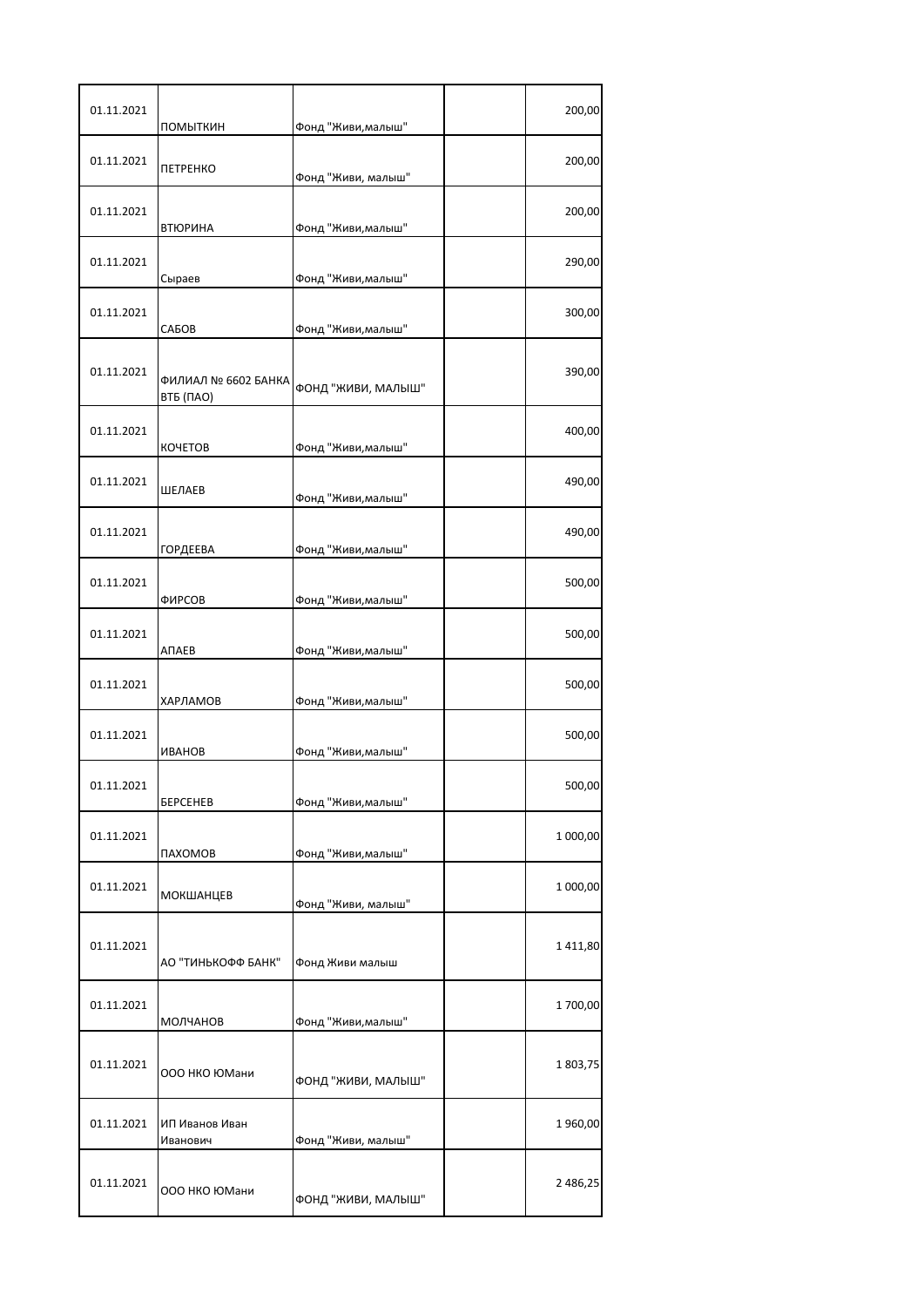| 01.11.2021 | АО "ТИНЬКОФФ БАНК" | Фонд Живи, малыш                     |               | 3 475,70  |
|------------|--------------------|--------------------------------------|---------------|-----------|
| 01.11.2021 | ООО НКО ЮМани      | ФОНД "ЖИВИ, МАЛЫШ"                   |               | 7 117,50  |
| 01.11.2021 | АО "ТИНЬКОФФ БАНК" | Фонд Живи, малыш                     |               | 10 215,29 |
| 01.11.2021 | АО "ТИНЬКОФФ БАНК" | Фонд Живи, малыш                     |               | 41 865,71 |
| 02.11.2021 | Фонд "Живи, малыш" | УРАЛЬСКИЙ БАНК ПАО<br>СБЕРБАНК       | 83,33         |           |
| 02.11.2021 | Фонд "Живи, малыш" | УРАЛЬСКИЙ БАНК ПАО<br>СБЕРБАНК       | 416,67        |           |
| 02.11.2021 | Фонд "Живи, малыш" | ООО ПКФ "ДИСКО"                      | 1 100,00      |           |
| 02.11.2021 | Фонд "Живи, малыш" | ООО "СЛИТ"                           | 4 3 8 5 , 0 0 |           |
| 02.11.2021 | Фонд "Живи, малыш" | ООО ПКФ "ДИСКО"                      | 5 000,00      |           |
| 02.11.2021 | Фонд "Живи, малыш" | ИП Палихова Татьяна<br>Владимировна  | 8 000,52      |           |
| 02.11.2021 | Фонд "Живи, малыш" | ПАО "Детский мир", г.<br>Москва      | 24 057,00     |           |
| 02.11.2021 | Фонд "Живи, малыш" | ИП Казаченко Дмитрий<br>Владимирович | 68 310,00     |           |
| 02.11.2021 | Фонд "Живи, малыш" | ООО "ШКОЛА АФК<br>ДОБЕЖИНЫХ"         | 68 600,00     |           |
| 02.11.2021 | Фонд "Живи, малыш" | ООО "ШКОЛА АФК<br>ДОБЕЖИНЫХ"         | 126 000,00    |           |
| 02.11.2021 | Фонд "Живи, малыш" | ООО РЦ САКУРА                        | 159 800,00    |           |
| 02.11.2021 | ЛЕОНОВ             | Фонд "Живи, малыш"                   |               | 100,00    |
| 02.11.2021 | ТАРКИНА            | Фонд "Живи, малыш"                   |               | 110,00    |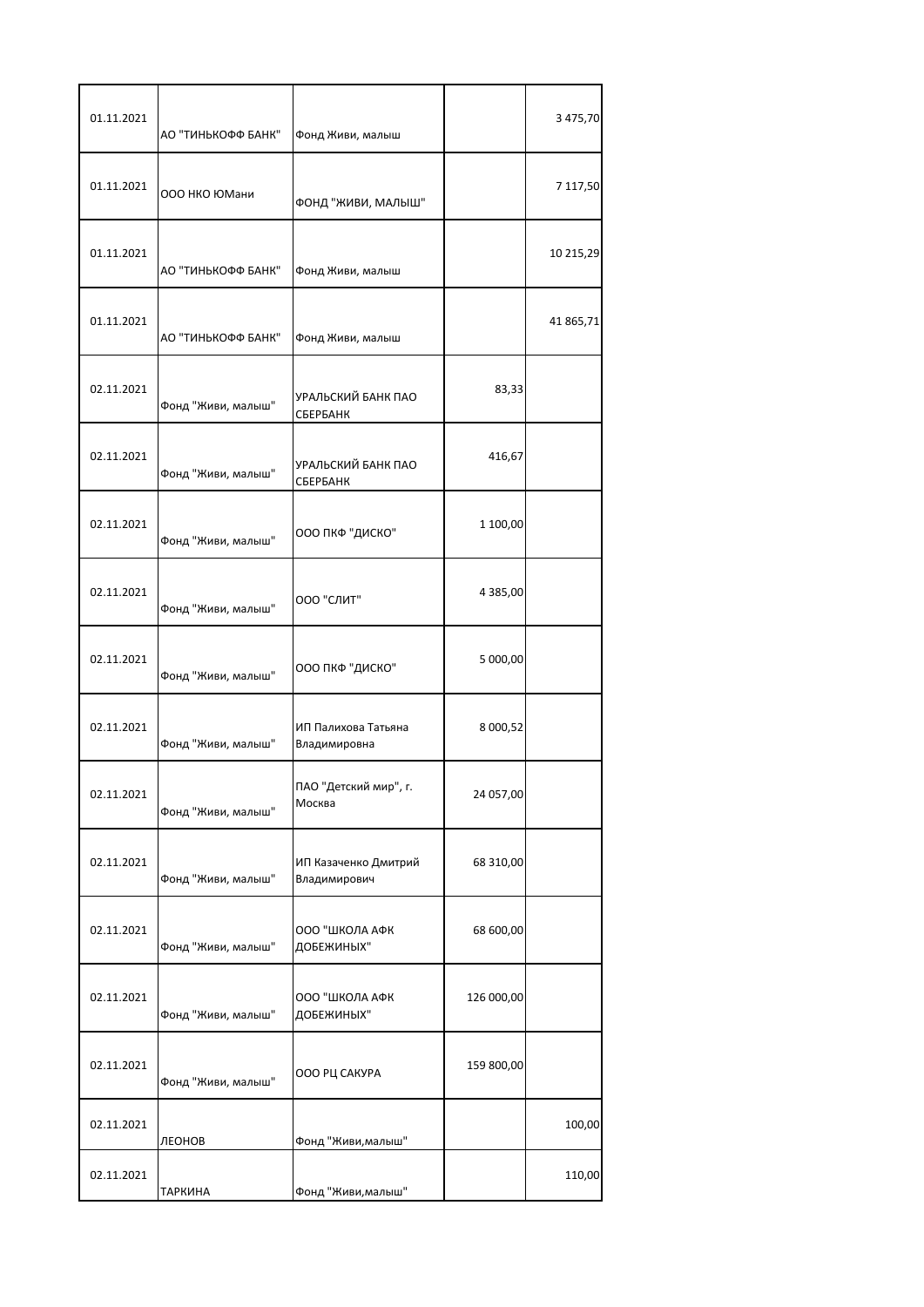| 02.11.2021 | <b>HAYMEHKO</b>            | Фонд "Живи, малыш"                                                                                                        |          | 173,00    |
|------------|----------------------------|---------------------------------------------------------------------------------------------------------------------------|----------|-----------|
| 02.11.2021 | СЕЙИДЛИ                    | Фонд "Живи, малыш"                                                                                                        |          | 200,00    |
| 02.11.2021 | КУКЛИН                     | Фонд "Живи, малыш"                                                                                                        |          | 230,00    |
| 02.11.2021 | ООО НКО ЮМани              | ФОНД "ЖИВИ, МАЛЫШ"                                                                                                        |          | 2 145,00  |
| 02.11.2021 | ООО РНКО "Единая<br>касса" | ФОНД "ЖИВИ, МАЛЫШ"                                                                                                        |          | 11 001,53 |
| 02.11.2021 | ООО РНКО "Единая<br>касса" | ФОНД "ЖИВИ, МАЛЫШ"                                                                                                        |          | 36 100,44 |
| 02.11.2021 | АО "ТИНЬКОФФ БАНК"         | Фонд Живи, малыш                                                                                                          |          | 44 534,38 |
| 03.11.2021 | Фонд "Живи, малыш"         | 03100643000000016200<br>6623000850<br>УФК по Свердловской<br>области (Межрайонная<br>ИФНС №16 по<br>Свердловской области) | 768,00   |           |
| 03.11.2021 | Фонд "Живи, малыш"         | УРАЛЬСКИЙ БАНК ПАО<br>СБЕРБАНК                                                                                            | 5 138,44 |           |
| 03.11.2021 | СУВОРКОВА                  | Фонд "Живи, малыш"                                                                                                        |          | 90,00     |
| 03.11.2021 | ВАГАНОВ                    | Фонд "Живи, малыш"                                                                                                        |          | 100,00    |
| 03.11.2021 | ПОТАПОВА                   | Фонд "Живи, малыш"                                                                                                        |          | 100,00    |
| 03.11.2021 | ЧИРКОВ                     | Фонд "Живи, малыш"                                                                                                        |          | 100,00    |
| 03.11.2021 | НИКОНОВА                   | Фонд "Живи, малыш"                                                                                                        |          | 150,00    |
| 03.11.2021 | НИКОНОВА                   | Фонд "Живи, малыш"                                                                                                        |          | 150,00    |
| 03.11.2021 | КОРЧИНОВ                   | Фонд "Живи, малыш"                                                                                                        |          | 202,00    |
| 03.11.2021 | 000 НКО ЮМани              | ФОНД "ЖИВИ, МАЛЫШ"                                                                                                        |          | 682,50    |
| 03.11.2021 | ЯРОВОЙ                     | Фонд "Живи, малыш"                                                                                                        |          | 985,00    |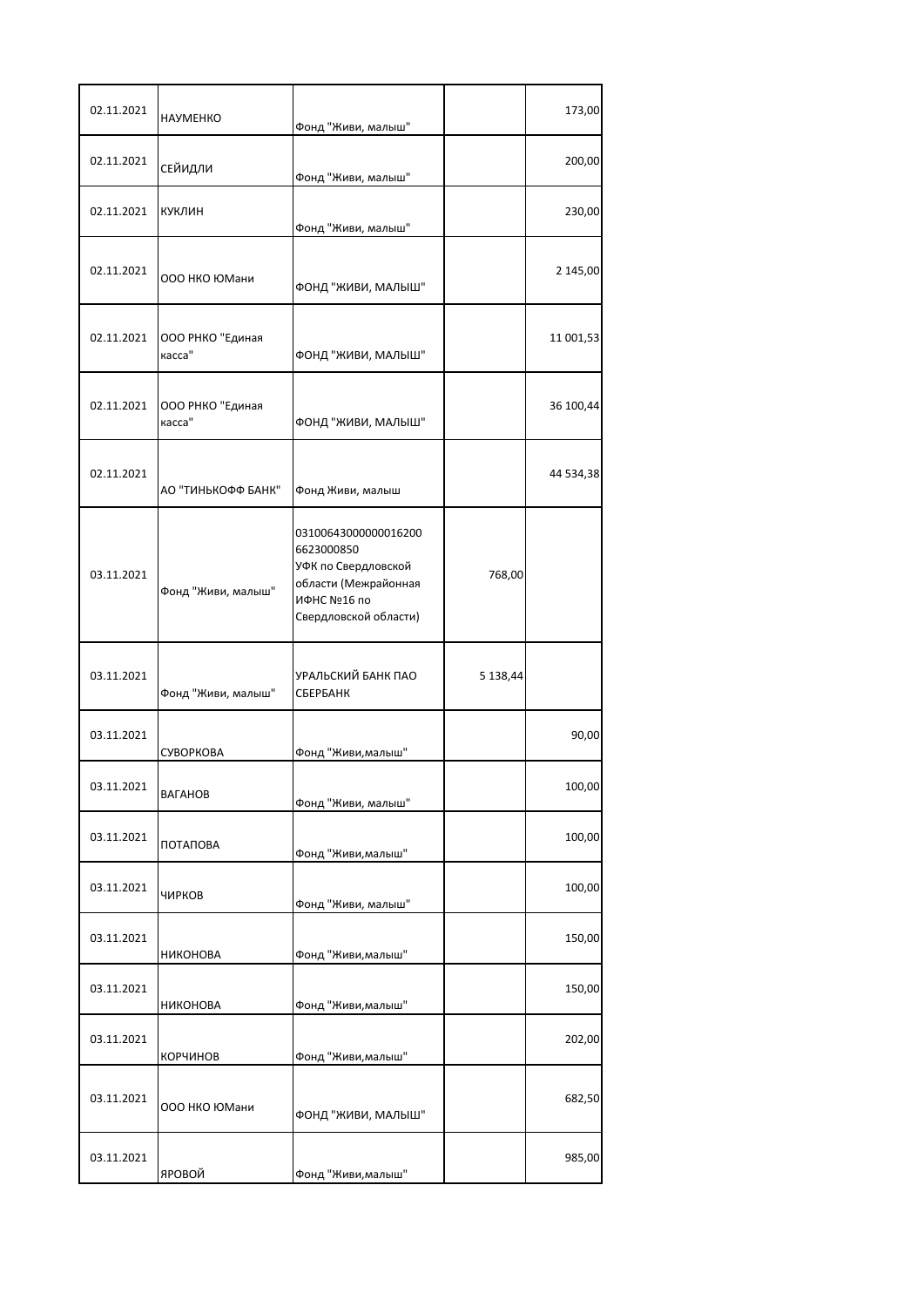| 03.11.2021 | ШЕСТЕРИКОВ             | Фонд "Живи, малыш" | 3 000,00  |
|------------|------------------------|--------------------|-----------|
| 03.11.2021 | <b>МАСЛАКОВ</b>        | Фонд "Живи, малыш" | 3 000,00  |
| 03.11.2021 | АО "ТИНЬКОФФ БАНК"     | Фонд Живи, малыш   | 24 470,35 |
| 04.11.2021 | МЫМРИНА                | Фонд "Живи, малыш" | 90,00     |
| 04.11.2021 | стяжкин                | Фонд "Живи, малыш" | 100,00    |
| 04.11.2021 | БЕЗЗУБЦЕВА             | Фонд "Живи, малыш" | 100,00    |
| 04.11.2021 | <b><i>BEPCEHEB</i></b> | Фонд "Живи, малыш" | 300,00    |
| 04.11.2021 | попов                  | Фонд "Живи, малыш" | 400,00    |
| 04.11.2021 | КОСОРУКОВ              | Фонд "Живи, малыш" | 5 000,00  |
| 05.11.2021 | СОЛОМАТОВА             | Фонд "Живи, малыш" | 100,00    |
| 05.11.2021 | ЛЕБЕДЯНСКИЙ            | Фонд "Живи, малыш" | 100,00    |
| 05.11.2021 | КОЗЛОВА                | Фонд "Живи, малыш" | 100,00    |
| 05.11.2021 | НИКОНОВА               | Фонд "Живи, малыш" | 150,00    |
| 05.11.2021 | НИКОНОВА               | Фонд "Живи, малыш" | 150,00    |
| 05.11.2021 | Лагутенко              | Фонд "Живи, малыш" | 190,00    |
| 05.11.2021 | MOPO3OBA               | Фонд "Живи, малыш" | 500,00    |
| 05.11.2021 | АО "ТИНЬКОФФ БАНК"     | Фонд Живи, малыш   | 7 900,71  |
| 05.11.2021 | АО "ТИНЬКОФФ БАНК"     | Фонд Живи, малыш   | 93 695,74 |
| 06.11.2021 | A3APOBA                | Фонд "Живи, малыш" | 132,00    |
| 06.11.2021 | КОРНЯКОВА              | Фонд "Живи, малыш" | 190,00    |
| 06.11.2021 | САМОХВАЛОВ             | Фонд "Живи, малыш" | 400,00    |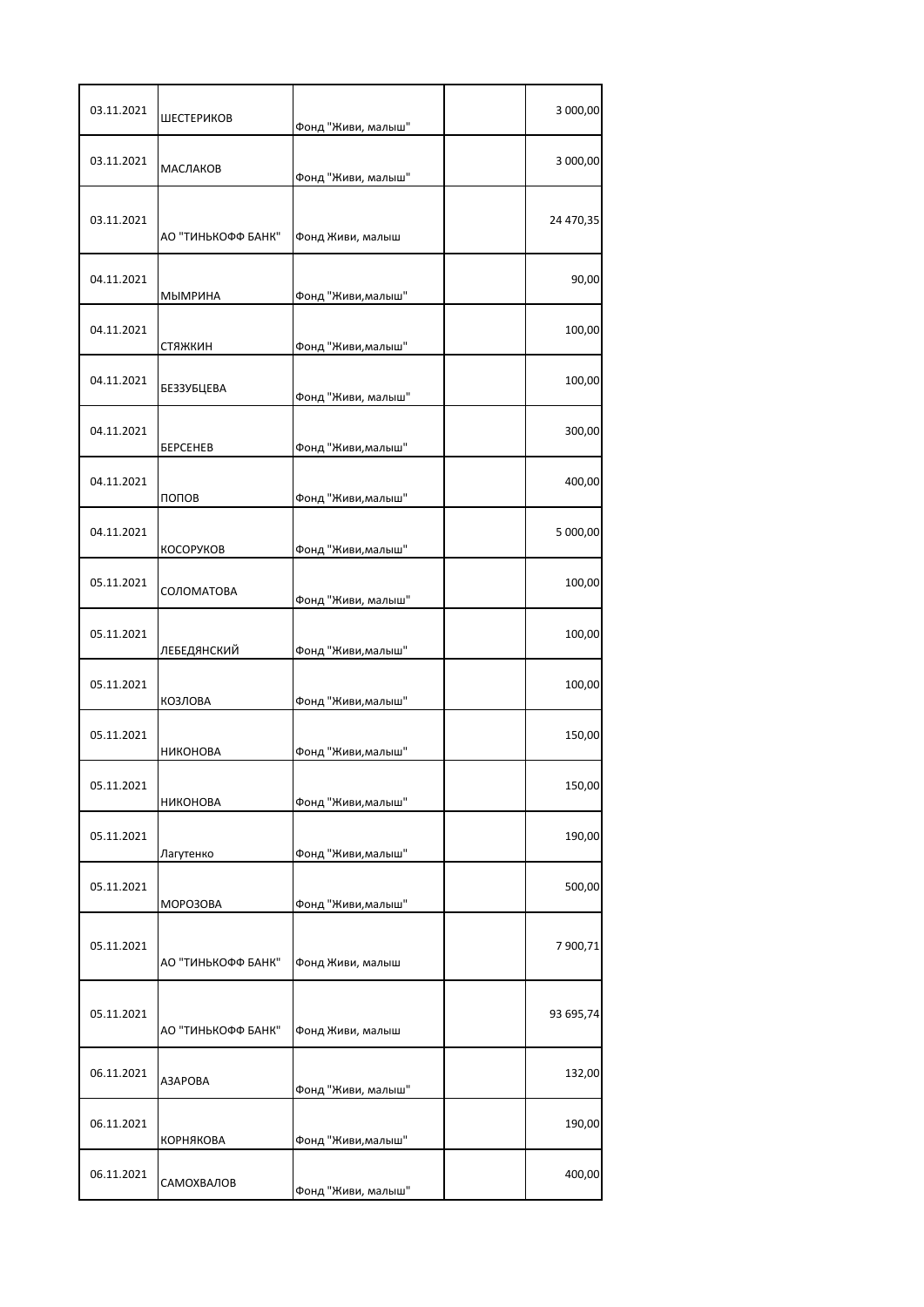| 07.11.2021 | ЛОСКУТОВ                         | Фонд "Живи, малыш" |          | 100,00 |
|------------|----------------------------------|--------------------|----------|--------|
| 07.11.2021 | <b>НИКОНОВА</b>                  | Фонд "Живи, малыш" |          | 150,00 |
| 07.11.2021 | НИКОНОВА                         | Фонд "Живи, малыш" |          | 150,00 |
| 08.11.2021 | Фонд "Живи, малыш"               | ООО "УК "МАРШАЛ"   | 1 174,00 |        |
| 08.11.2021 | Фонд "Живи, малыш"               | ООО "ИНСИС"        | 1500,00  |        |
| 08.11.2021 | ОСТАЛЬСКИЙ                       | Фонд "Живи, малыш" |          | 0,56   |
| 08.11.2021 | ФИЛИАЛ № 6602 БАНКА<br>ВТБ (ПАО) | ФОНД "ЖИВИ, МАЛЫШ" |          | 48,75  |
| 08.11.2021 | 000 НКО ЮМани                    | ФОНД "ЖИВИ, МАЛЫШ" |          | 97,50  |
| 08.11.2021 | <b>OFPOCOB</b>                   | Фонд "Живи, малыш" |          | 100,00 |
| 08.11.2021 | ДИДЕНКО                          | Фонд "Живи, малыш" |          | 100,00 |
| 08.11.2021 | НИКОНОВА                         | Фонд "Живи, малыш" |          | 150,00 |
| 08.11.2021 | АО "ТИНЬКОФФ БАНК"               | Фонд Живи малыш    |          | 334,02 |
| 08.11.2021 | КИВИ Банк (АО)                   | ФОНД "ЖИВИ, МАЛЫШ" |          | 380,00 |
| 08.11.2021 | ООО НКО ЮМани                    | ФОНД "ЖИВИ, МАЛЫШ" |          | 390,00 |
| 08.11.2021 | ФИЛИАЛ № 6602 БАНКА<br>ВТБ (ПАО) | ФОНД "ЖИВИ, МАЛЫШ" |          | 487,50 |
| 08.11.2021 | СТРЕПЕТКОВ                       | Фонд "Живи, малыш" |          | 500,00 |
| 08.11.2021 | 000 НКО ЮМани                    | ФОНД "ЖИВИ, МАЛЫШ" |          | 585,00 |
| 08.11.2021 | ФИЛИАЛ № 6602 БАНКА<br>ВТБ (ПАО) | ФОНД "ЖИВИ, МАЛЫШ" |          | 780,00 |

Г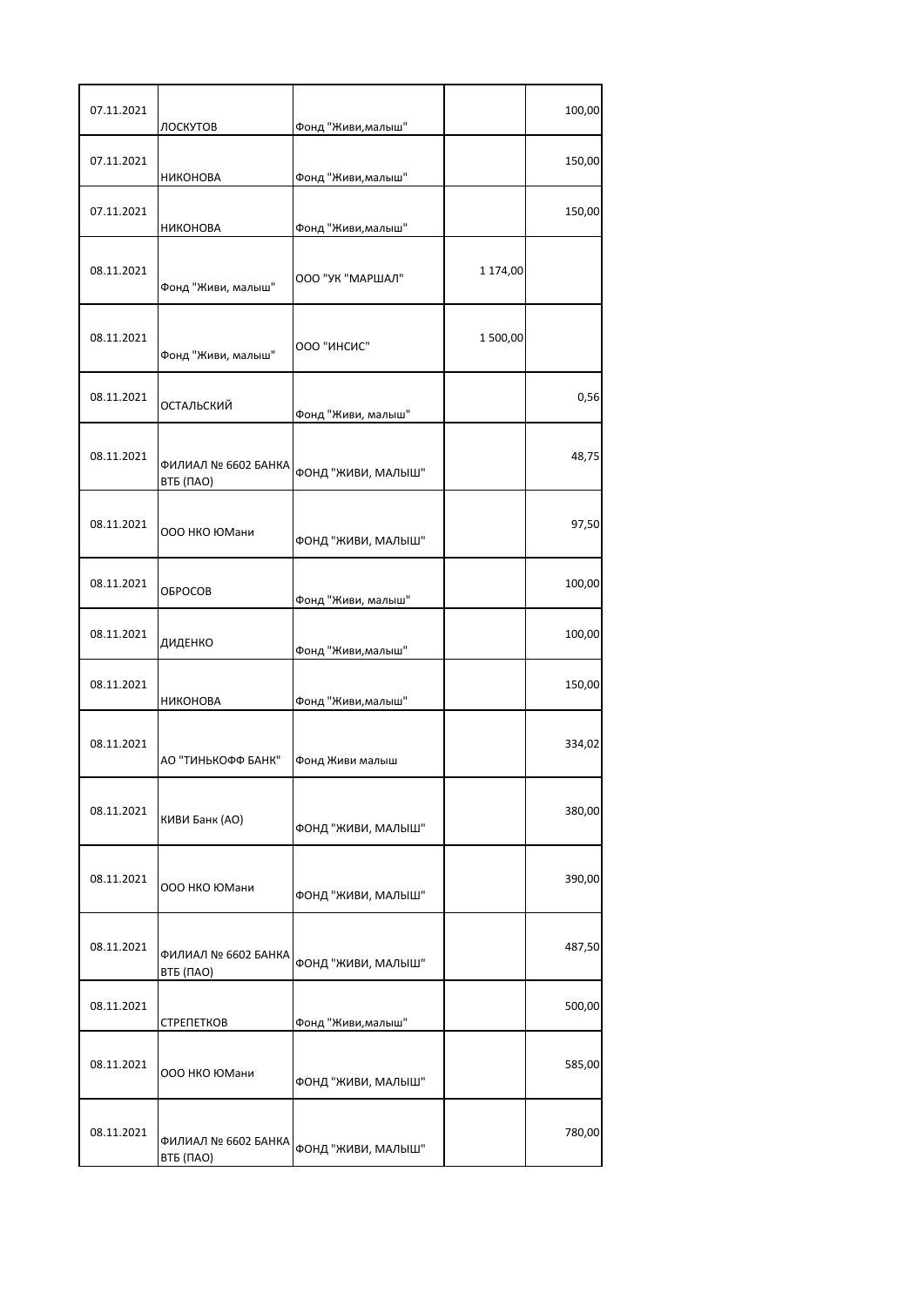| 08.11.2021 | ЛУКИЧ              | ФОНД "ЖИВИ, МАЛЫШ"                                                                                                                                    |          | 1 000,00     |
|------------|--------------------|-------------------------------------------------------------------------------------------------------------------------------------------------------|----------|--------------|
| 08.11.2021 | 000 НКО ЮМани      | ФОНД "ЖИВИ, МАЛЫШ"                                                                                                                                    |          | 1 365,00     |
| 08.11.2021 | <b>ХАЙДУКОВ</b>    | Фонд "Живи, малыш"                                                                                                                                    |          | 1500,00      |
| 08.11.2021 | АО "ТИНЬКОФФ БАНК" | Фонд Живи, малыш                                                                                                                                      |          | 15 716,60    |
| 08.11.2021 | АО "ТИНЬКОФФ БАНК" | Фонд Живи, малыш                                                                                                                                      |          | 22 228,90    |
| 08.11.2021 | АО "ТИНЬКОФФ БАНК" | Фонд Живи, малыш                                                                                                                                      |          | 26 472,03    |
| 09.11.2021 | АНДРЕЕВ            | Фонд "Живи, малыш"                                                                                                                                    |          | 15,00        |
| 09.11.2021 | ООО НКО ЮМани      | ФОНД "ЖИВИ, МАЛЫШ"                                                                                                                                    |          | 97,50        |
| 09.11.2021 | НИКОНОВА           | Фонд "Живи, малыш"                                                                                                                                    |          | 150,00       |
| 09.11.2021 | АО "ТИНЬКОФФ БАНК" | Фонд Живи, малыш                                                                                                                                      |          | 6 5 1 1, 5 3 |
| 10.11.2021 | Фонд "Живи, малыш" | 03100643000000016200<br>6623000850<br>УФК по Свердловской<br>области (Межрайонная<br>ИФНС №16 по<br>Свердловской области)                             | 189,00   |              |
| 10.11.2021 | Фонд "Живи, малыш" | УРАЛЬСКИЙ БАНК ПАО<br>СБЕРБАНК                                                                                                                        | 1261,93  |              |
| 10.11.2021 | Фонд "Живи, малыш" | 03100643000000016200<br>6660013279<br>УФК по Свердловской<br>области (ГУ-Свердловское<br>РО Фонда социального<br>страхования Российской<br>Федерации) | 1413,07  |              |
| 10.11.2021 | Фонд "Живи, малыш" | УРАЛЬСКИЙ БАНК ПАО<br>СБЕРБАНК                                                                                                                        | 2 411,00 |              |
| 10.11.2021 | Фонд "Живи, малыш" | 40702810510000513038<br>6623104383<br>000 "ЦФТ"                                                                                                       | 5 800,00 |              |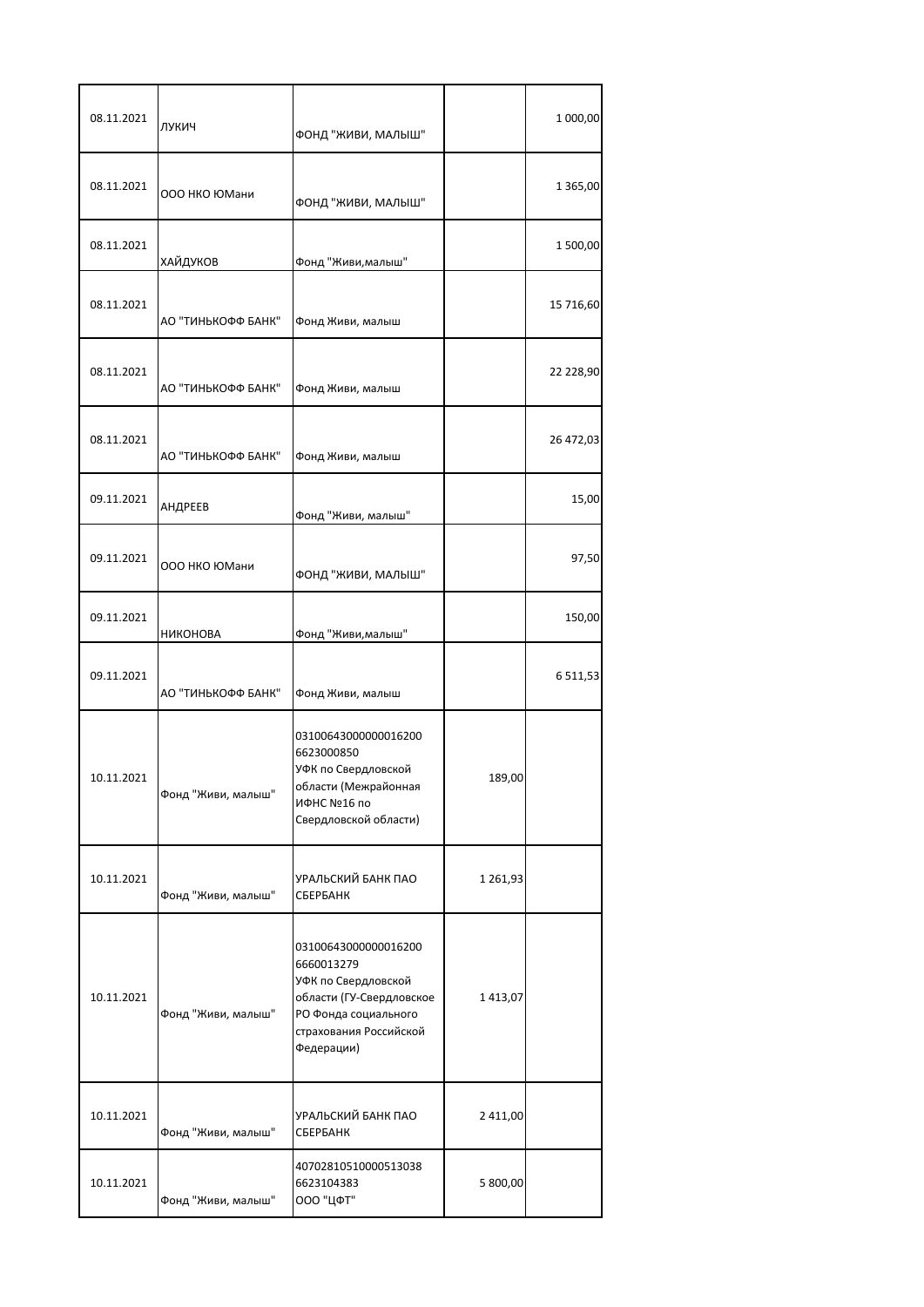| 10.11.2021 | Фонд "Живи, малыш"            | 03100643000000016200<br>6623000850<br>УФК по Свердловской<br>области (Межрайонная<br>ИФНС №16 по<br>Свердловской области) | 82 474,00  |              |
|------------|-------------------------------|---------------------------------------------------------------------------------------------------------------------------|------------|--------------|
| 10.11.2021 | Фонд "Живи, малыш"            | 03100643000000016200<br>6623000850<br>УФК по Свердловской<br>области (Межрайонная<br>ИФНС №16 по<br>Свердловской области) | 141 306,58 |              |
| 10.11.2021 | Фонд "Живи, малыш"            | УРАЛЬСКИЙ БАНК ПАО<br>СБЕРБАНК                                                                                            | 293 848,20 |              |
| 10.11.2021 | СЕМЕНОВА                      | Фонд "Живи, малыш"                                                                                                        |            | 10,00        |
| 10.11.2021 | ЗУБОВА                        | Фонд "Живи, малыш"                                                                                                        |            | 18,00        |
| 10.11.2021 | ИКОННИКОВ                     | Фонд "Живи, малыш"                                                                                                        |            | 37,00        |
| 10.11.2021 | <b>НЕХОРОШЕВА</b>             | Фонд "Живи, малыш"                                                                                                        |            | 72,00        |
| 10.11.2021 | <b>РУКОМОЙКИН</b>             | Фонд "Живи, малыш"                                                                                                        |            | 90,00        |
| 10.11.2021 | ЛОСКУТОВ                      | Фонд "Живи, малыш"                                                                                                        |            | 100,00       |
| 10.11.2021 | НИКОНОВА                      | Фонд "Живи, малыш"                                                                                                        |            | 150,00       |
| 10.11.2021 | <b>ГОРЕНСКАЯ</b>              | Фонд "Живи, малыш"                                                                                                        |            | 261,00       |
| 10.11.2021 | ДАВЫДОВА                      | Фонд "Живи, малыш"                                                                                                        |            | 316,00       |
| 10.11.2021 | УФК ПО РЕСПУБЛИКЕ<br>МОРДОВИЯ | Благотворительный фонд<br>"Живи Малыш"                                                                                    |            | 500,00       |
| 10.11.2021 | Савич                         | Фонд "Живи, малыш"                                                                                                        |            | 500,00       |
| 10.11.2021 | АО "ТИНЬКОФФ БАНК"            | Фонд Живи малыш                                                                                                           |            | 971,00       |
| 10.11.2021 | 000 НКО ЮМани                 | ФОНД "ЖИВИ, МАЛЫШ"                                                                                                        |            | 1 1 1 6, 3 7 |
| 10.11.2021 | ООО РНКО "Единая<br>касса"    | ФОНД "ЖИВИ, МАЛЫШ"                                                                                                        |            | 11 545,36    |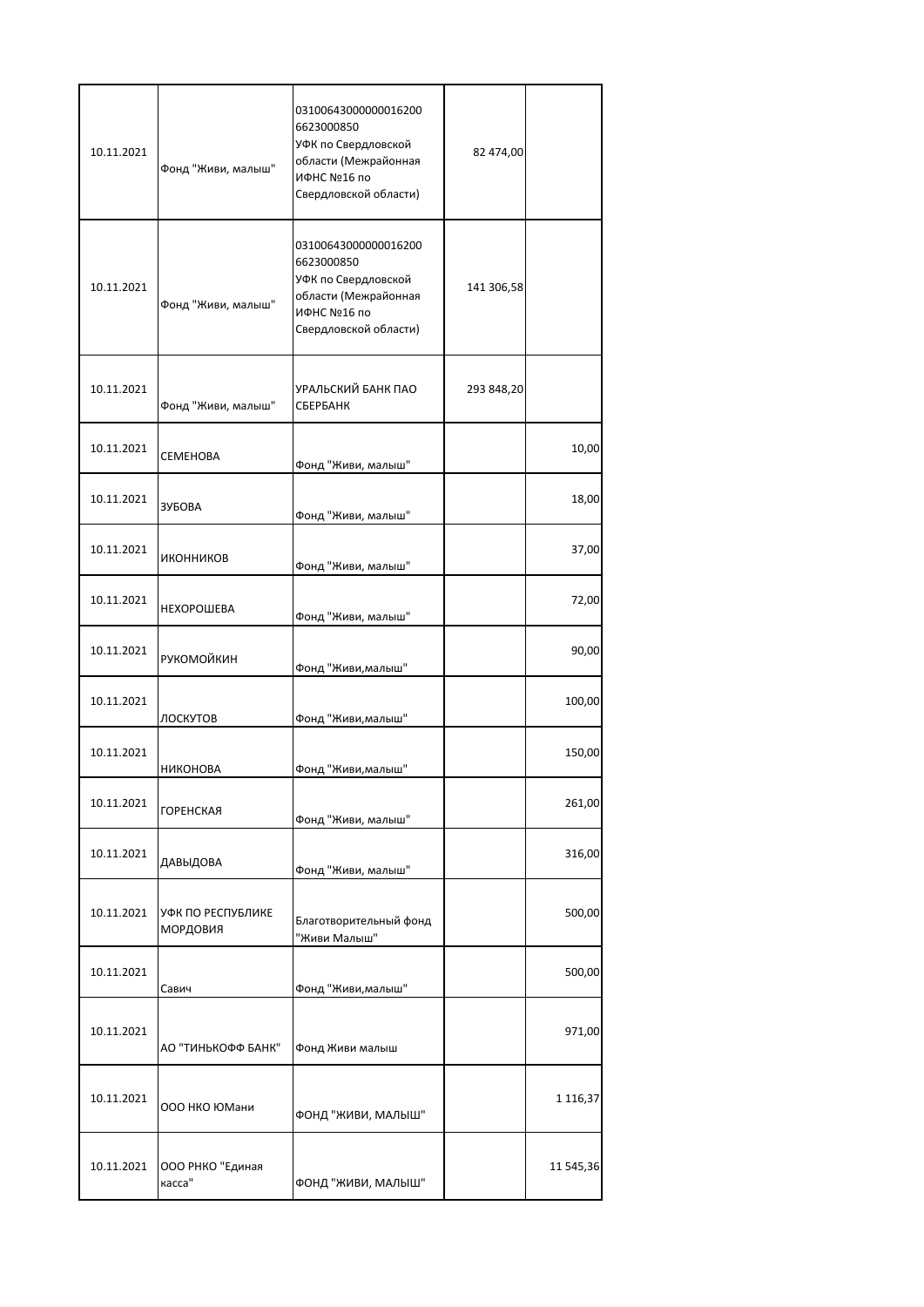| 10.11.2021 | АО "ТИНЬКОФФ БАНК"                                                     | Фонд Живи, малыш                                                      |           | 17 899,12  |
|------------|------------------------------------------------------------------------|-----------------------------------------------------------------------|-----------|------------|
| 10.11.2021 | Межрегиональное<br>операционное УФК<br><b>(КАЗНАЧЕЙСТВО</b><br>РОССИИ) | Фонд "Живи, малыш"                                                    |           | 217 464,00 |
| 11.11.2021 | ФОНД "ЖИВИ, МАЛЫШ"                                                     | 70601810916002720210<br>УРАЛЬСКИЙ БАНК ПАО<br>СБЕРБАНК Г.ЕКАТЕРИНБУРГ | 1 210,63  |            |
| 11.11.2021 | Фонд "Живи, малыш"                                                     | 40702810800450162278<br>6672212494<br>OOO "BEKTPA"                    | 31 800,00 |            |
| 11.11.2021 | ПЛОТНИКОВА                                                             | Фонд "Живи, малыш"                                                    |           | 1,00       |
| 11.11.2021 | Таркина                                                                | Фонд "Живи, малыш"                                                    |           | 90,00      |
| 11.11.2021 | <b>АНТИПИН</b>                                                         | Фонд "Живи, малыш"                                                    |           | 100,00     |
| 11.11.2021 | ШАРОВ                                                                  | ФОНД "ЖИВИ, МАЛЫШ"                                                    |           | 100,00     |
| 11.11.2021 | <b><i>HEPAHËB</i></b>                                                  | Фонд "Живи, малыш"                                                    |           | 100,00     |
| 11.11.2021 | <b>НИКОНОВА</b>                                                        | Фонд "Живи, малыш"                                                    |           | 150,00     |
| 11.11.2021 | <b>МАТАФОНОВ</b>                                                       | Фонд "Живи, малыш"                                                    |           | 200,00     |
| 11.11.2021 | ЖУКОВ                                                                  | Фонд "Живи, малыш"                                                    |           | 610,00     |
| 11.11.2021 | <b>МУРЗИНА</b>                                                         | Фонд "Живи, малыш"                                                    |           | 736,00     |
| 11.11.2021 | Варламов                                                               | Фонд "Живи, малыш"                                                    |           | 985,00     |
| 11.11.2021 | 000 НКО ЮМани                                                          | ФОНД "ЖИВИ, МАЛЫШ"                                                    |           | 2 837,25   |
| 11.11.2021 | АО "ТИНЬКОФФ БАНК"                                                     | Фонд Живи, малыш                                                      |           | 15 971,30  |
| 12.11.2021 | <b>НИКОНОВА</b>                                                        | Фонд "Живи, малыш"                                                    |           | 5,35       |
| 12.11.2021 | конотоп                                                                | Фонд "Живи, малыш"                                                    |           | 32,00      |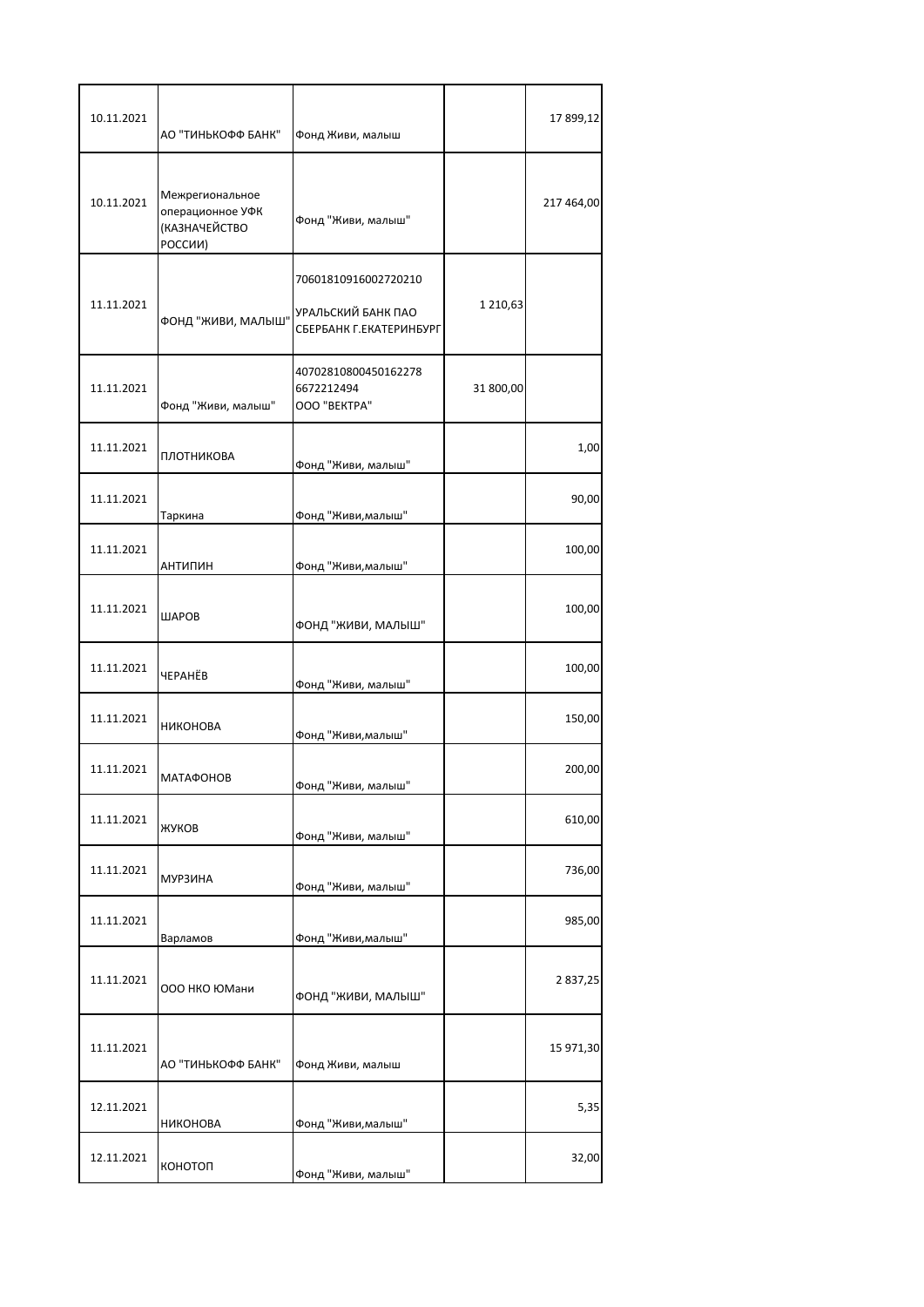| 12.11.2021 | ГОЛОВЦОВА          | Фонд "Живи, малыш" | 50,00     |
|------------|--------------------|--------------------|-----------|
| 12.11.2021 | ДЕМЕНТЬЕВ          | Фонд "Живи, малыш" | 200,00    |
| 12.11.2021 | ОЛЯНЕНКО           | Фонд "Живи, малыш" | 276,00    |
| 12.11.2021 | БАЛЕСКОВ           | Фонд "Живи, малыш" | 429,00    |
| 12.11.2021 | 000 НКО ЮМани      | ФОНД "ЖИВИ, МАЛЫШ" | 5 167,50  |
| 12.11.2021 | АО "ТИНЬКОФФ БАНК" | Фонд Живи, малыш   | 10 276,30 |
| 13.11.2021 | <b>ГОРЕЛОВ</b>     | Фонд "Живи, малыш" | 51,00     |
| 13.11.2021 | Таркина            | Фонд "Живи, малыш" | 90,00     |
| 13.11.2021 | <b>МИХАЛОЧКИНА</b> | Фонд "Живи, малыш" | 109,00    |
| 13.11.2021 | Никонова           | Фонд "Живи, малыш" | 150,00    |
| 13.11.2021 | <b>ЗИРЧЕНКО</b>    | Фонд "Живи, малыш" | 400,00    |
| 13.11.2021 | Лобанова           | Фонд "Живи, малыш" | 490,00    |
| 13.11.2021 | <b>БЕЛОВА</b>      | Фонд "Живи, малыш" | 528,00    |
| 14.11.2021 | РЕДЬКО             | Фонд "Живи, малыш" | 19,00     |
| 14.11.2021 | КУЛИКОВ            | Фонд "Живи, малыш" | 100,00    |
| 14.11.2021 | Никонова           | Фонд "Живи, малыш" | 150,00    |
| 14.11.2021 | НОВОЖИЛОВ          | Фонд "Живи, малыш" | 230,00    |
| 14.11.2021 | Шкуров             | Фонд "Живи, малыш" | 290,00    |
| 14.11.2021 | Ильин              | Фонд "Живи, малыш" | 400,00    |
| 14.11.2021 | Львова             | Фонд "Живи, малыш" | 490,00    |
| 14.11.2021 | <b>PYCAKOB</b>     | Фонд "Живи, малыш" | 985,00    |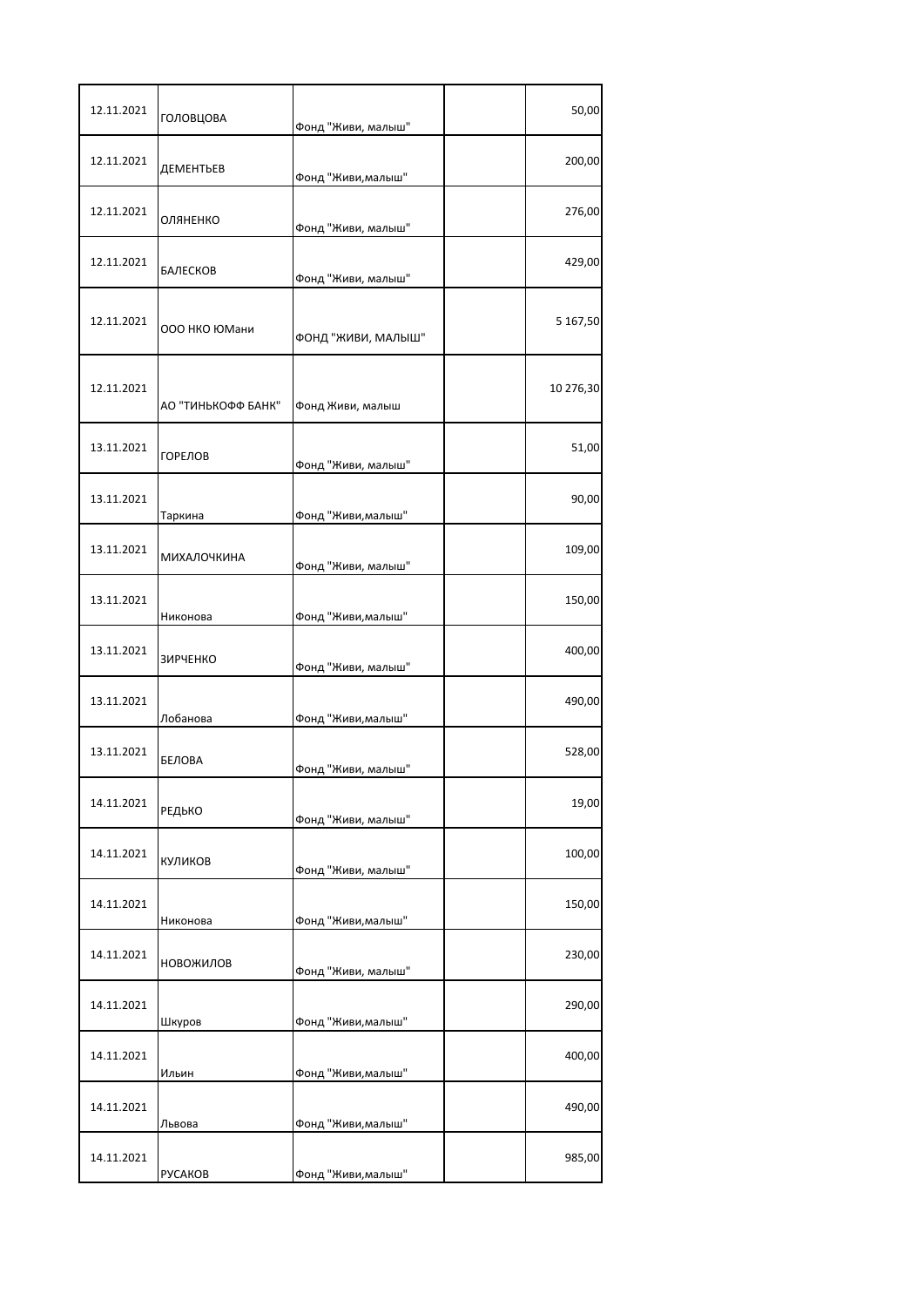| 14.11.2021 | Сырчин                           | Фонд "Живи, малыш"                                           |          | 2 000,00 |
|------------|----------------------------------|--------------------------------------------------------------|----------|----------|
| 14.11.2021 | ШИПИЛОВ                          | Фонд "Живи, малыш"                                           |          | 2 772,00 |
| 15.11.2021 | Фонд "Живи, малыш"               | 40702810700000000077<br>6661079603<br>ООО"ЕКАТЕРИНБУРГ-2000" | 1734,40  |          |
| 15.11.2021 | Фонд "Живи, малыш"               | 40702810200000001866<br>6671276329<br>ООО "УГМК-ЗДОРОВЬЕ"    | 4 020,00 |          |
| 15.11.2021 | ЛЕНЬКОВА                         | Фонд "Живи, малыш"                                           |          | 90,00    |
| 15.11.2021 | Татаринова                       | Фонд "Живи, малыш"                                           |          | 100,00   |
| 15.11.2021 | КРЫЛОВ                           | Фонд "Живи, малыш"                                           |          | 100,00   |
| 15.11.2021 | ГЛАДЫШЕВА                        | Фонд "Живи, малыш"                                           |          | 140,00   |
| 15.11.2021 | Никонова                         | Фонд "Живи, малыш"                                           |          | 150,00   |
| 15.11.2021 | Михайлова                        | Фонд "Живи, малыш"                                           |          | 290,00   |
| 15.11.2021 | 000 НКО ЮМани                    | ФОНД "ЖИВИ, МАЛЫШ"                                           |          | 390,00   |
| 15.11.2021 | ФИЛИАЛ № 6602 БАНКА<br>ВТБ (ПАО) | ФОНД "ЖИВИ, МАЛЫШ"                                           |          | 487,50   |
| 15.11.2021 | ФИЛИАЛ № 6602 БАНКА<br>ВТБ (ПАО) | ФОНД "ЖИВИ, МАЛЫШ"                                           |          | 487,50   |
| 15.11.2021 | САЧКОВ                           | Фонд "Живи, малыш"                                           |          | 490,00   |
| 15.11.2021 | Лобанова                         | Фонд "Живи, малыш"                                           |          | 490,00   |
| 15.11.2021 | Ефимьева                         | Фонд "Живи, малыш"                                           |          | 490,00   |
| 15.11.2021 | ИБРАГИМОВ                        | Фонд "Живи, малыш"                                           |          | 500,00   |
| 15.11.2021 | ЧИСТЯКОВА                        | Фонд "Живи, малыш"                                           |          | 500,00   |
| 15.11.2021 | ЧУХАРЕВ                          | Фонд "Живи, малыш"                                           |          | 604,00   |
| 15.11.2021 | СУВОРОВ                          | Фонд "Живи, малыш"                                           |          | 950,00   |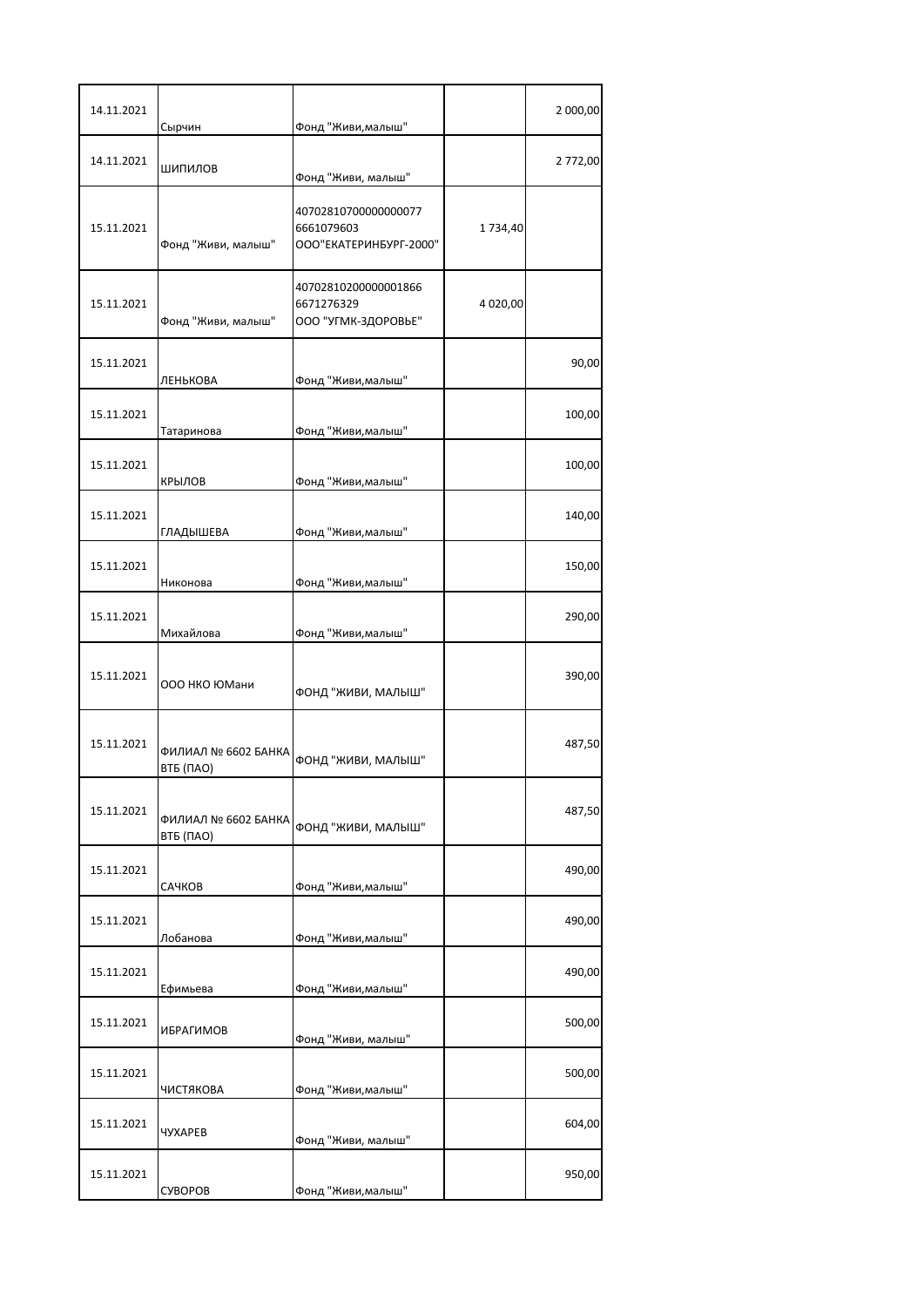| 15.11.2021 | АО "ТИНЬКОФФ БАНК"               | Фонд Живи малыш    | 971,00    |
|------------|----------------------------------|--------------------|-----------|
| 15.11.2021 | 000 НКО ЮМани                    | ФОНД "ЖИВИ, МАЛЫШ" | 1 218,75  |
| 15.11.2021 | 000 НКО ЮМани                    | ФОНД "ЖИВИ, МАЛЫШ" | 4 290,00  |
| 15.11.2021 | АО "ТИНЬКОФФ БАНК"               | Фонд Живи малыш    | 10 195,50 |
| 15.11.2021 | ООО РНКО "Единая<br>касса"       | ФОНД "ЖИВИ, МАЛЫШ" | 11 361,76 |
| 15.11.2021 | АО "ТИНЬКОФФ БАНК"               | Фонд Живи, малыш   | 15 231,70 |
| 15.11.2021 | АО "ТИНЬКОФФ БАНК"               | Фонд Живи, малыш   | 21 603,23 |
| 15.11.2021 | АО "ТИНЬКОФФ БАНК"               | Фонд Живи, малыш   | 73 557,40 |
| 16.11.2021 | ПЛИТИН                           | Фонд "Живи, малыш" | 49,00     |
| 16.11.2021 | ЗАРИПОВ                          | Фонд "Живи, малыш" | 100,00    |
| 16.11.2021 | СОКОЛОВ                          | Фонд "Живи, малыш" | 100,00    |
| 16.11.2021 | КУЛИКОВ                          | Фонд "Живи, малыш" | 120,00    |
| 16.11.2021 | Никонова                         | Фонд "Живи, малыш" | 150,00    |
| 16.11.2021 | <b>ВТЮРИНА</b>                   | Фонд "Живи, малыш" | 200,00    |
| 16.11.2021 | <b>ГРЕБЕНКИНА</b>                | Фонд "Живи, малыш" | 395,85    |
| 16.11.2021 | АО "ТИНЬКОФФ БАНК"               | Фонд Живи малыш    | 485,50    |
| 16.11.2021 | САВЕЛЬЕВА                        | Фонд "Живи, малыш" | 500,00    |
| 16.11.2021 | ФИЛИАЛ № 6602 БАНКА<br>ВТБ (ПАО) | ФОНД "ЖИВИ, МАЛЫШ" | 1072,50   |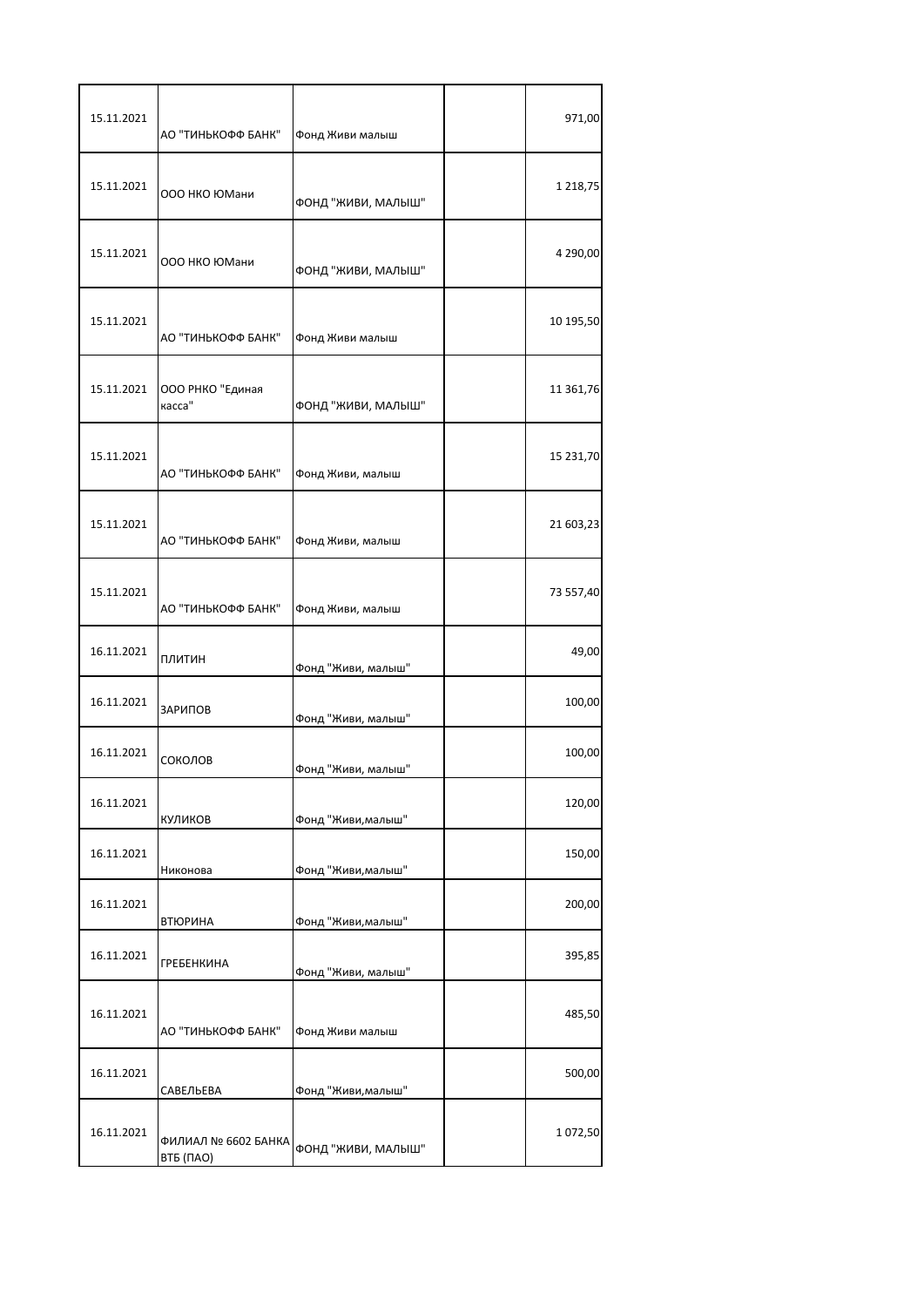| 16.11.2021 | 000 НКО ЮМани                                    | ФОНД "ЖИВИ, МАЛЫШ"                                                    |           | 1950,00   |
|------------|--------------------------------------------------|-----------------------------------------------------------------------|-----------|-----------|
| 16.11.2021 | АО "ТИНЬКОФФ БАНК"                               | Фонд Живи, малыш                                                      |           | 22 222,45 |
| 17.11.2021 | Фонд "Живи, малыш"                               | 40702810144100000142<br>6623081351<br>ООО "ЦЕНТР КОНТРОЛЯ И<br>УСЛУГ" | 1900,00   |           |
| 17.11.2021 | Фонд "Живи, малыш"                               | 40702810101480007241<br>7743036465<br>000 "ППР"                       | 50 000,00 |           |
| 17.11.2021 | ОСТАЛЬСКИЙ                                       | Фонд "Живи, малыш"                                                    |           | 0,10      |
| 17.11.2021 | БЫЧКОВ                                           | Фонд "Живи, малыш"                                                    |           | 6,00      |
| 17.11.2021 | ЕРОХИН                                           | Фонд "Живи, малыш"                                                    |           | 47,00     |
| 17.11.2021 | ФЕДУНИН                                          | Фонд "Живи, малыш"                                                    |           | 67,00     |
| 17.11.2021 | <b>ПАНКРАТЬЕВ</b>                                | Фонд "Живи, малыш"                                                    |           | 90,00     |
| 17.11.2021 | ВАГАНОВ                                          | Фонд "Живи, малыш"                                                    |           | 100,00    |
| 17.11.2021 | <b>ТАРКИНА</b>                                   | Фонд "Живи, малыш"                                                    |           | 110,00    |
| 17.11.2021 | ООО НКО ЮМани                                    | ФОНД "ЖИВИ, МАЛЫШ"                                                    |           | 1072,50   |
| 17.11.2021 | ООО "ПЕРВАЯ<br><b>МАРКЕТИНГОВАЯ</b><br>КОМПАНИЯ" | Фонд "Живи, малыш"                                                    |           | 10 000,00 |
| 17.11.2021 | <b>ХАЙДУКОВ</b>                                  | Фонд "Живи, малыш"                                                    |           | 20 000,00 |
| 17.11.2021 | АО "ТИНЬКОФФ БАНК"                               | Фонд Живи, малыш                                                      |           | 61 410,89 |
| 18.11.2021 | ЭЛБОЕВ                                           | Фонд "Живи, малыш"                                                    |           | 60,00     |
| 18.11.2021 | Никонова                                         | Фонд "Живи, малыш"                                                    |           | 150,00    |
| 18.11.2021 | Никонова                                         | Фонд "Живи, малыш"                                                    |           | 150,00    |
| 18.11.2021 | ИВОЙЛОВА                                         | Фонд "Живи, малыш"                                                    |           | 200,00    |
| 18.11.2021 | СМИРНОВ                                          | Фонд "Живи, малыш"                                                    |           | 228,00    |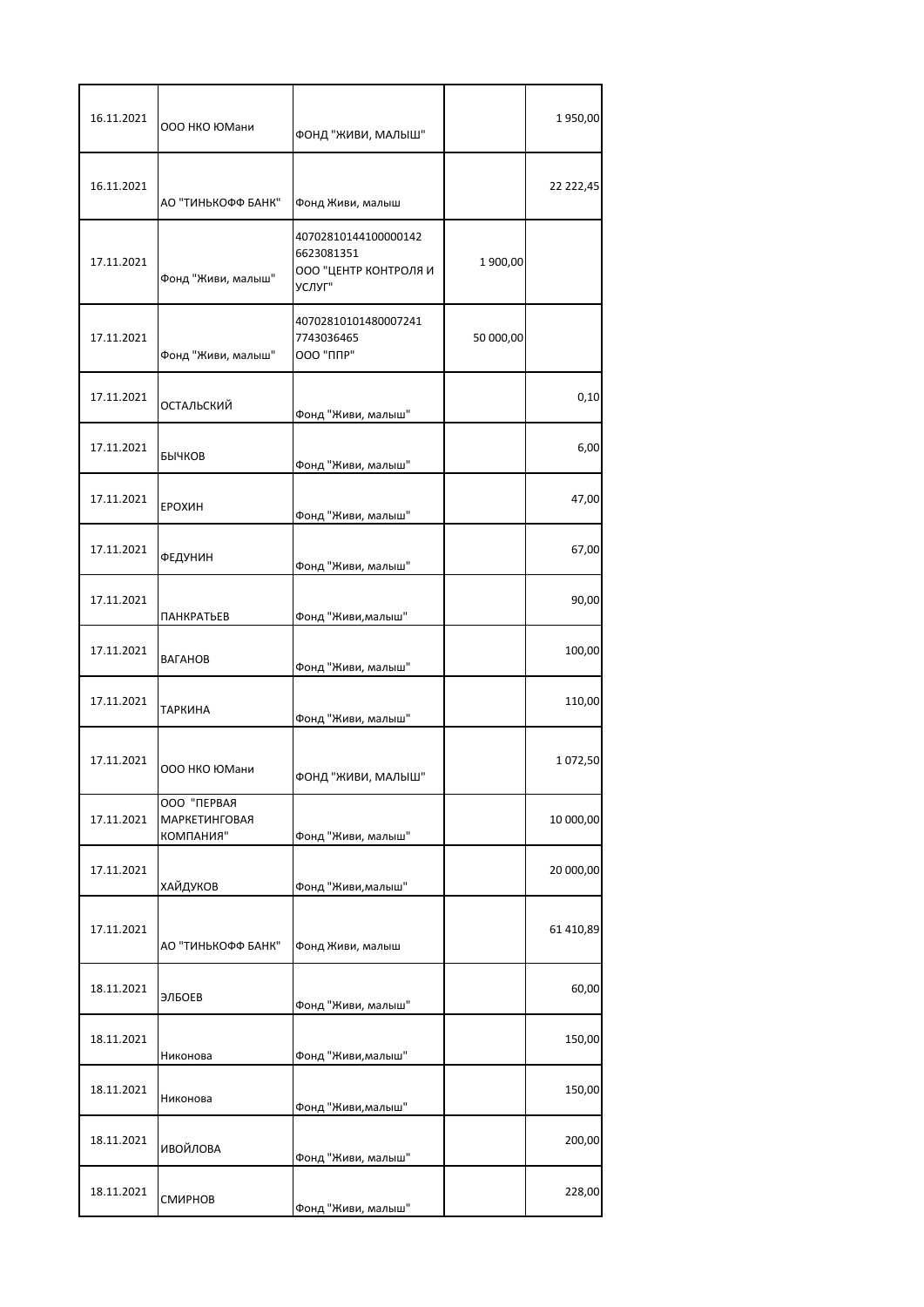| 18.11.2021 | ФИЛИАЛ № 6602 БАНКА<br>ВТБ (ПАО)    | ФОНД "ЖИВИ, МАЛЫШ"                   |            | 243,75        |
|------------|-------------------------------------|--------------------------------------|------------|---------------|
| 18.11.2021 | ОДЕГОВ                              | Фонд "Живи, малыш"                   |            | 1477,50       |
| 18.11.2021 | 000 НКО ЮМани                       | ФОНД "ЖИВИ, МАЛЫШ"                   |            | 1950,00       |
| 18.11.2021 | БФ "НУЖНА ПОМОЩЬ"                   | ФОНД "ЖИВИ, МАЛЫШ"                   |            | 19 160,00     |
| 18.11.2021 | АО "ТИНЬКОФФ БАНК"                  | Фонд Живи, малыш                     |            | 33 171,37     |
| 19.11.2021 | Фонд "Живи, малыш"                  | ООО "МЦ "ЛУЧИК<br>НАДЕЖДЫ"           | 157 700,00 |               |
| 19.11.2021 | Фонд "Живи, малыш"                  | ИП ТЮРИН АЛЕКСАНДР<br><b>ЮРЬЕВИЧ</b> | 213 000,00 |               |
| 19.11.2021 | ПУНАНОВА                            | Фонд "Живи, малыш"                   |            | 50,00         |
| 19.11.2021 | Таркина                             | Фонд "Живи, малыш"                   |            | 110,00        |
| 19.11.2021 | Никонова                            | Фонд "Живи, малыш"                   |            | 150,00        |
| 19.11.2021 | Дубовиков                           | Фонд "Живи, малыш"                   |            | 200,00        |
| 19.11.2021 | ЦОЙ ЕВГЕНИЯ<br><b>АЛЕКСАНЛРОВНА</b> | Фонл "Живи, малыш"                   |            | 428,00        |
| 19.11.2021 | ФИЛИАЛ № 6602 БАНКА<br>ВТБ (ПАО)    | ФОНД "ЖИВИ, МАЛЫШ"                   |            | 975,00        |
| 19.11.2021 | СЫРЦОВ ДЕНИС<br>ВИТАЛЬЕВИЧ          | Фонд "Живи, малыш"                   |            | 3 000,00      |
| 19.11.2021 | 000 НКО ЮМани                       | ФОНД "ЖИВИ, МАЛЫШ"                   |            | 5 5 5 7 , 5 0 |
| 19.11.2021 | АО "ТИНЬКОФФ БАНК"                  | Фонд Живи, малыш                     |            | 8771,76       |
| 20.11.2021 | <b>KAPABAEB</b>                     | Фонд "Живи, малыш"                   |            | 2,00          |
| 20.11.2021 | САЧКОВ                              | Фонд "Живи, малыш"                   |            | 17,00         |
| 20.11.2021 | ЧЕСНОКОВА                           | Фонд "Живи, малыш"                   |            | 90,00         |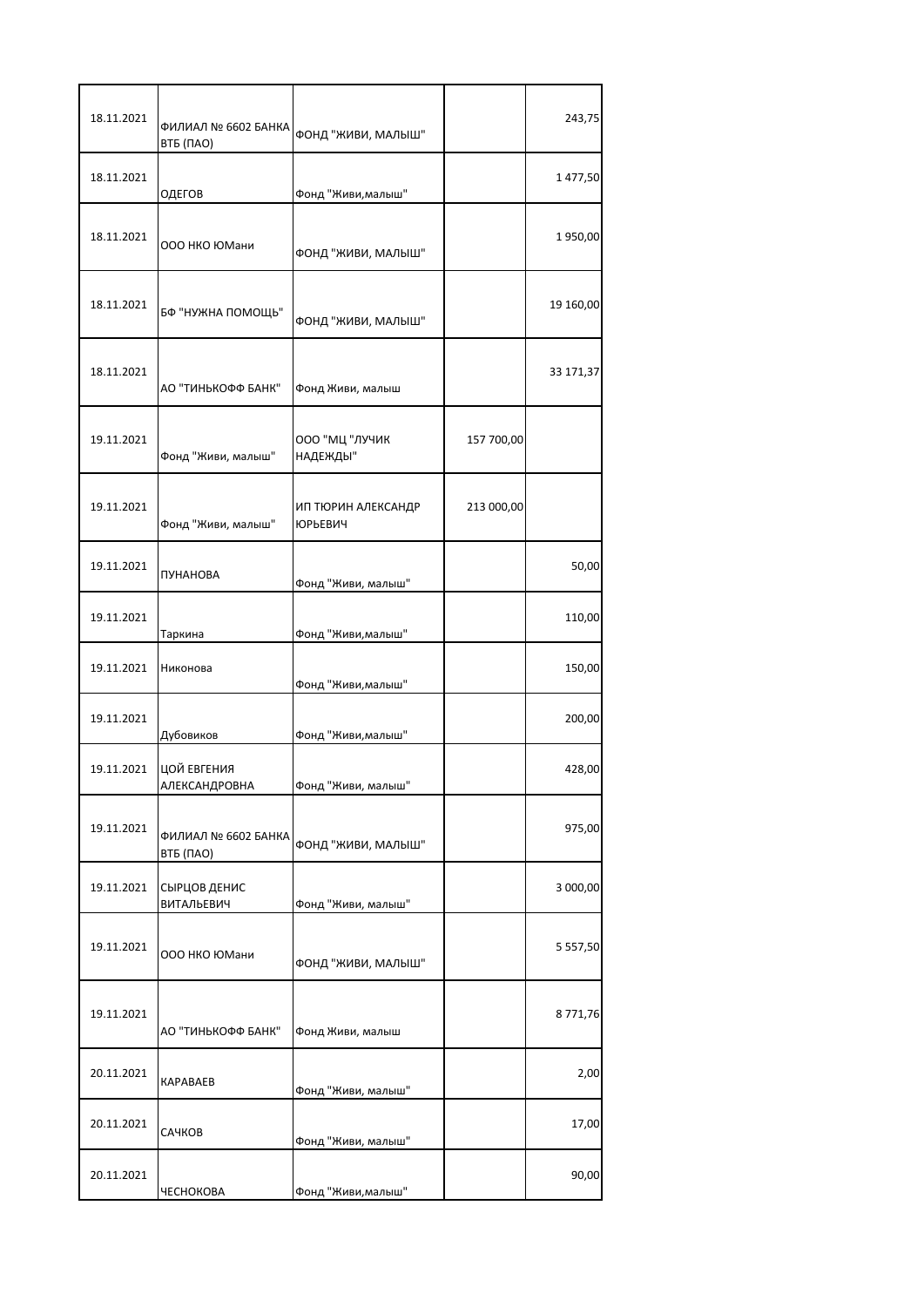| 20.11.2021 | ТРИФОНОВА                        | Фонд "Живи, малыш" | 90,00  |
|------------|----------------------------------|--------------------|--------|
| 20.11.2021 | ОРЛОВ                            | Фонд "Живи, малыш" | 100,00 |
| 20.11.2021 | Никонова                         | Фонд "Живи, малыш" | 150,00 |
| 20.11.2021 | ВАВИЛОВА                         | ФОНД "ЖИВИ, МАЛЫШ" | 200,00 |
| 20.11.2021 | ЧУМАКОВ                          | Фонд "Живи, малыш" | 490,00 |
| 20.11.2021 | Стрепетков                       | Фонд "Живи, малыш" | 500,00 |
| 20.11.2021 | <b>НОВОСЕЛОВ</b>                 | Фонд "Живи, малыш" | 547,80 |
| 21.11.2021 | <b>РУБАНОВ</b>                   | Фонд "Живи, малыш" | 77,00  |
| 21.11.2021 | Таркина                          | Фонд "Живи, малыш" | 110,00 |
| 21.11.2021 | Никонова                         | Фонд "Живи, малыш" | 150,00 |
| 21.11.2021 | БАРДИЯН                          | Фонд "Живи, малыш" | 254,00 |
| 21.11.2021 | <b>БАЙЧУРИН</b>                  | Фонд "Живи, малыш" | 638,00 |
| 22.11.2021 | ШАДРИНА                          | Фонд "Живи, малыш" | 90,00  |
| 22.11.2021 | <b>ГРЯЗНОВА</b>                  | Фонд "Живи, малыш" | 90,00  |
| 22.11.2021 | <b>БЕЛЬЧЕНКО</b>                 | Фонд "Живи, малыш" | 100,00 |
| 22.11.2021 | ФИЛИАЛ № 6602 БАНКА<br>ВТБ (ПАО) | ФОНД "ЖИВИ, МАЛЫШ" | 146,25 |
| 22.11.2021 | Никонова                         | Фонд "Живи, малыш" | 150,00 |
| 22.11.2021 | 000 НКО ЮМани                    | ФОНД "ЖИВИ, МАЛЫШ" | 585,00 |
| 22.11.2021 | АО "ТИНЬКОФФ БАНК"               | Фонд Живи малыш    | 825,35 |
| 22.11.2021 | 000 НКО ЮМани                    | ФОНД "ЖИВИ, МАЛЫШ" | 975,00 |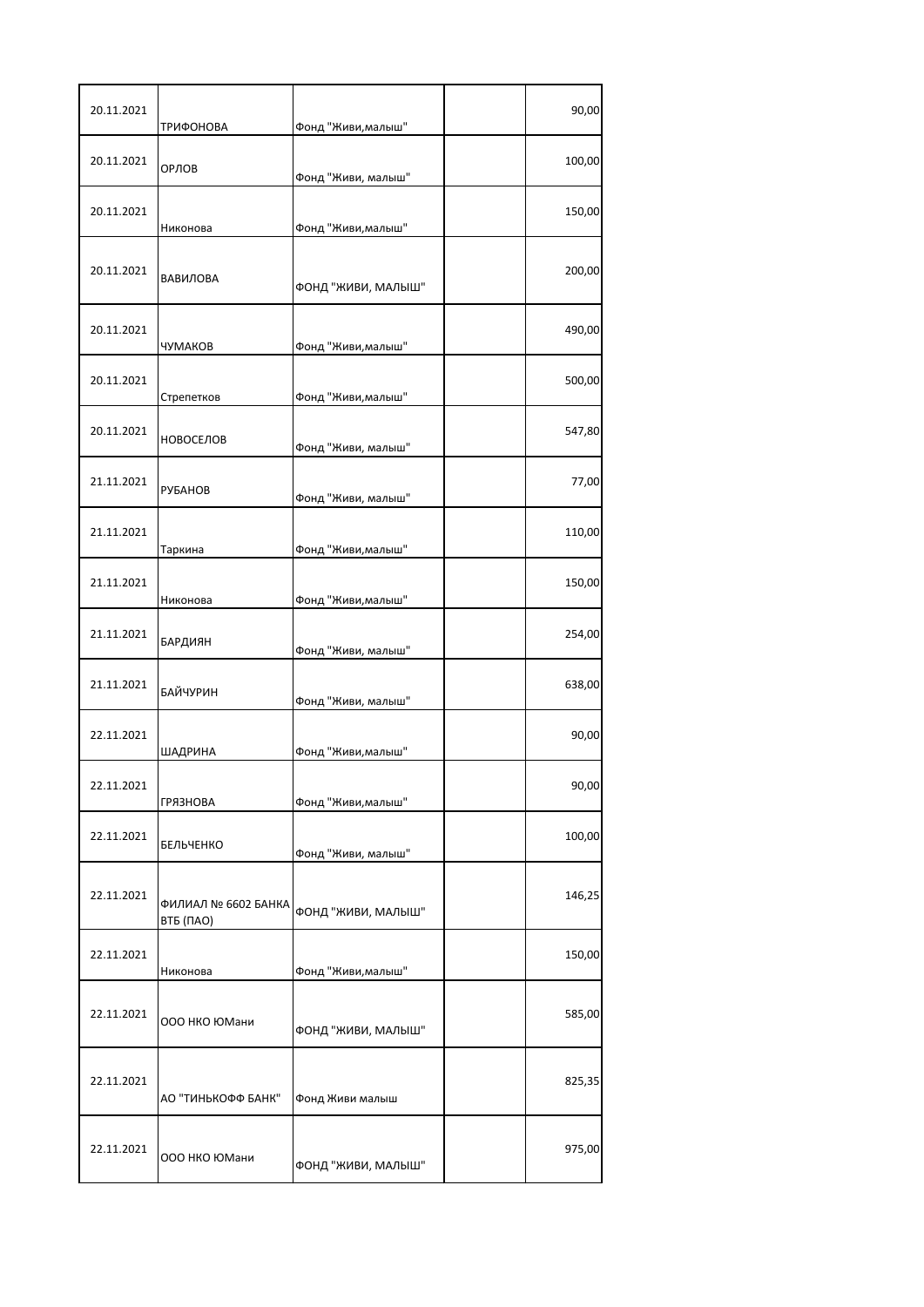| 22.11.2021 | ДОЛГОВА                          | Фонд "Живи, малыш" |        | 985,00    |
|------------|----------------------------------|--------------------|--------|-----------|
| 22.11.2021 | ФИЛИАЛ № 6602 БАНКА<br>ВТБ (ПАО) | ФОНД "ЖИВИ, МАЛЫШ" |        | 1 048,28  |
| 22.11.2021 | АО "ТИНЬКОФФ БАНК"               | Фонд Живи малыш    |        | 1942,00   |
| 22.11.2021 | АО "ТИНЬКОФФ БАНК"               | Фонд Живи малыш    |        | 6 942,65  |
| 22.11.2021 | АО "ТИНЬКОФФ БАНК"               | Фонд Живи, малыш   |        | 12 035,30 |
| 22.11.2021 | АО "ТИНЬКОФФ БАНК"               | Фонд Живи, малыш   |        | 38 528,90 |
| 22.11.2021 | АО "ТИНЬКОФФ БАНК"               | Фонд Живи, малыш   |        | 43 669,68 |
| 23.11.2021 | Фонд "Живи, малыш"               | ООО ТД "СИМА-ЛЕНД" | 589,60 |           |
| 23.11.2021 | Фонд "Живи, малыш"               | ООО ТД "СИМА-ЛЕНД" | 986,00 |           |
| 23.11.2021 | ЛЕГОНЬКОВ                        | Фонд "Живи, малыш" |        | 10,00     |
| 23.11.2021 | Никонова                         | Фонд "Живи, малыш" |        | 150,00    |
| 23.11.2021 | АО "ТИНЬКОФФ БАНК"               | Фонд Живи малыш    |        | 485,50    |
| 23.11.2021 | 000 НКО ЮМани                    | ФОНД "ЖИВИ, МАЛЫШ" |        | 633,75    |
| 23.11.2021 | АО "ТИНЬКОФФ БАНК"               | Фонд Живи, малыш   |        | 19 099,23 |
| 24.11.2021 | ПАНОВА                           | Фонд "Живи, малыш" |        | 90,00     |
| 24.11.2021 | БЕЛЫХ                            | Фонд "Живи, малыш" |        | 90,00     |
| 24.11.2021 | Позднякова                       | Фонд "Живи, малыш" |        | 100,00    |
| 24.11.2021 | Никонова                         | Фонд "Живи, малыш" |        | 150,00    |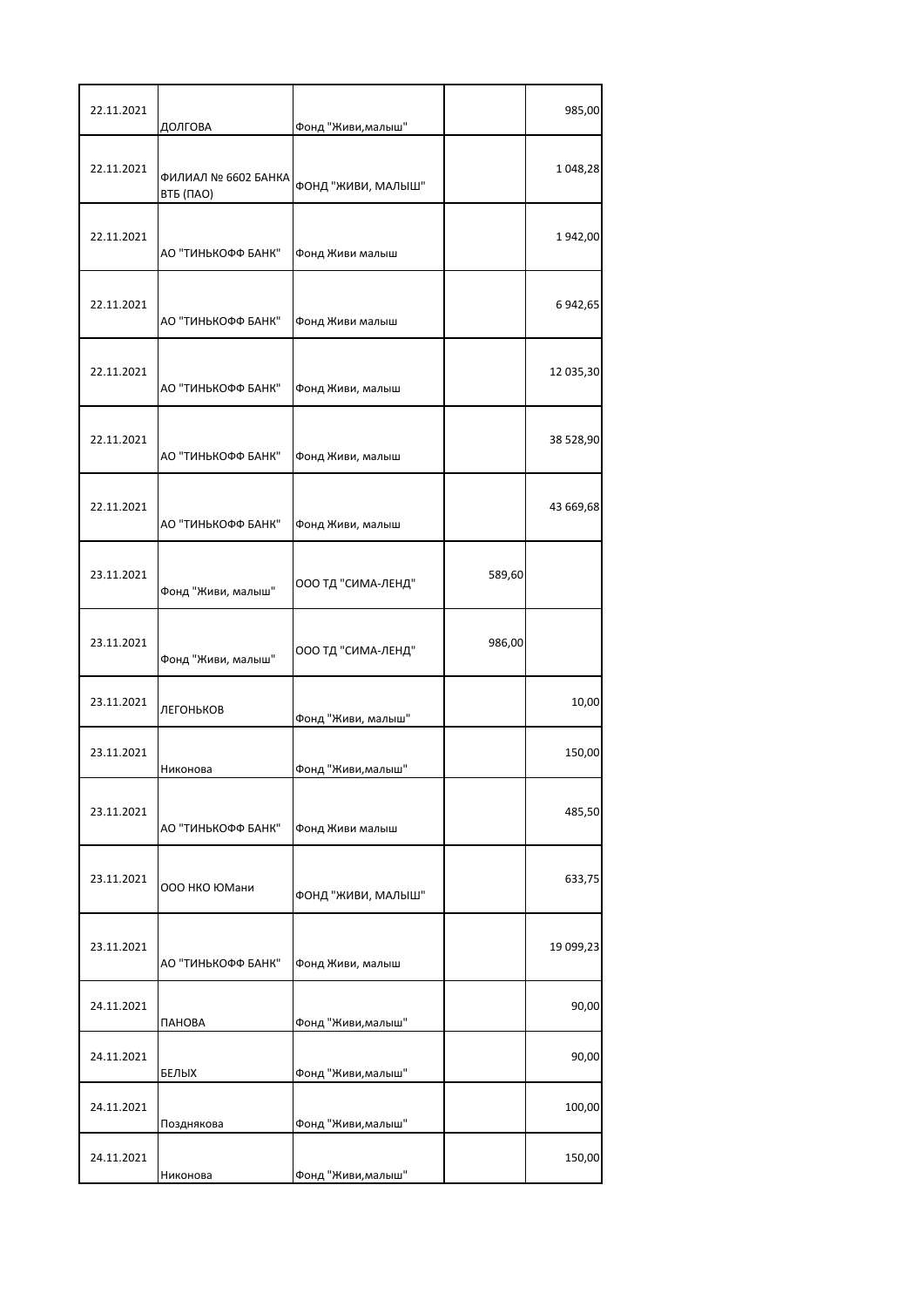| 24.11.2021 | Таркина               | Фонд "Живи, малыш"              |               | 240,00    |
|------------|-----------------------|---------------------------------|---------------|-----------|
| 24.11.2021 | АО "ТИНЬКОФФ БАНК"    | Фонд Живи малыш                 |               | 291,30    |
| 24.11.2021 | <b>КУЛАГИНА</b>       | Фонд "Живи, малыш"              |               | 571,00    |
| 24.11.2021 | 000 НКО ЮМани         | ФОНД "ЖИВИ, МАЛЫШ"              |               | 682,50    |
| 24.11.2021 | <b>BOPOHOB</b>        | Фонд "Живи, малыш"              |               | 753,00    |
| 24.11.2021 | АО "ТИНЬКОФФ БАНК"    | Фонд Живи, малыш                |               | 16 295,08 |
| 25.11.2021 | Фонд "Живи, малыш"    | OOO "HTKC"                      | 1 000,00      |           |
| 25.11.2021 | Фонд "Живи, малыш"    | ООО "УК "МАРШАЛ"                | 2 2 4 3 , 6 3 |           |
| 25.11.2021 | Фонд "Живи, малыш"    | ИП Лебедев Юрий<br>Валентинович | 20 545,50     |           |
| 25.11.2021 | Фонд "Живи, малыш"    | ИП Шарыкин Юрий<br>Валерьевич   | 23 400,00     |           |
| 25.11.2021 | Фонд "Живи, малыш"    | УРАЛЬСКИЙ БАНК ПАО<br>СБЕРБАНК  | 244 000,00    |           |
| 25.11.2021 | PA3YMOB               | Фонд "Живи, малыш"              |               | 10,00     |
| 25.11.2021 | ДВОРЯНИНОВА           | Фонд "Живи, малыш"              |               | 90,00     |
| 25.11.2021 | ИСТОМИН               | Фонд "Живи, малыш"              |               | 100,00    |
| 25.11.2021 | Никонова              | Фонд "Живи, малыш"              |               | 150,00    |
| 25.11.2021 | ШАХОВА                | Фонд "Живи, малыш"              |               | 190,00    |
| 25.11.2021 | 000 НКО ЮМани         | ФОНД "ЖИВИ, МАЛЫШ"              |               | 487,50    |
| 25.11.2021 | 5<br><b>ГИЛЬМАНОВ</b> | Фонд "Живи, малыш"              |               | 500,00    |
| 25.11.2021 | ТУРАБАЕВА             | Фонд "Живи, малыш"              |               | 1 000,00  |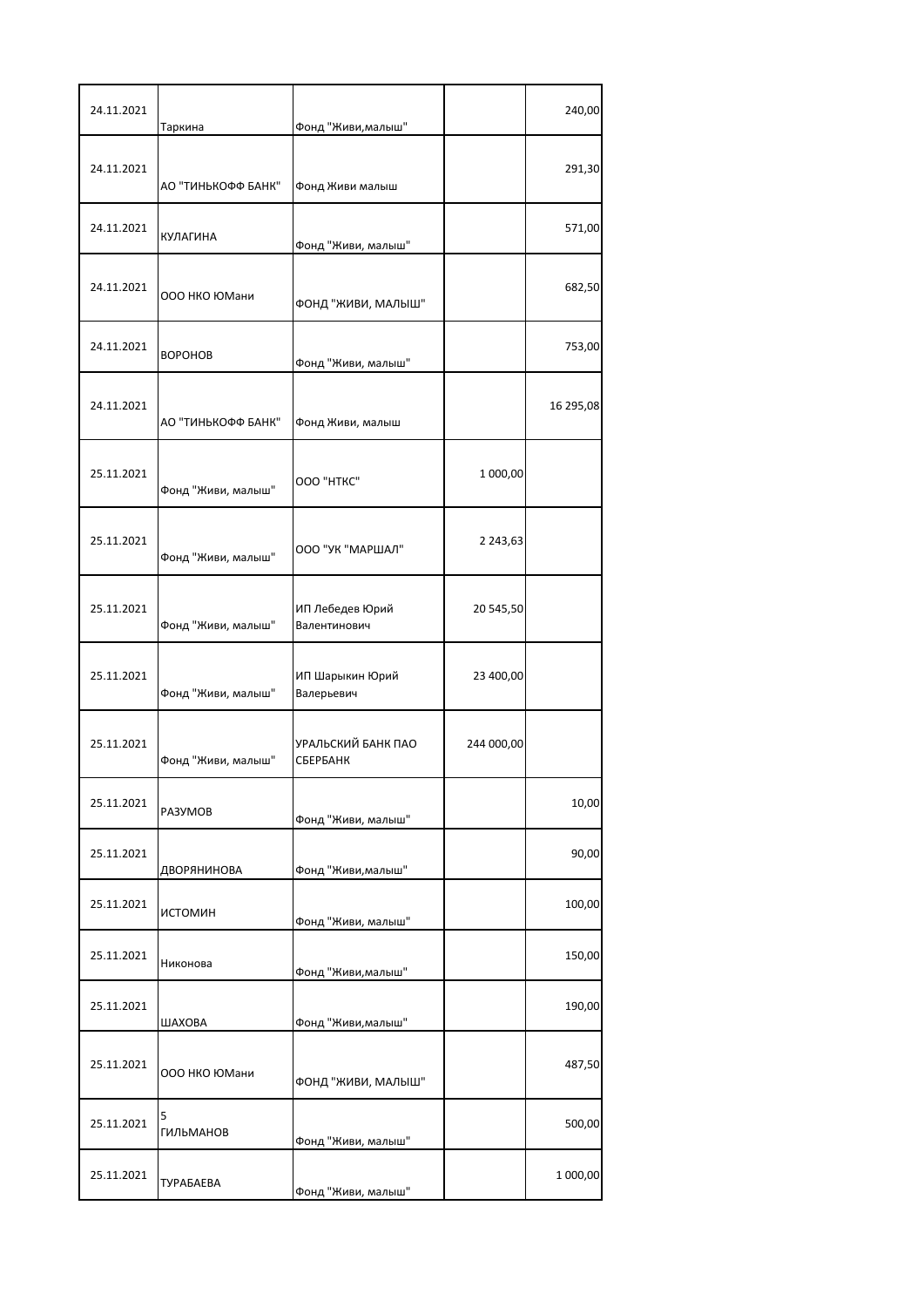| 25.11.2021 | БОДРОВ                           | Фонд "Живи, малыш"          |             | 2 422,00  |
|------------|----------------------------------|-----------------------------|-------------|-----------|
| 25.11.2021 | ООО РНКО "Единая<br>касса"       | ФОНД "ЖИВИ, МАЛЫШ"          |             | 10 012,34 |
| 25.11.2021 | СИДОРОВ                          | ФОНД "ЖИВИ, МАЛЫШ"          |             | 15 000,00 |
| 25.11.2021 | АО "ТИНЬКОФФ БАНК"               | Фонд Живи, малыш            |             | 18 919,50 |
| 26.11.2021 | Фонд "Живи, малыш"               | ООО "КОМПАНИЯ<br>СЕНДПУЛЬС" | 6 5 4 7, 20 |           |
| 26.11.2021 | ФИЛИАЛ № 6602 БАНКА<br>ВТБ (ПАО) | ФОНД "ЖИВИ, МАЛЫШ"          |             | 57,43     |
| 26.11.2021 | <b>ГАЛЕЕВ</b>                    | Фонд "Живи, малыш"          |             | 90,00     |
| 26.11.2021 | <b>БУЗОРИН</b>                   | Фонд "Живи, малыш"          |             | 100,00    |
| 26.11.2021 | Никонова                         | Фонд "Живи, малыш"          |             | 150,00    |
| 26.11.2021 | ЧУДИНОВСКИХ                      | Фонд "Живи, малыш"          |             | 366,00    |
| 26.11.2021 | ООО НКО ЮМани                    | ФОНД "ЖИВИ, МАЛЫШ"          |             | 1 266,60  |
| 26.11.2021 | ХОХЛОВ                           | Фонд "Живи, малыш"          |             | 2 976,00  |
| 26.11.2021 | АО "ТИНЬКОФФ БАНК"               | Фонд Живи, малыш            |             | 27 401,60 |
| 27.11.2021 | ОСТАЛЬСКИЙ                       | Фонд "Живи, малыш"          |             | 0,49      |
| 27.11.2021 | МЫСЛЕВСКИЙ                       | Фонд "Живи, малыш"          |             | 11,00     |
| 27.11.2021 | <b>КАРПУХИНА</b>                 | Фонд "Живи, малыш"          |             | 27,00     |
| 27.11.2021 | Таркина                          | Фонд "Живи, малыш"          |             | 114,00    |
| 27.11.2021 | <b>МАЯКИН</b>                    | Фонд "Живи, малыш"          |             | 141,00    |
| 27.11.2021 | Никонова                         | Фонд "Живи, малыш"          |             | 150,00    |
| 27.11.2021 | ЕФАНОВ                           | Фонд "Живи, малыш"          |             | 230,00    |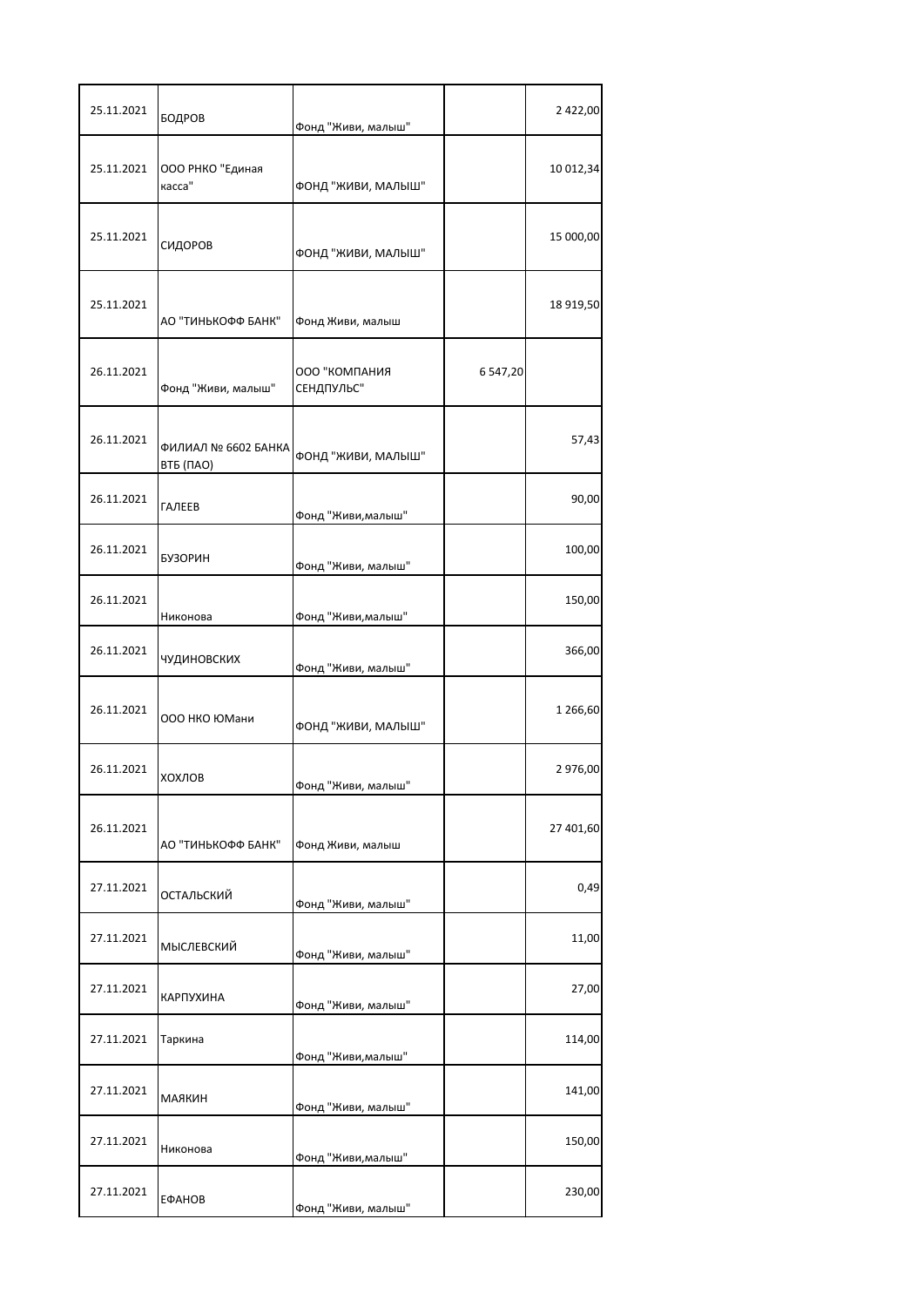| 27.11.2021 | ФЕДАК                            | ФОНД "ЖИВИ, МАЛЫШ"                |           | 1 000,00 |
|------------|----------------------------------|-----------------------------------|-----------|----------|
| 28.11.2021 | ЧЕРКЕСОВ                         | Фонд "Живи, малыш"                |           | 3,00     |
| 28.11.2021 | АБРАМОВ                          | Фонд "Живи, малыш"                |           | 100,00   |
| 28.11.2021 | Никонова                         | Фонд "Живи, малыш"                |           | 150,00   |
| 29.11.2021 | Фонд "Живи, малыш"               | ООО "КЛУБ ПУТЕШЕСТВИЙ<br>"крылья" | 7918,00   |          |
| 29.11.2021 | Фонд "Живи, малыш"               | ООО ТД "СИМА-ЛЕНД"                | 9 132,70  |          |
| 29.11.2021 | Фонд "Живи, малыш"               | ЗАО "ССП "ВЕРА"                   | 10 500,00 |          |
| 29.11.2021 | ФИЛИАЛ № 6602 БАНКА<br>ВТБ (ПАО) | ФОНД "ЖИВИ, МАЛЫШ"                |           | 97,50    |
| 29.11.2021 | ООО НКО ЮМани                    | ФОНД "ЖИВИ, МАЛЫШ"                |           | 97,50    |
| 29.11.2021 | Никонова                         | Фонд "Живи, малыш"                |           | 150,00   |
| 29.11.2021 | БАННИКОВ                         | Фонд "Живи, малыш"                |           | 161,00   |
| 29.11.2021 | ЧУЛКОВА                          | Фонд "Живи, малыш                 |           | 366,00   |
| 29.11.2021 | Таркина                          | Фонд "Живи, малыш"                |           | 440,00   |
| 29.11.2021 | АО "ТИНЬКОФФ БАНК"               | Фонд Живи малыш                   |           | 485,50   |
| 29.11.2021 | ФИЛИАЛ № 6602 БАНКА<br>ВТБ (ПАО) | ФОНД "ЖИВИ, МАЛЫШ"                |           | 487,50   |
| 29.11.2021 | Чепкасова                        | Фонд "Живи, малыш"                |           | 693,00   |
| 29.11.2021 | 000 НКО ЮМани                    | ФОНД "ЖИВИ, МАЛЫШ"                |           | 1 189,50 |
| 29.11.2021 | <b>ЮРЧЕНКО</b>                   | Фонд "Живи, малыш"                |           | 2 131,00 |
| 29.11.2021 | 000 НКО ЮМани                    | ФОНД "ЖИВИ, МАЛЫШ"                |           | 7946,25  |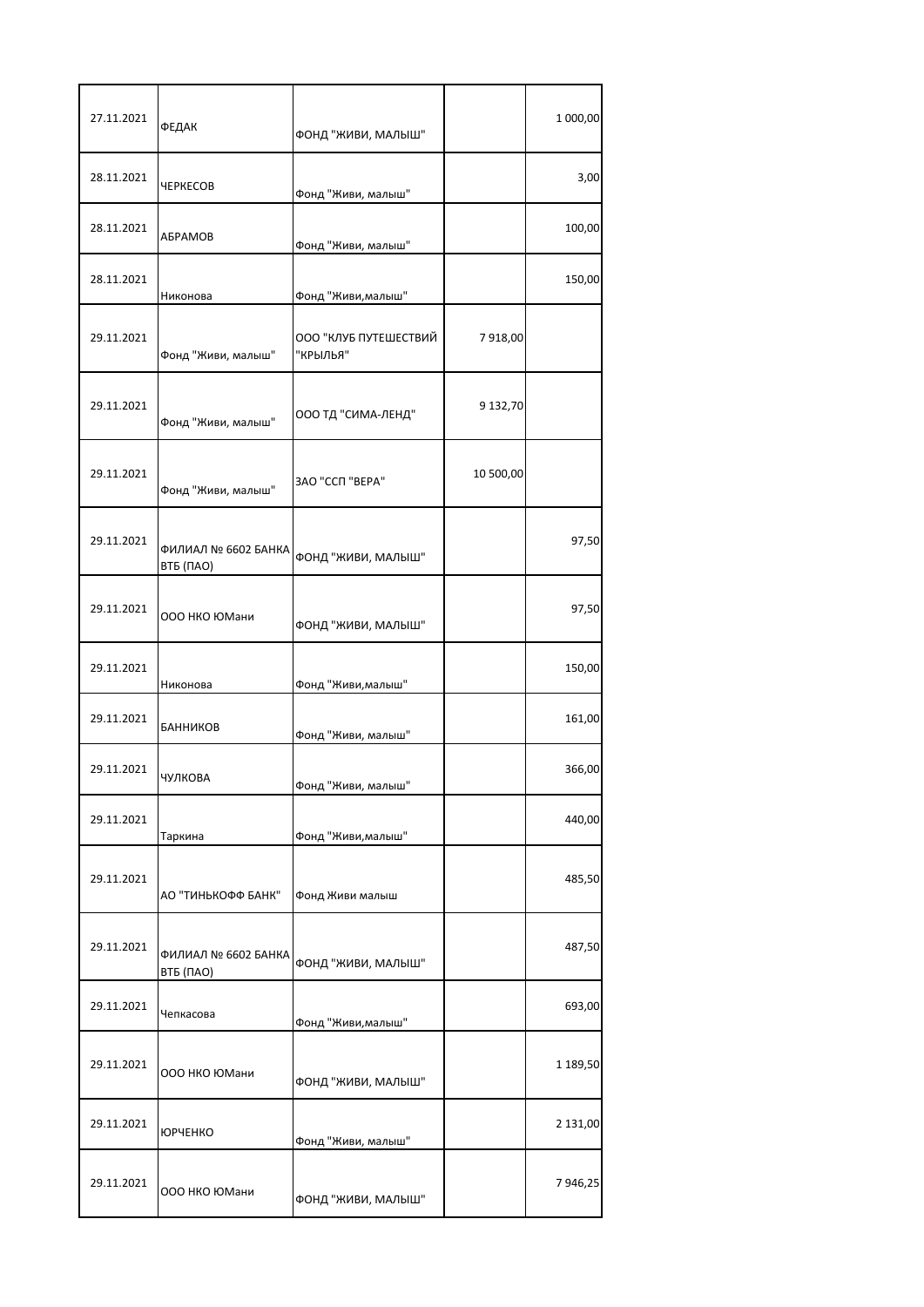| 29.11.2021 | АО "ТИНЬКОФФ БАНК"               | Фонд Живи, малыш                              |        | 12 368,81 |
|------------|----------------------------------|-----------------------------------------------|--------|-----------|
| 29.11.2021 | АО "ТИНЬКОФФ БАНК"               | Фонд Живи, малыш                              |        | 16 298,30 |
| 29.11.2021 | АО "ТИНЬКОФФ БАНК"               | Фонд Живи, малыш                              |        | 22 470,40 |
| 30.11.2021 | ФОНД "ЖИВИ, МАЛЫШ"               | УРАЛЬСКИЙ БАНК ПАО<br>СБЕРБАНК Г.ЕКАТЕРИНБУРГ | 976,00 |           |
| 30.11.2021 | <b>KOTOB</b>                     | Фонд "Живи, малыш"                            |        | 90,00     |
| 30.11.2021 | Никонова                         | Фонд "Живи,малыш"                             |        | 150,00    |
| 30.11.2021 | Кондаков                         | Фонд "Живи,малыш"                             |        | 200,00    |
| 30.11.2021 | ООО НКО ЮМани                    | ФОНД "ЖИВИ, МАЛЫШ"                            |        | 208,88    |
| 30.11.2021 | Волобуев                         | Фонд "Живи, малыш"                            |        | 340,00    |
| 30.11.2021 | Толмачева                        | Фонд "Живи,малыш"                             |        | 490,00    |
| 30.11.2021 | Савич                            | Фонд "Живи,малыш"                             |        | 500,00    |
| 30.11.2021 | ФИЛИАЛ № 6602 БАНКА<br>ВТБ (ПАО) | ФОНД "ЖИВИ, МАЛЫШ"                            |        | 975,00    |
| 30.11.2021 | АО "ТИНЬКОФФ БАНК"               | Фонд Живи, малыш                              |        | 11 034,40 |
| 30.11.2021 | <b>Бабурцев</b>                  | Фонд "Живи,малыш"                             |        | 59 500,00 |